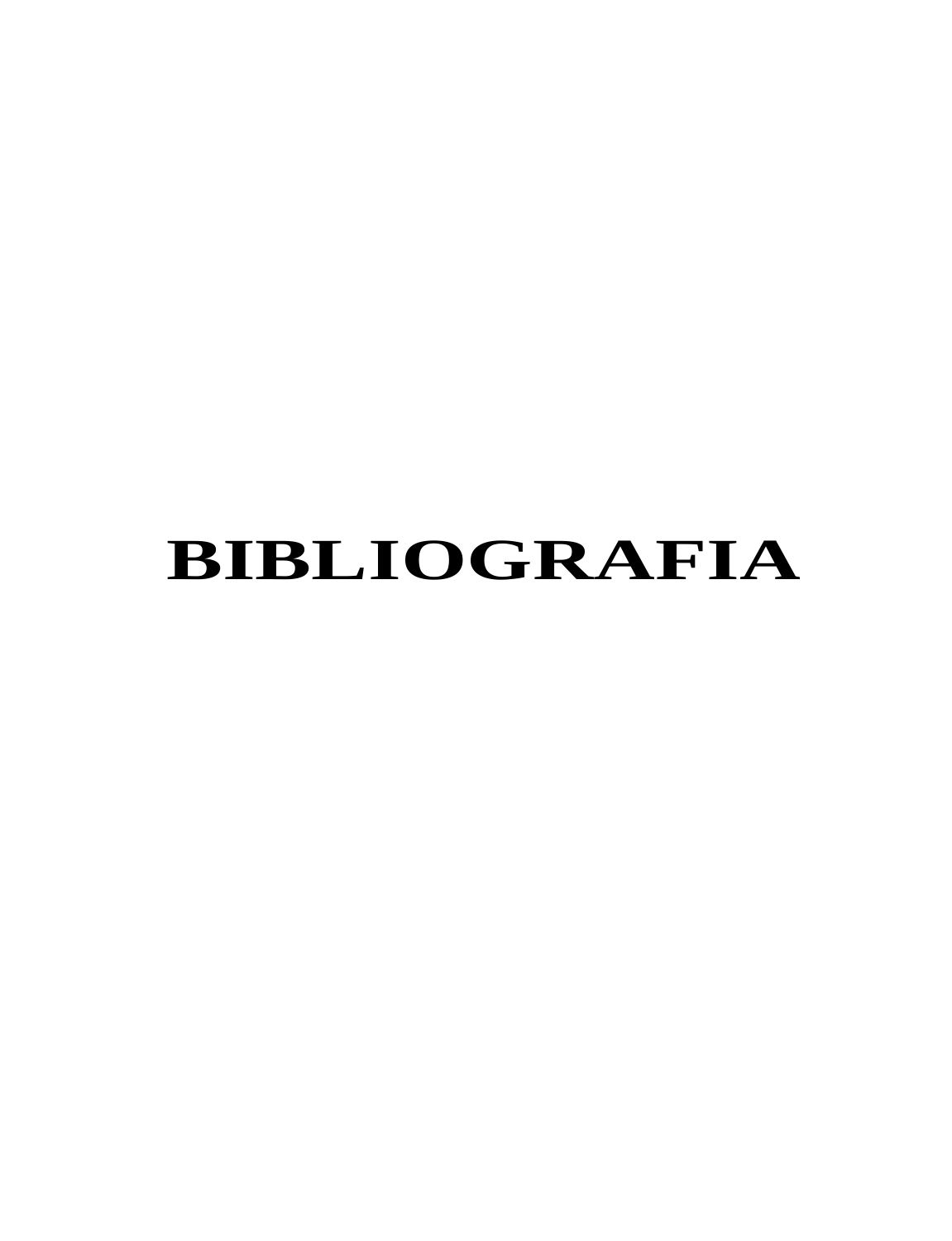# **Capítulo 1. ANATOMIA**

- **Apt L**.- An anatomical reevaluation of rectus muscle insertions. *Trans Am Acad Ophthalmol Soc* 1980. 78:365.
- **Berard PV, Quéré MA, Roth A, Spielmann A, Voillez M.** Chirurgie des strabismes. Ponencia de la SFO. Edición: Masson. París 1984.
- **Bloom JN y col**.- A magnetic resonance imaging study of horizontal rectus muscle palsies. *J Pediatr Ophthalmol Strab 1993*. 30:296.
- **Bonet M, François P**.- La mácula. Edición: Masson. París. 1976.
- **Boyer L**.- Recherches sur l'opération du strabisme. Edición: Germer Baillière. París. 1844.
- **Bussacca A y col**.- Biomicroscopie du corps vitré et dur fond d'oeil. Edición: Masson. París. 1957.

**Cadera W y col**.- Cine magnetic resonance imaging of ocular motility. *J Ped Ophthalmol Strab* 1992. 29:120.

**Charpy A y Poirier P**.- Traite d'anatomie humaine. Edición: Masson et CELAM. París. 1899-1907.

- **Clark RA, Miller JM, Demer JL**.- Location and stability of rectus muscle pulleys: muscle paths as a function of gaze. *Invest Ophthalmol Vis Sci* 1997. 38:227.
- **Clark RA y col**. Posterior fixation sutures a revised mechanical explanation for the fadenoperation based on rectus extraocular muscle pulleys. *Am J Ophthalmol* 1999. 128:702.
- **Corsi M y col**. Mophological study of extraocular muscle propioceptor alterations in congenital strabismus. *Ophthalmologica* 1990. 200:154.
- **Delmarcelle Y y col**.- Biometrie oculaire clinique. Edición: Masson. París. 1976.
- **Demer JL y col**.- Evidence for fibromuscular pulleys of the recti extraocular muscles. *Invest Ophthalmol Vis Sci* 1995. 36:1125.
- **Demer JL y col**.- Inervation for extraocular pulley smooth muscle in monkeys and humans. *Invest Ophthalmol Vis Sci* 1997. 38: 1774.
- **Demer JL y col**.- Evidence for active control of rectus extraocular muscle pulleys. *Invest Ophthalmol Vis Sci* 2000. 41:1280.
- **Demer JL, Oh SY, Poukens V.** Orbitary layers of the oblique extraocular muscles insert on the orbitary conective tissue system. *Invest Ophthalmol Vis Sci* 2001.42:S517.

**Druault A**.- Développemnt de l'organe de la vision et

anatomie du globe de l´oeil. Edición Masson. París. 1912. **Duke-Elder S**.- System of ophthalmology. Vol I. The eye in evolution. Edición: H.Kimpton. Londres. 1958. **Duke-Elder S**.- System of ophthalmology. Vol VI. Edición: H.Kimpton. Londres. 1973.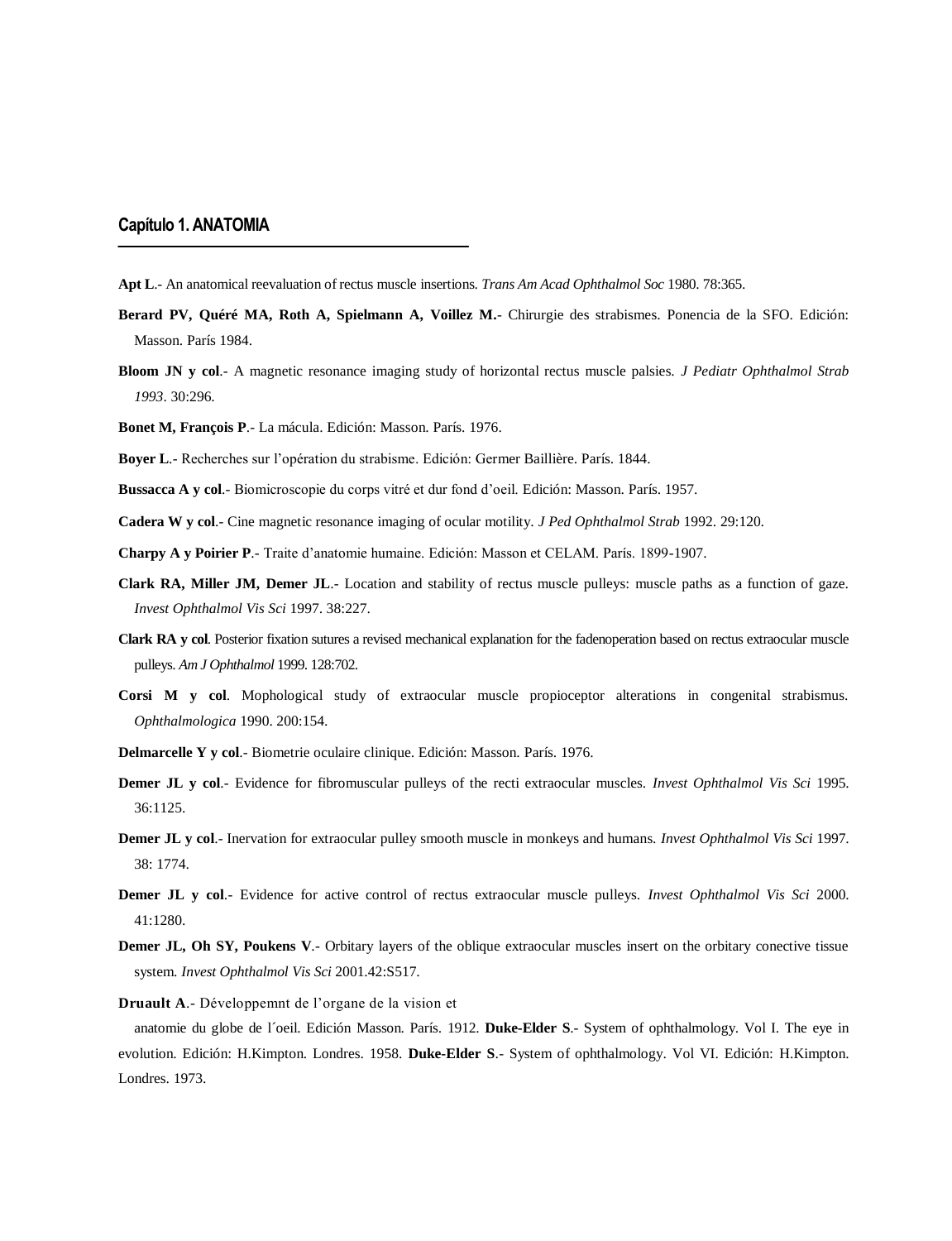**François J**.- Vascularization of the optic radiations and the visual cortex. *Br J Ophthalmol*. 1959. 43: 394.

**Gamlin PD, Yoon K**.- An area for vergence eye movement in primate frontal cortex. *Nature* 2000. 407:1003.

**Gay AJ y col**.- Trastornos oculomotores. Edición: Toray S.A. Barcelona. 1976.

**Gamlin PD y col**.- Behavior of identified Edinger-Westphal neurons during ocular acomodation.- *J Neurophysiol* 1994. 72:2368.

**Giraud-Teulon F**.- Vision binoculaire. Edición: J.B Baillière et fils. París. 1861.

**Gómez Oliveros L**.- Lecciones de anatomía humana. Tomo Primero. Edición: Marban. Madrid 1960.

**Guillaumat L, Morax PV, Offret G**.- Neuro-ophtalmologie. Edición: Masson. París. 1959.

**Hamard H. y col**.- Vascularisation arterielle macroscopique du tronc du nerf optique chez l'homme. *J Fr Ophtalmol* 1978. 1:21.

**Hayreh S y col**.- The ophthalmic artery *Br J Ophthalmol*1962. 46:65.

**Helveston y col**.- The trochlea. A study of the anatomy and phisiology. *Ophthalmology* 1982. 89,2:124.

**Horton JS y col**. Magnetic resonance imaging of superior oblique muscle atrphy in adquired trochlear nerve palsy.- *Am J Ophthalmol* 1990. 110:315.

**Hubel DH, Wiesel TN**.- Receptive fields of cells in striate cortex of very young, visually inexperienced kittens. *J Neurophysiol* 1963. 26:994.

**Hubel DH, Wiesel TN**.- The period of susceptibility to the physiological effects of unilateral eye closure in kittens. *J Physiol*  1970. 206:419.

**Hubel DH, Wiesel TN**.- Integrative action in the cat´s lateral geniculate body. *J Physiol* 1961. 155:385.

**Hubel DH, Wiesel TN**.- Cells sensitive to binocular depth in area 18 of the macaque monkey cortex. *Nature* 1970. 225:412.

**Hubel DH, Wiesel TN**.- Eye, brain and vision. Librería Científica Americana. Nueva York. 1988.

**Hubel DH, Wiesel TN**.- Receptive fields, binocular interaction and functional architecture in the cat's striate cortex. *J Physiol* 1962. 145:572.

- **Hubel DH, Wiesel TN**.- Laminar and columnar distribution of geniculo-cortical fibers in the macaque monkey. *J Comp Neurol* 1972. 146:221.
- **Hubel DH**.- Ojo, cerebro, visión. Edición: Servicio de publicaciones de la Universidad de Murcia. Murcia. 1999.

**Iris L**.- Histopathologie oculaire. Edición: Masson. París. 1972.

**Khanna S, Porter JD**.- Evidence for rectus extraocular muscle pulleys in rodents. *Invest Ophthalmol Vis Sci* 2001. 42:1986.

**Koorneef L**.- A new anatomical approach of the human orbit. *Mod Probl Ophthalmol* 1975. 14:49.

**Koorneef L**.- New insights in the human orbitario connective tissue. *Am J Ophthalmol* 1997. 95:1269.

**Kupfer S y col**.- Quantitative histology of optic nerve, optic tract and lateral geniculate nucleus of man. *J Anat* 1967. 101:393.

**Larcassin JM**.- Etude anatomique et chirurgicale du muscle petit oblique. *Tesis doctoral*. Burdeos, 1972.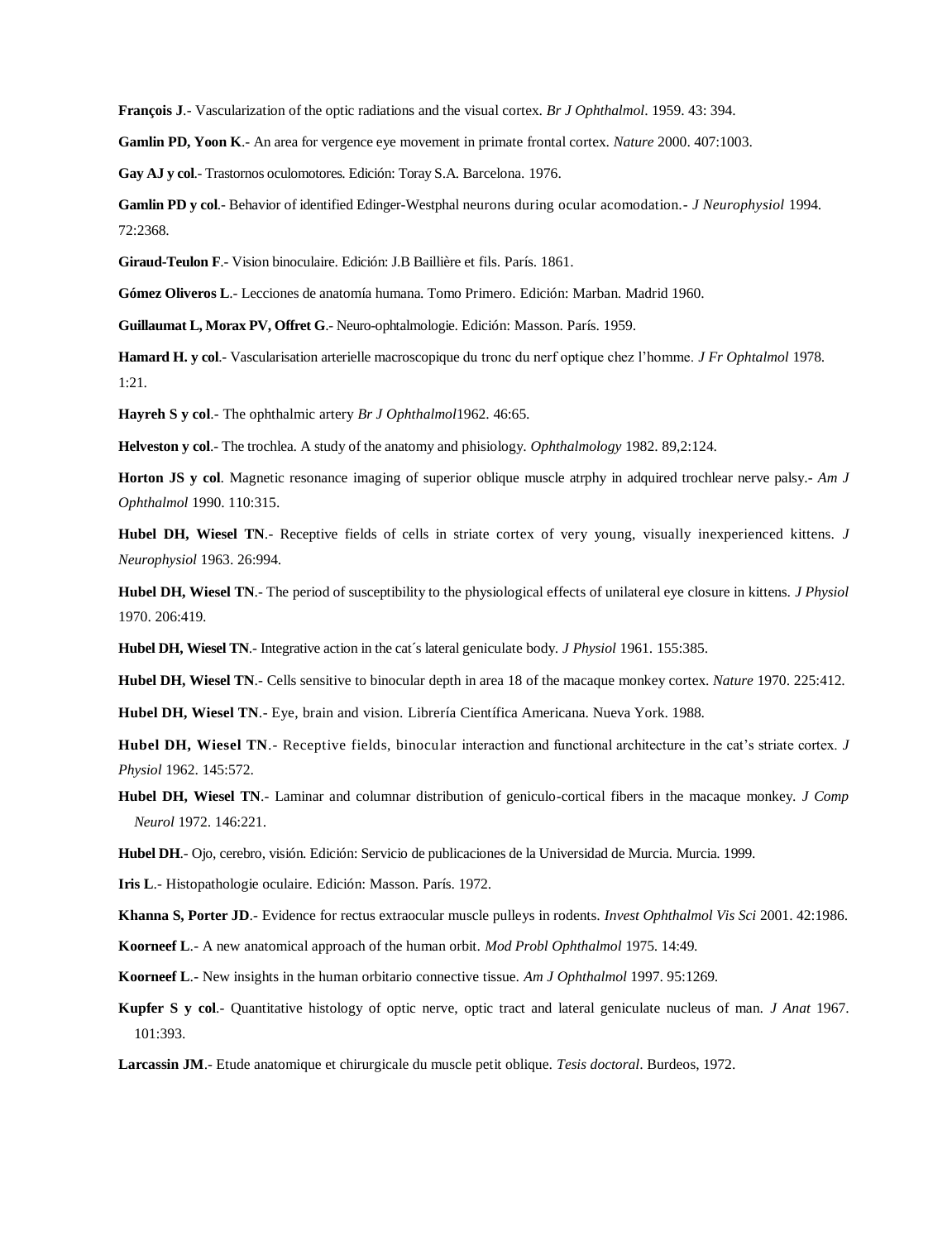**Larmande A**.- Introduction a una conception cybernetique de la motricité oculaire conjuguée. *Annal Ocul* 1969. 202:689.

**Larmande A. y col**.- Les voies de vergence verticale. *Arch Ophthamol* 1976. 36: 87.

**Larmande P, Larmande A**.- Neuro-Ophtalmologie. Edición: Masson. París. 1989.

- **Lazorthes G**.- Vascularisation et circulation de l'encefale. Masson. París. Tomo I. 1976.
- Le Grand Y.- Optique physiologique. Ediciones de la Revue d'Optique (I y III) y Masson (II). París. TomoI (1965). Tomo II (1972). Tomo III (1956).
- **Liberman BA y col**.- Histologic studies of the vasculature of the anterior optic nerve. *Am J Ophthalmol* 1976. 82:405.
- **Mays LE, Porter JD**.- Neural control of vergence eye movements: activity of abducens and oculomotoneurons. *J Neurophysiol* 1984. 52:743.
- **Miller JM, Demer JL, Rosembaum AL**.-Effect of transposition surgery on rectus muscles paths by magnetc resonance imaging. *Ophthalmology* 1993. 100:475.
- **Missotten L**.- L'ultrastructure des tissus oculaires. *Bull Soc Belge Ophthalmol* 1964. 141.
- **Mühlendyck H y col**.- Histological and structural studies on the ringbands in human extraocular muscles. *Albrecht Von Graefe's Arch Ophthalmol* 1978. 208:177.
- **Nordmann J**.- Biologie du cristalin. Edición: Masson. París. 1954.
- **Oh SY, Poukens V, Demer Jl.** Quantitative analysis of rectus extraocular muscle layers in monkey and humans. *Invest Ophthalmol Vis Sci* 2001. 42:10.
- **Perea J**.- Estrabismos. Edición: Artes Gráficas Toledo S.A.U. 2006.
- **Polyak S L.** The retina, the anatomy and the histology of the retina in man, ape, and monkey, including the consideration of visual functions, the history of physiological optics, and the histological laboratory technique. Edición: Univesidad de Chicago. 1941.
- **Pouliquen Y**.- Atlas d'histologie et d'ultrastrure du globe oculaire. Edición: Masson. París. 1969.
- **Ramón y Cajal S**.- Manual de histología normal y técnica micrográfica. Edición: Librería Pascual Aguilar. Valencia. 1893.
- **Ramón y Cajal S y Tello Muñoz JF**.- Elementos de histología normal y técnica micrográfica. Edición: Tipografía artística. Madrid. 1950.
- **Rouvière H**.- Anatomía humana descriptiva y topográfica. Edición: Bailly-Bailliere SA. Madrid. 1926.
- **Risse JF**.- Exploration de la fonction visuelle. Ponencia de la SFO. Edición: Masson. París. 1999.
- **Safran AB y col**.- Neuro-Ophtalmologie. *Ponencia de la Sociedad Francesa de Oftalmología*. Edición: Masson. París. 2004.
- **Saraux H, Lemassson C, Offret H, Renard G**.- Anatomía e histología del ojo. Edición: Masson. Barcelona (España).
- **Smith B y col**.- Blow-out fracture of the orbit: mechanism and correction of internal orbital fracture. *Am J Ophthalmol* 1957. 44:733.
- **Schmid R y col**. Naso-temporal asymmetry and contraction anisocoria in the pupillomotor sytem. *Grafes Arch Clin Exp Ophthalmol* 2000. 238:123.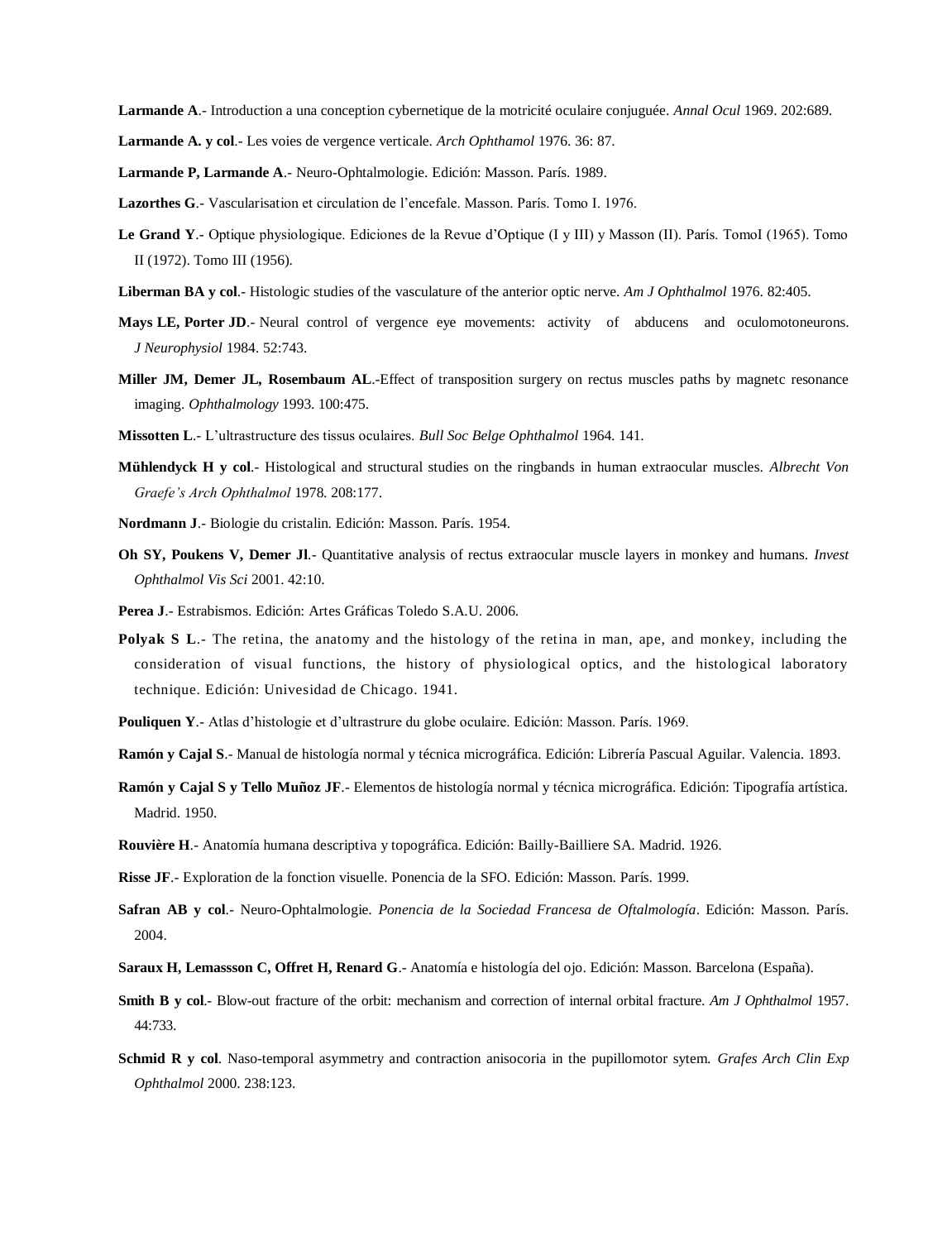**Souza-Dias y col**.- Topographic aspects of the insertions of the extraocular muscles. *J Ped Ophthalmol Strab* 1986. 23:183.

- **Stériade M**.- Physiologie des voies et des centres visuels. Edición: Masson. París. 1969.
- **Taylor J**.- Le mechanisme ou le nouveau traite de l'anatomie du globe de l'oeil avec l'usage de ses differentes parties, de celles qui lui sont contigües. Edición: Miche-Etienne David. París. 1738.
- **Testut L, Jacob O**.- Tratado de anatomía topográfica. Edición: Salvat. Barcelona. 1961.
- **Testut L, Latarget A**.- Tratado de anatomía humana. Edición: Salvat. Barcelona. 1961.
- **Toussaint D**.- La vascularisation retinienne humaine normale. *Bull Soc Belge Ophthalmol* 1961. 129:393.
- **Urtubia C**.- Neurobiología de la visión. Edición: Edicions UPC. Barcelona. 2005.
- **Vignal C, Miléa D**.- Neuro-Ophtalmologie. Edición: Elsevier. París. 2002.
- **Warwick R**.-Representation of the extraocular muscles in the oculomotor nuclei of the monkey. *J Comp Neurol* 1953. Jun 98 (3):449.

### **Capítulo 2. FISIOLOGIA MOTORA**

- **Adler FH**.- Physiology of the eye. Edición: Mosby. SaintLouis. 1955.
- **Adler**.- Fisiología del ojo. Edición: Panamericana. Buenos Aires.1980.
- **Alpern M y col**.- The relation of horizontal saccadic and vergence movements. *Arch Ophthamol* 1956. 56:685.
- **Arruga A**.- Diagnóstico y tratamiento del estrabismo. *Ponencia de la Sociedad Oftalmológica Hispanoamericana*. Edición: Bermejo. Madrid. 1961.
- **Barlow HB**.- Eye movements durig fixation. *J Physiol* 1952. 116:290.
- **Bechac G y col**.- Interés de la R.N.M. en fisiología y patología oculomotora en particular para comprensión de los movimientos verticales en el Síndrome de Duane. *Acta Estrabol* 1995. 39.
- **Becker W y col**.- Further propieties of the human saccadic sytem: eye movements and correction saccades with and without visual fixation points. *Vision Res* 1969. 9:1247.
- **Beisner DH**.- Reduction of ocular torque by medial rectus recession. *Arch Ophthalmol* 1971. 85:13.
- **Berard y col**.- Cirugía de los estrabismos. *Ponencia de la Sociedad Francesa de Oftalmología*. Edición: Masson. París. 1984.
- **Berg AV van de**.- Kinematis of eye movement control. *Proc R Soc Lond B Biol Sci 1995*. 260:191.
- **Bernstein J**.- Les sens. Edición: Librairie Germer Baillière et Cie. París. 1883.
- **Bicas H**.- Medidas angulares na rotina oftalmológica: Variaçoes do efeito de prismas em funçao de seus posicionamentos. *Rev Bras Oftalmol* 1980. 39:5.
- **Bicas H**.- Estudos da mecânica ocular. I. Sistemas de definiçao das rotaçoes oculares. *Arq Bras Oftalmol* 1981. 44:18.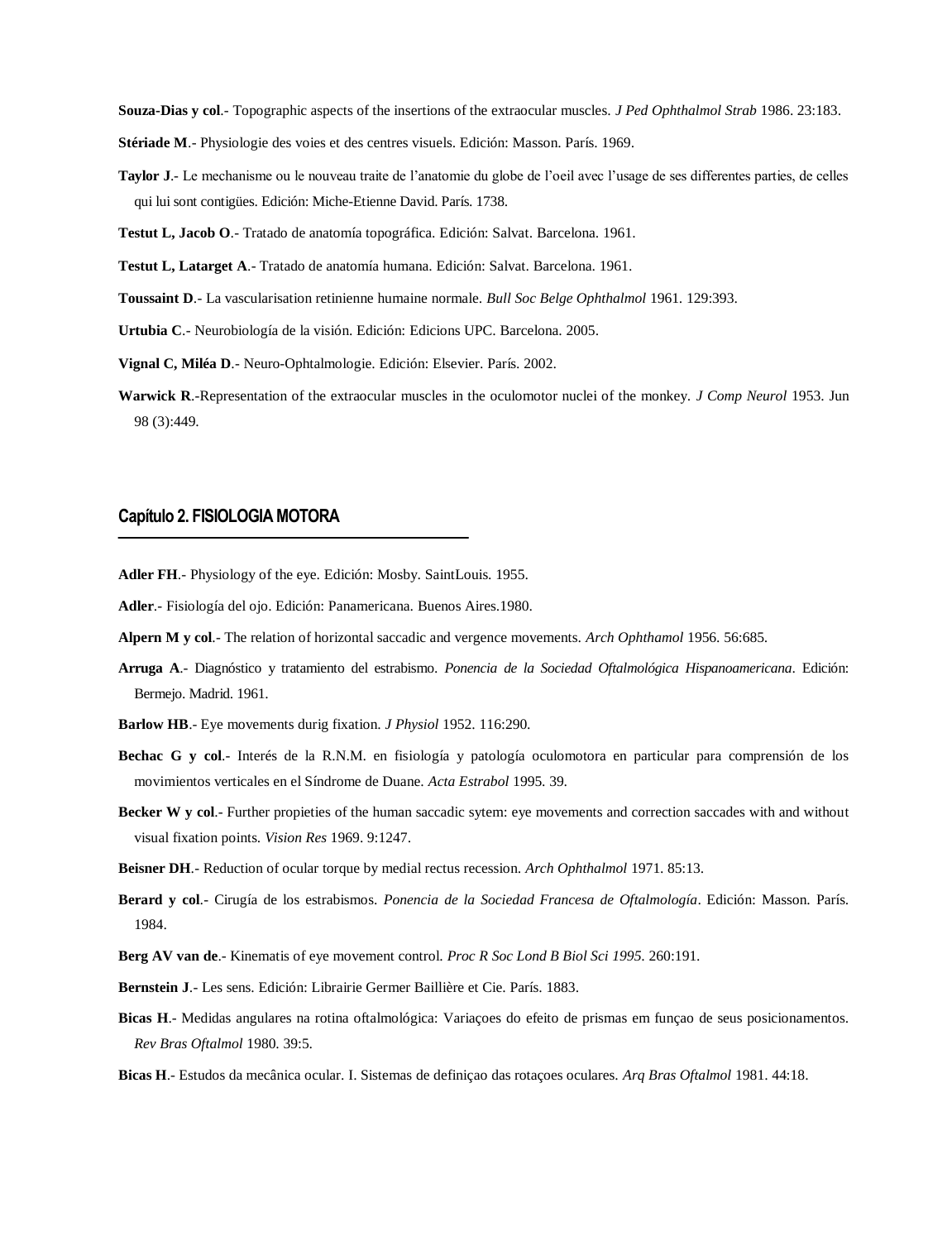- **Bicas H**.- El uso de prismas en la semiología del estrabismo. Encuentro Estrabológico Iberoamericano. Edición: Industria Gráfica Altair. Madrid. 1994
- **Bicas H**.- Consideraciones sobre los factores mecánicos en la acción de los músculos oculares. *Acta Estrabol*. 1996. 161.

**Boeder P**.- An analysis of the general type of uniocular rotations. *Am J Ophthalmol* 1957. 57:200.

- **Boeder P**.- The cooperation of extraocular muscles. *Am J Ophthalmol* 1961. 51:469.
- **Breinin G**.- Electromyografic evidence for ocular muscles prioception in man. *Arch Ophthalmol* 1957. 57:176.
- **Breinin GM**.- Quantitation of extraocular mucle innervation. *Arch Ophthalmol* 1957. 57:644.
- **Breinin GM**.- The structure and function of extraocular muscle. An appraisal of the duality concept. *Am J Ophthalmol*  1971. 72:1.
- **Breinim GM**.- The extra-ocular muscles. *Am J Ophthalmol* 1971. 72:1.
- **Brown G**.- Neuromuscular transmission in extrinsic muscles of the eye. *J Phisiol* 1941. 99:379.
- **Carpenter RHS**.- Movements of the eyes. 2.ª Ed. London 1988. Pion.
- **Clark RA, Miller JM, Demer JL**.- Location nd stability of rectus muscles pulleys inferred from muscle paths. *Invest Ophthalmol Vis Sci* 1997. 38:227.
- **Clark RA, Rosembaum AL, Demer JL**.- Magnetic resonance imaging after surgical transposition defines the anteroposterior location of the rectus muscle pulleys. *J AAPOS* 1999. 3:9.
- **Clark RA, Miller JM, Demer JL**.- Three-dimensional location of human rectus pulleys bi path inflection in secondary gaze positions. *Invest Ophthalmol Vis Sci* 2000. 41:3787.
- **Castanera Molina A**.- Estrabología: Arte o ciencia. *Acta Estrabol*. 2006. 91.
- **Collewijn H, Erkelens CJ, Steinman RM**.- Trajectories of the humn binocular fixation point during conjugate and non conjugate gaze-shifts. *Vision Res* 1997. 37:1049.
- **Collins CC y col**.- Extraocular muscle forces in normal subjects. *Invest Ophthalmol* 1981. 20:652.
- **Darwin C**.- *The origin of species*. Edición: John Murray. Londres. 1859.
- **Demer JL y col**.- Evidence for fibromuscular pulleys of the recti extraocular muscles. *Invest Ophthalmol Vis Sci* 1995. 36:1125.
- **Demer JL, Miller JM, Poukens V**.- Surgical implications of the rectus extraocular muscle pulleys. *J Ped Ophthalmol Strab*  1996. 33.208.
- **Demer JL y col**.- Innervation of extraocular pulley smooth muscle in monkeys and humans. *Invest Ophthalmol Vis Sci*  1997. 38:1174.
- **Demer JL, Oh SY, Poukens V**.- Evidence for active control of rectus extraocular muscle pulleys. *Invest Ophthalmol Vis Sci*  2000. 41:1280.
- **Demer JL**.- Clarity of words and thoughts about strabismus. *Am J Ophthalmol* 2001. 132:757.
- **Duane A**.- A new classification of the motor anomalies of the eye. Ann Ophthalmol Otolaryngol 1896. 5:969.
- **Duane A**.- Anomalies of the ocular muscles. *Arch Ophthamol* 1934. 11:394.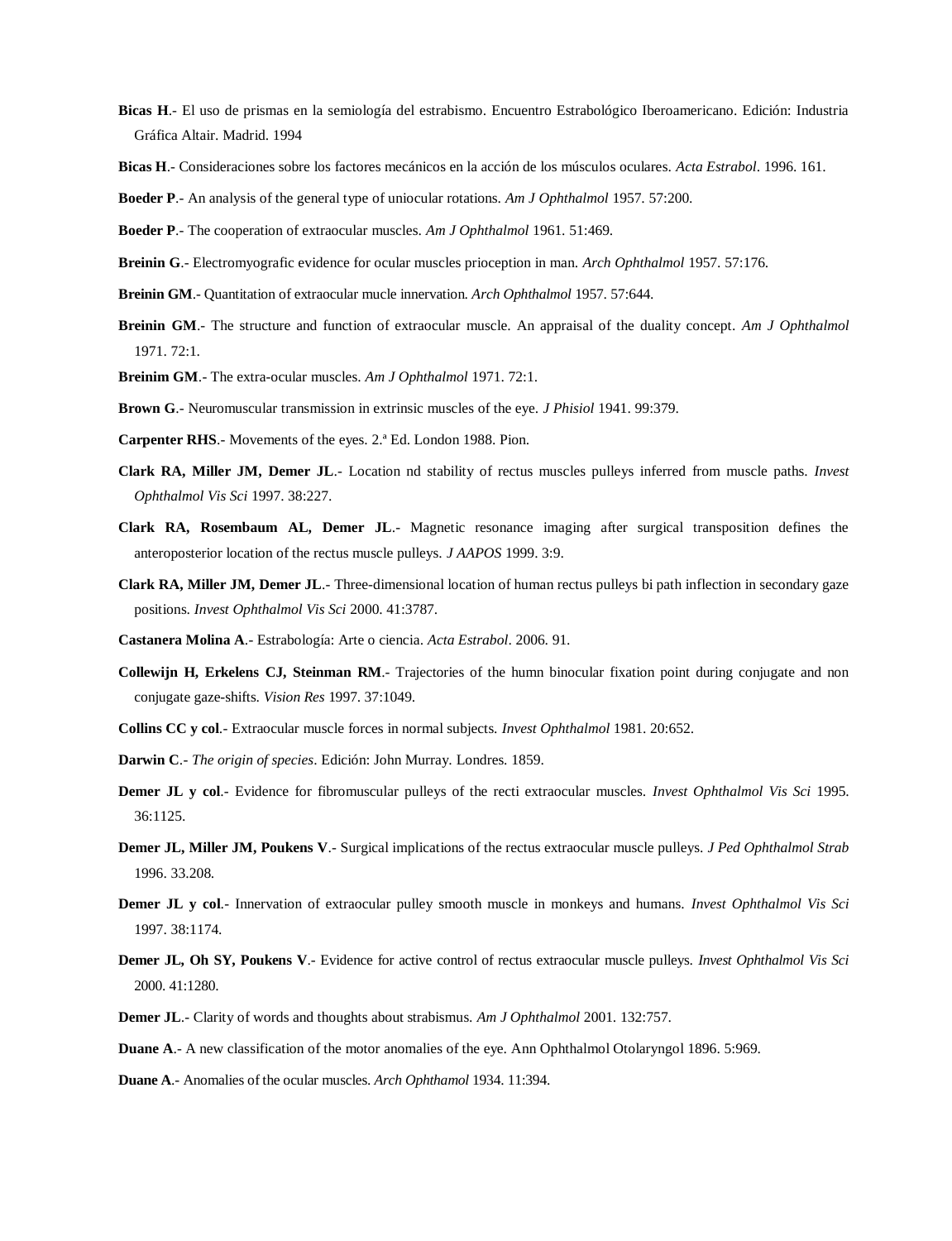**Duane A**.- Binocular movements. *Arch Ophthamol* 1933. 9:759.

- **Duke-Elder S**.- System of ophthalmology Vol VI. Edición: H.Kimpton. Londres. 1973.
- **Fender DH**.- Torsional motions of the eyeball. *Br J Ophthalmol* 1955. 39:65.
- **Fender DH y Nye PW**.- An investigation of the mechanisms of eye control. *Kibernetik* 1961. 1:81.
- **Fick A E**.- Die Bewegungen des menschlichen Augapfels. *Zeitschrift für rationelle Medicin* 1854. IV, 801.
- **Fons Moreno A y col**.- Músculos rectos verticales y oblicuos. Algo para recordar. *Acta Estrabol* 2003. N.º 2:71.
- **Gay AJ y col**.- Eye movements disorders. Edición: Mosby. St. Louis. 1974.
- **Giraud-Teulon F**.- Vision binoculaire. Edición: J.B. Baillière et fils. París. 1861.
- **Gleason G y col**. Directionally selective short-term no conjugate adaptation of vertical pursuits. *Vision Res* 1993. 33:65.
- **Guillemeau J**.- Traité des maladies de l'oeil, qui sont en nombre de cent treize ausquelles il est suject. Edición: C. Massé. París. 1585.
- **Haslwanter T**.- Mathematics of three dimensional eye rotations. *Vision Res* 1995. 35:1727.
- **Hécaen H**.- Neuropsychologie de la Perception visuelle. Edición: Masson. París. 1972.
- **Helmholtz H**.- Optique physiologique. Tradución por Emile Javal. Edición: Masson e hijos. París. 1867.
- **Herranz MT y col**.- Ensayo teórico sobre las aplicaciones estrabológicas de un programa computarizado de motilidad ocular. *Acta Estrabol* 1990. 19.
- **Hess A y col**.- Slow fibers in the extraocular muscles of the cat. *J Physiol* 1963. 169:780.
- **Heywood S**.- Voluntary control of smooth eye movements and their velocity. *Nature* 1972. 238:408.
- **Hewitt RS**.- Torsional eye movements. *Am J Ophthalmol*. 1951. 34:253.
- **Horta Barbosa P**.- Aplicaciones clínicas de las leyes inervacionales. *Acta Estrabol* 1996. 103.
- **Hugonnier R&S**.- Strabismes. Heterophories. Paraysies oculo-motrices. Edición: Masson. París. 1959.
- **Hugonnier R&S**.- Strabismes. Heterophories. Paraysies oculo-motrices. Edición: Masson. París. 1965.
- **Hugonnier R&S**.-Strabismes. Edición: Masson. París. 1981.
- **Jampel RS**.- The action of the superior oblique muscle. *Arch Ophthamol* 1966. 75:535.
- **Jampel RS**.- Ocular torsion and the function of the vertical extraocular muscles. *Am J Ophthalmol* 1975. 79:292.
- **Jampel RS**. Ocular torsion and the primary retinal meridians. *Am J Ophthalmol* 1981. 91:14.
- **Jampolsky A**.- Ocular divergence mechanisms. Trans Am Ophthalmol 1970. 68:730.
- **Kaufman PL**.- Adler Fisiología del ojo. Madrid. Elsevier. 2003.
- **Krewson WE**.- Action od the extraocular muscles. *Trans Am Ophthalmol* 1950. 48:443.
- **Krewson WE**.- Comparison of the oblique extraocular muscles. *Arch Ophthalmol* 1964. 32:204.
- **Krzizok TH, Schroeder BU**.- Measurement of recti eye muscles path by magnetic resonance imaging in high miopic and normal subjects. *Invest Ophthalmol Vis Sci*. 1999. 40:2554.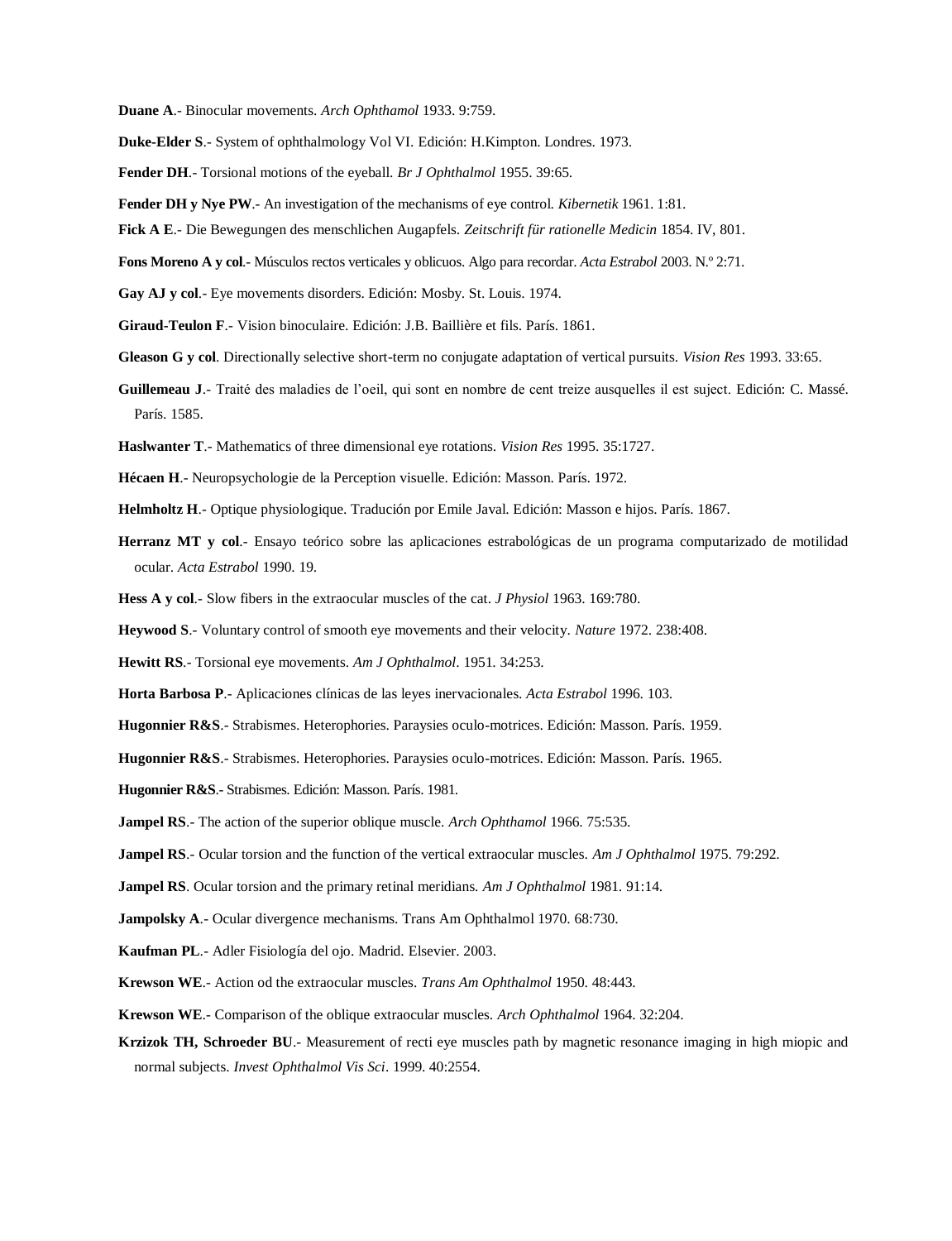**Lamare**.- Les mouvements des yeux dans la lecture. *Bull Soc Ophtalmol Fr* 1882. 354.

- **Lagleyze P**.- Du strabisme. Edición: Jules Rousset. París. 1913
- **Landolt E**.- Examen des mouvements normaux et patologiques des yeux. Edición: G.Steinheil. París. 1916.
- **Le Grand Y**.- Optique fisiologique Tomo 3º. Edición: Masson. París. 1956.
- **Le Grand Y**.- Optique fisiologique Tomo 1º. Edición: Masson. París. 1965.
- **Leigh RJ, Zee DS**.- The neurology of eye movements 3ª Ed. 1999. Oxford University Press.
- **Lévi-Schoen A**.- L'etude des mouvements oculaires. Edición: Dunod. París. 1969.
- **Márquez M**.- Lecciones de Oftalmología clínica. Recogidas y redactadas por el Dr. Víctor García Martínez. Edición: Casa Vidal. Madrid. 1913.
- **Márquez M**.- Lecciones de oftalmología clínica especial. Edición: Blas S.A. Madrid. 1936.
- **Maxwell JS, King WM**.- Dinamics and efficacy of saccadefacilitated vergence eye movements in monkeys. *J Neurophysiol*  1992. 68:1248.
- **Maxwell JS, Schor CM**.- Head-position-dependent adapttion of nonconcomitant vertical skew. *Vision Res* 1997. 37:441.
- **Maxwell JS, Schor CM**.- Adaptation of torsional eye alignment in relation to head roll. *Vision Res* 1999. 39:4192.
- **Miller JM, Demer JL, Rosembaum AI**.- Effect of transposition surgery on rectus muscle paths by magnetic resonance imaging. *Ophthalmology* 1993. 100:475.
- **Mok D y col**.- Rotation of Listing's plane during vergence. *Vision Res* 1992. 32:2055.
- **Moses RA**. Fisiología del ojo. Edición: Panamericana. Buenos Aires.1980.
- **Murube del Castillo J**.- Desarrollo ontogénico y filogénico del aparato oculomotor extrínseco. *Acta Estrabol* 1983. 51.
- **Noorden GK, Von Mackensen G**.- Pursuit movements of normal amblyopic eyes: an electroophthalmographic study. I. Physiology of pursuit movements. *Am J Ophthalmol* 1962. 53:325.
- **Nuel JP**.- La visión. Edición: Daniel Jorro. Madrid 1905.
- **Paliaga GP y col**.- Rotations oculaires et reflets cornéens. *Ophthalmologica* 1980. 181:231.
- **Parinaud H**.- Le strabisme. Edición: Octave Doin. París. 1899.
- **Perea J**.- Estrabismos. Edición: Artes Gráficas Toledo S.A.U. 2006.
- **Perea J.** Fisiopatología del equilibrio oculomotor. Editorial: Brosmac, Depósito Legal: M-7940-2011.
- **Pigassou R**.- La coordinación motriz binocular. Sus características en el sujeto normal. Sus perturbaciones y su tratamiento en el estrábico. *Acta Estrabol* 1978. 41.
- **Pons Moreno AM, Martínez Verdú FM**.- Fundamentos de visión binocular. Edición: Guada Impresores S.L. Valencia. 2004.
- **Porter JD y col**.- Structure-function correlations in the human medial rectus extraocular muscle pulleys. *Ivest Ophthalmol Vis Sci* 1996. 37:468.
- **Quéreau JV**.- Rolling of the eye around its visual axis during normal ocular movements. *Arch Ophthalmol* 1955. 53: 807.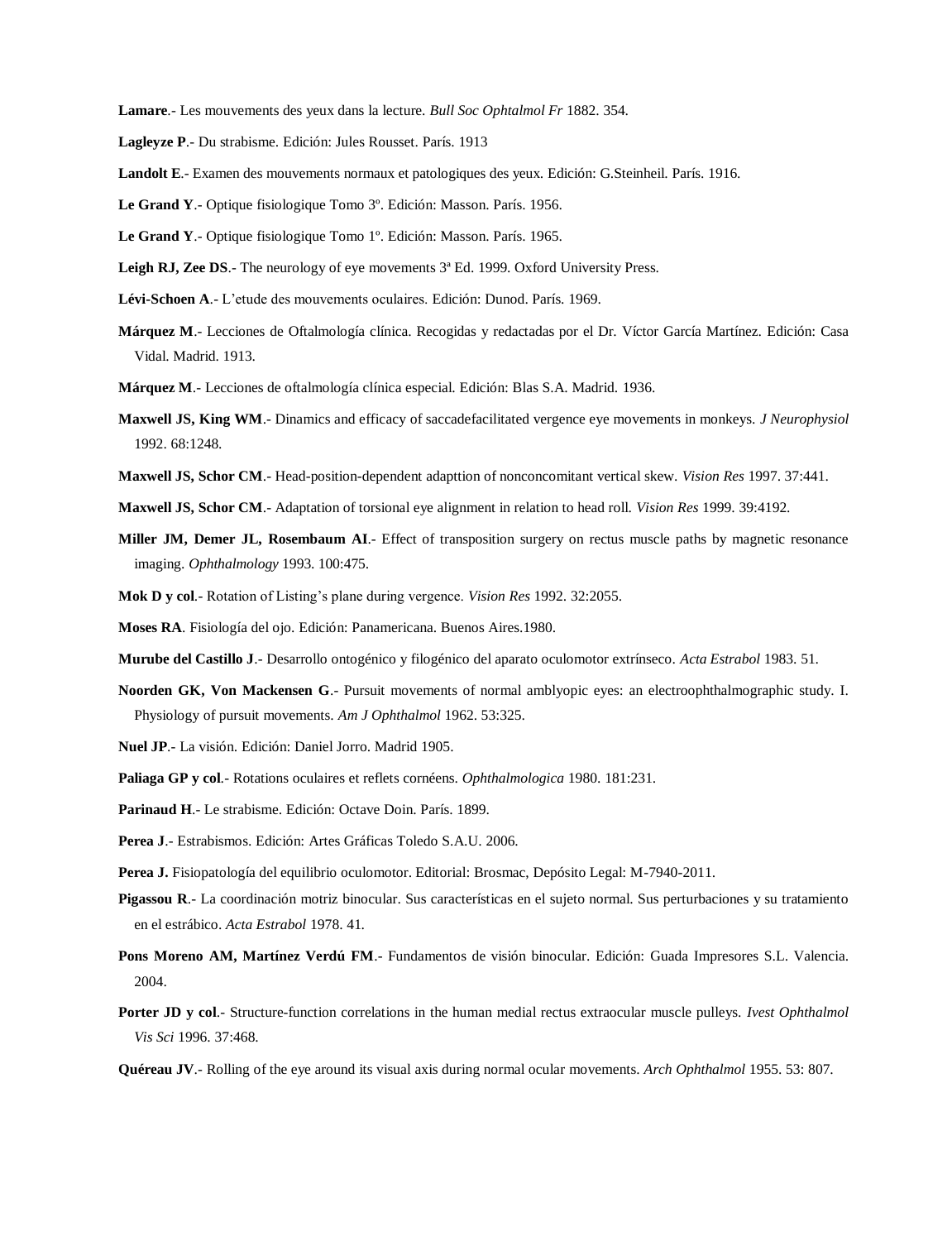**Quéré MA, Duprey C**.- Actions primaires et champ d'action des muscles oculomoteurs. Ann Oculistique 1969. 202:433.

- **Quéré MA, Larmande AM**.- Les troubles moteurs et optomoteurs dans les strabismes infantiles. L'electrooculographie pendular. Ann Oculistique 1970. 203:717.
- **Quéré MA y col**.- Etude életro-oculographique del mouvements de poursuite I. Ann Oculistique 1972. 205:1307.
- **Quéré MA y col**.- Etude életro-oculographique del mouvements de poursuite II. Ann Oculistique 1972. 205:1321.

**Quéré MA, Delplace MP**.- Etude életro-oculographique del mouvements de poursuite III. Ann Oculistique 1973. 206:37.

- **Quéré MA**. Le traitement précoce des strabismes infantiles. Edición: Doin. París. 1973.
- **Quéré MA, Pecherau A**.- Les acquisitions électrooculographiques recentes dans le strabisme. *J Fr Orthopt* 1979. 169.
- **Quéré MA, Pecherau A**.- L'electro-oculographie de la convergence. Aspects physiologiques et dérèglements spécifiques. *Bull Mem Soc Fr Ophtalmol* 1979. 91:249.
- **Quéré MA, Pecherau A**.- Etude électro-oculographique des mouvements de vergence symetrique. I. La vergence symetrique. II. La vergence asymetrique. *J Fr Ophtalmol* 1981. 4:25. 4:421.
- **Quéré MA y col**.- Fisiopatología de los movimientos de persecución. *Acta Estrabol* 1981. 85.
- **Quéré MA**.- Physiopathologie clinique de l'equilibre oculomoteur. Edición: Masson. París. 1983.
- **Quéré MA y col**.- L'inexcitabilité optocinetique dans l'abduction. *Bull Mem Soc Fr Ophtalmol* 1983. 95: 211.
- **Quéré MA y col**.-Equilibre oculo-moteur et accommmodation-convergence. *J Fr Orthopt* 1987. 7.
- **Reydy R**.- Sinergia entre la información visual y la propiocepción en el sistema postural. *Acta Estrabol* 1987. 3.
- **Ribot Th**.- Psicologie de l'attention. Edición moderna: L'Harmattan. 2007.
- **Rogez JP**. La cycloversión (physiologie et pathologie). *Tesis médica*. Tours. 1971.
- **Rossel G**.- Manual de Reeducación psicomotriz. Edición: Toray-Masson S.A. Barcelona. 1969.
- **Roth A, Spee g-Schatz C**.- La chirurgie oculo-motrice. París. Edición: Masson. 1995.
- **Saraux H, Biais B**.- Physiologie oculaire. Edición: Masson. París. 1983.
- **Schmidt JG y Smith KU.**-Feedbach analysis of eye tracking of auditory and tactual stimuli. *Am J Optom* 1971. 48:204.
- **Scobee RG**.- The oculo-rotary muscles. Edición: Mosby. St Louis. 1948.
- **Scobee RG**.- The oculo-rotary muscles. Edición: Mosby. St Louis. 1952.
- **Spielmann A**.- Les strabismes. Edición: Masson. París. 1991.
- **Starkiewicz W**.- Role du sysème musculaire dans la pathogenése et la thérapie du strabisme. Edición: Zakl, Graficzne. Poznan. 1958.
- **Terrien F**.- Semiologie oculaire. Edición: Masson. París. 1928.
- **Tour RL**, **Asbury T**.- Overcorrection of esotropia following bilateral 5 mm medial rectus recession. *Am J Ophthalmol* 1958. 45:644.
- **Tscherning M**.- Optique physiologique. Edición: Georges Carre y C. Naud. París. 1898.
- **Tweed D, Vilis T**.- Implications of rotational kinematics for thye oculomotor system in three dimensions. *J Neurophysiol*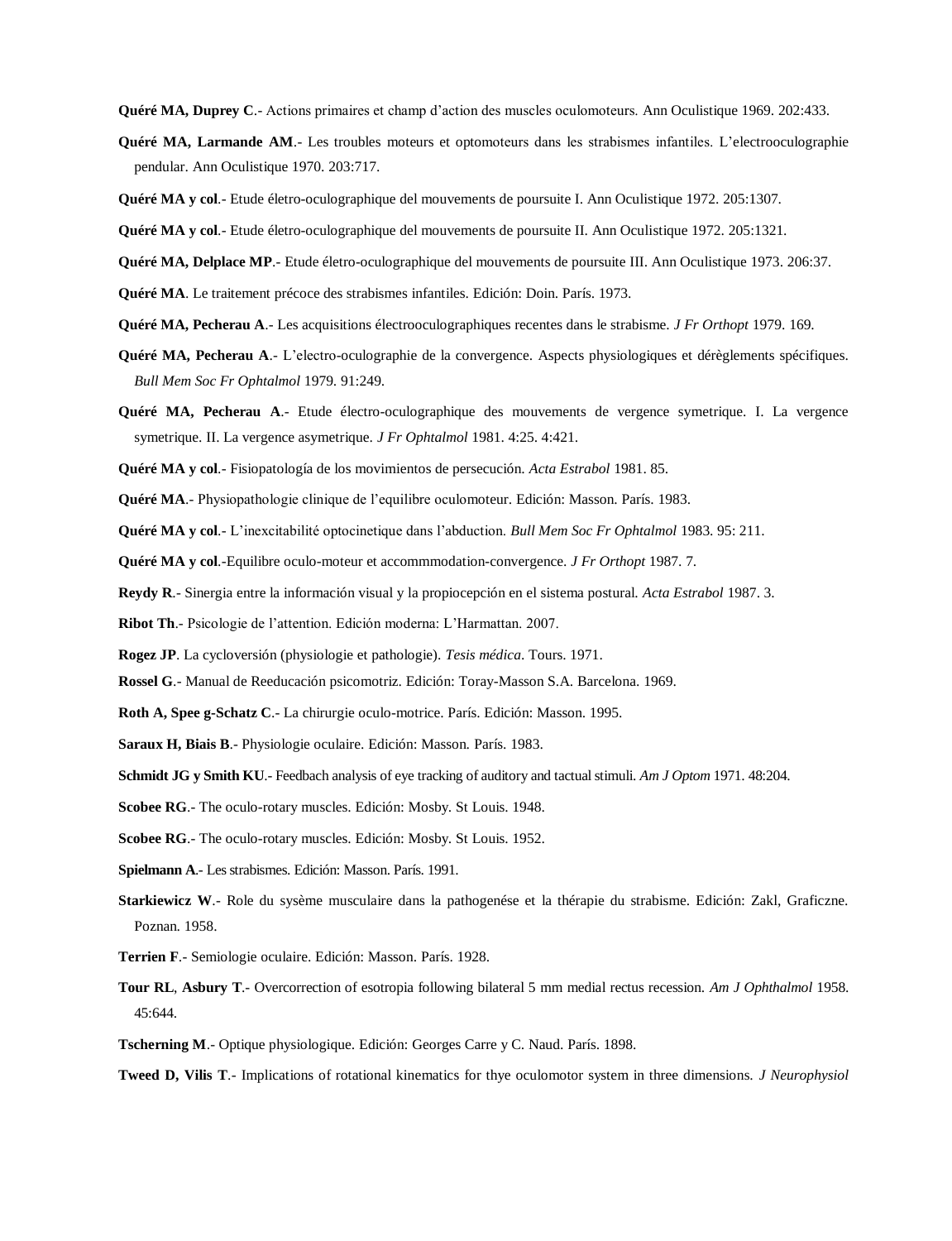1987. 58:323.

- **Tweed D, Cadera W, Vilis T.** Computing three-dimensiional eye position quaternions and eye velocity fron serarch coil signals. *Vision Res* 1990. 30:97.
- **Tweed D, Vilis T**.- Geometric relations of eye position and velocity vectors during saccades. *Vision Res* 1990. 30:111.

**Van der Hoeve J**.- Ocular movements. Trans Ophthalmol Soc UK. 1932. 52:1.

**Volkmann AW**.- Zur machanik der Augernmuskeln. *Trans Leipzig Soc Sci* 1869. 21:28.

**Volkmann FC**.- Vision during voluntary saccadic eye mouvements. *J Opt Soc Am* 1962. 52:571.

- **Wecker L**.- Tratado teórico y práctico de las enfermedades de los ojos. Edición: Carlos Bailly. Madrid. 1871.
- **Weiss JB**.- Intérêt de l'E.O.G. *J Fr Orthopt* 1983. 101.
- **Wiener N**.- Cibernetics or control and communication in the animal and the machina. Edición: John Wiley and Hernann et cie. New York and Paris. 1948.
- **Wiener N**.- Cibernética. Edición: Guadiana de publicaciones. Madrid. 1960.

## **Capítulo 3. FISIOLOGIA SENSORIAL**

**Adler FH**.- Physiology of the eye. Edición: Mosby. SaintLouis. 1955.

- **Awaya S, von Noorden GK, Romano PEW**.- Sensory adaptations in strabismus anomalous retinal correspondence in different positions og gaze. *Am Orthopt J* 1970. 20:28.
- **Aguilon de** F.- Opticorum libri sex philosophis iucta ac mathematicis. Anberes. 1613.
- **Arruga A**.- Diagnóstico y tratamiento del estrabismo. *Ponencia de la Sociedad Oftalmológica Hispanoamericana*. Edición: Bermejo. Madrid. 1961.
- **Backus BT y col**.- Horizontal and vertical disparity, eye position, and stereoscopic slant perception. *Vision Res* 1999. 39:1143.
- **Bagolini B**.- Tecnica per l'esame della visione binoculare senza introduzione di elementi dissocianti (prove del vetro striato). *Boll Oculist* 1958. 37:195.
- **Bagolini B y col**.- Subjetive space in comitat squint. *Am J Ophthalmol* 1965. 59:430.

**Banks MS y col**.- Sensitive period for the development of human binocular vision. *Science* 1975. 190:675.

- **Beverly KI y col**.- Selective adaptation in stereoscopic depth pereception. *J Physiol* 1973. 235:17.
- **Birch EE y col**.- Stereoacuity development for crosed an uncrossed disparities in human infants. *Vision Res* 1982. 22:507.
- **Birch EE y col**.- The development of vergence does not account for the onset of stereopsis. *Perceptions* 1983. 12:331.
- **Birch EE y col**.- Criteria for monocular acuity deficit in infancy and early childhood. *Invest Ophthalmol Vis Sci* 1988. 29:636.
- **Birch EE y col**.- Prospective assessment of acuity and stereopsis in ambliopic esotropes following early surgery. *Invest*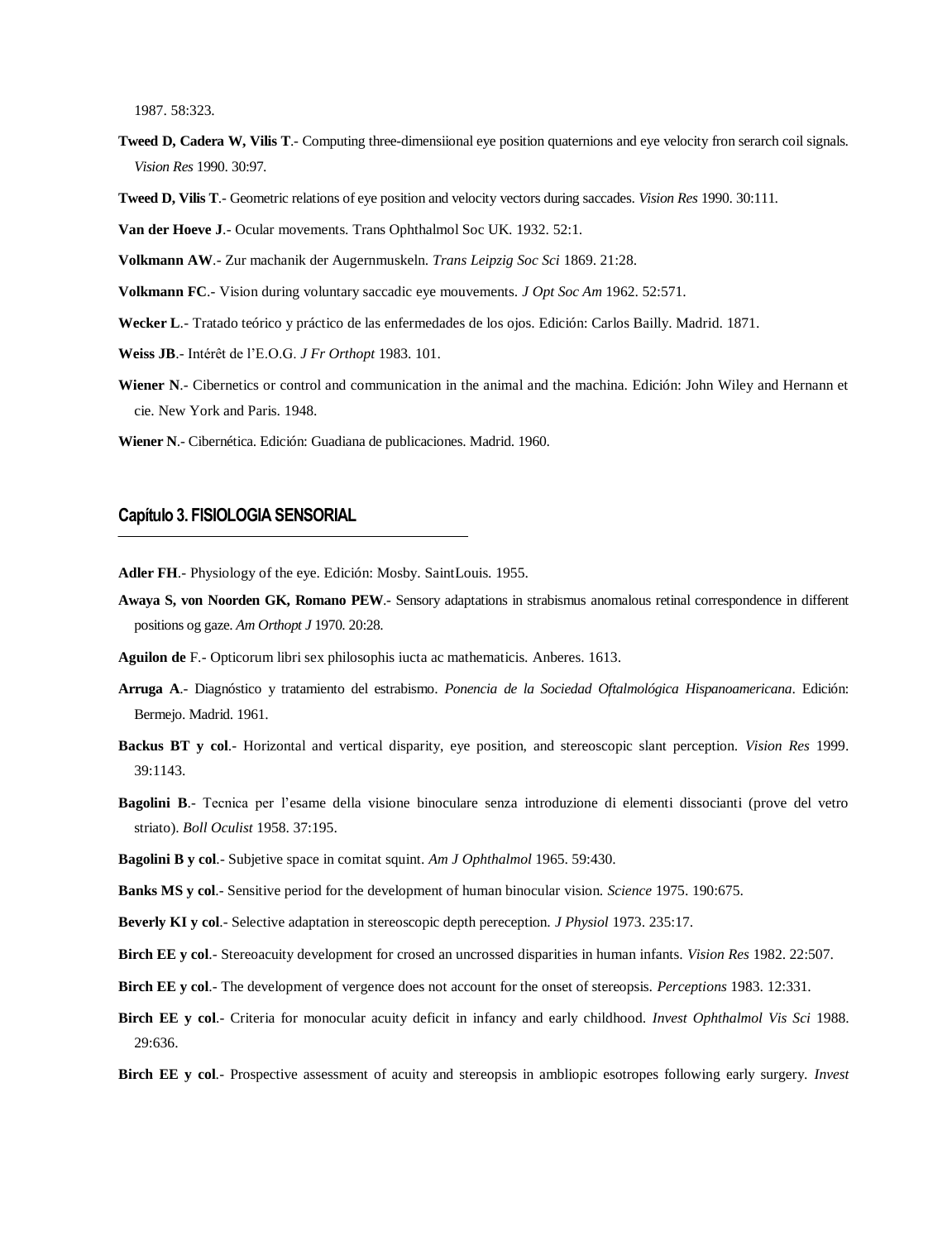*Ophthalmol Vis Sci* 1990. 31:758.

- **Blake R**.- Abnormal fusion of stereopsis and binocular rivalry. *Psychol Rev* 1988. 95:151.
- **Bossink C y col**.- A test of Levelt's second proposition for binocular rivalry. *Vision Research.*
- **Bovis Bermúdez J**.- Lagunas monoculares en visión binocular. *Achivos Sociedad Oftalmológica Hispanoamericana* 1967. Tomo XXIII. N.º 7.
- **Bovis Bermúdez J**.- Lagunas monoculares. *Acta Estrabol* 2004. N.º 3:149.
- **Brown JP, Ogle KN, Reier L**.- Stereoscopic acuity and observation distance. *Invest Ophthalmol Vis Sci* 1965. 4:894.
- **Bouasse H**.- Visión et reproduction des formes et des couleurs. Edición: Delagrave. París. 1917.

**Bourdon B**.- La perception visuelle de l'espace. Edición: Schleicher Frères. París. 1902.

**Burian HM**.- Binocular vision and ocular motility. St-Louis. CV. Mosby. 1985.

**Campbell FW y col**.- Monocular versus binocular visual acuity. *Nature* 1965. 208:191.

**Cantonnet A y Filliozat J**.- Le strabisme. Edición: Éditions Médicales Norbert Maloine. París. 1932.

**Castresana B y col**.- El estrabismo. Edición: Paracelso. Madrid. 1926.

- **Chaumont P**. La répulsion. *J Fr Orthopt* 1988. 205.
- **Chaumont P**.- Répulsion inhibition et correspondance rétinienne. *J Fr Orthopt* 1992. 177.

**Clarke WN**.- Stereoacuity testing in the monofixation sýndrome. *J Ped Ophthalmol Strab* 1990. 27:161.

**Condillac**.- Traité des sensations. 1754.

**Courten C y col**. Morphology of the neurons in the human lateral geniculate nucleus and their normal development. *Exp Brain Res* 1982. 47:159.

**Crovitz HF y col**.- Dominance of the temporal visual fields at a short duration of stimulation. *Am J Psychol* 1963. 76:631.

**Cumming BG y col**.- Vertical disparities and perception of three-dimensional shape. *Nature* 1990. 349:411.

**Díaz Caneja Candanedo E**.- Discurso leído en la Real Academia de Medicina y Cirugía de Valladolid. 1949.

- **Díaz Caneja Candanedo E**.- La doble sensación visual y su percepción única. Discurso de apertura del curso de la Universidad de Valladolid. Valladolid. 1957.
- **Donzis PB y col**.- Effect of binocular variations of Snellen's visual acuity on Timus stereoacuity. *Arch Ophthalmol* 1983. 101:930.
- **Dufour M**.- Les idées de Hering en optique physiologique. Edición: Imprimerie nationale. París 1909.
- **Duke-elder S**.- Sysyem of ophthalmology. Londres. Kimpton 1958.
- **Fisher NF**.- The optic chiasm and the corpus callosum: their relationship to binocuar vision in humans. *J Ped Ophthalmol Strab* 1986. 23:126.
- **Edwards M y col**.- Luminance contrast ans spatial-frecuency tuning of the transient-vergence sytem. *Vision Res* 1998. 38:705.

**Fahle M**.- Binocular rivalry: Suppression depends on orrientation and spatial frecuency. *Vision Res* 1982. 22:787.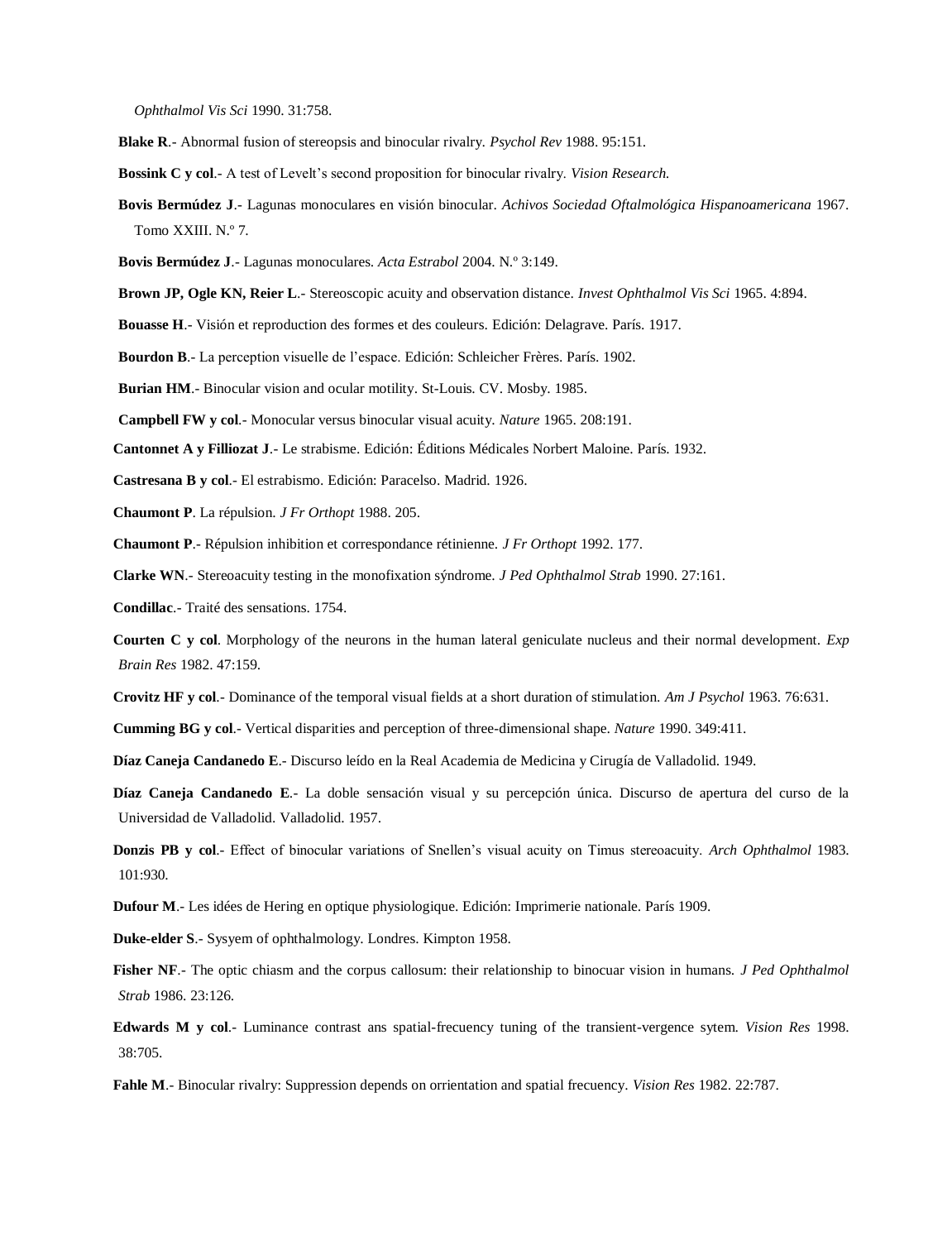**Fahle M**.- Naso-temporal asymmetry of binocular inhibition. *Invest Ophthalmol Vis Sci* 1987. 28:1016.

**Fisher NF**.- Binocular vision. *J Ped Ophthalmol Strab* 1988. 25:212.

**Foley JM**.- Binocular distance perception. *Psychol Rev* 1980. 87:411.

**Fox R y col**.- Stereopsis in human infants. *Science* 1980. 207:323.

**France TD y col**.- Evidence for binocular function in infantile esotropie. *J Ped Ophthalmol Strab* 1994. 31:225.

**Garding J y col**.- Stereopsis, vertical disparity and relief transformations. *Vision Res* 1995. 35:703.

**Gauthier y col**.- Adaptation processes resulting from surgical correction of strabismus. In: Kell EL, Zee

**Gil del Rio E**.- Optica Fisiológica Clínica. Edición: Toray S.A. Barcelona. 1966.

**Ginestous PSE**.- Du retablissement de la vision binoculaire dans le traitement du strabisme. Edición: Paul Gassignol. Burdeos. 1901.

**Giraud-Teulon F**.- Physiologie et pathologie de la vision binoculaire. Edición: JB Bailliere et fils. París. 1861.

**Halpern DL y col**.- How contrast affects stereoacuity. *Perception* 1988. 17:3.

**Harrad R y col**.- Binocular rivalry disrupts stereopsis. *Perception* 1994. 23:15.

**Harrad R**.-Psychophysics of suppression. *Eye* 1996. 10:270.

**Harwerth RS y col**.- Behavioral studies of local stereopsis and disparity vergence in monkeys. *Vision Res* 1995. 35:1755.

**Harwerth RS**.- Motor and sensory fusion in monkeys: psychophysical measurements. *Eye* 1996. 10:209.

**Hecaen H**.- Neuropsychologie de la perception visuell. Edición: Masson. París. 1972.

**Hess RF y col**.- Comparison of motion and stereopsis: linear and non-linear performance. *J Opt Soc Am A Opt Image Sci Vis*  1999. 16:987.

**Hess RF y col**.- Linear and non-linear filtering in stereopsis. *Vision Res* 1994. 34:2431.

**Hubel DH, Wiesel TN**.- Receptive fields binocular interaction and functional architecture in the cat´s visual cortex. *J Physiol* 1962. 160:106.

**Hubel DH, Wiesel TN**.- Effects of visual deprivation on morphology and physiology of cells in the cat's lateral geniculate body. *J Neurophysiol* 1963. 26:978.

**Hugonnier R&S**. Strabismes. Edición: Masson. París. 1981.

**Jacob F**.- El juego de lo posible. Edición: Fondo de cultura económica. México. 2005.

**Javal E**.- Manuel du strabisme. Edición Masson. París 1896. **Jeannerod M**.- Le cerveau-machine. París. Fayard. 1981.

**Jeanrot N**.- Vision binoculaire et stéréoscopie. *J Fr Orthopt* 1995. 21.

**Jeanrot N**.- Bases physiologiques de la fonction visuell. *J Fr Orthopt* 1993. 217.

**Julesz B**.- Binocular depth perception of computer-generated pattens. *Bell Sistem Technical Journal* 1960. 39:1125.

**Julesz B.**- Foundations of cyclopean perception. Chicago. 1971. University of Chicago Press.

**Kaufman PL**.- Adler Fisiología del ojo. Madrid. Elsevier. 2003.

**Katz D**.- Psicología de la forma. Edición: Espasa Calpe SA. Madrid. 1945.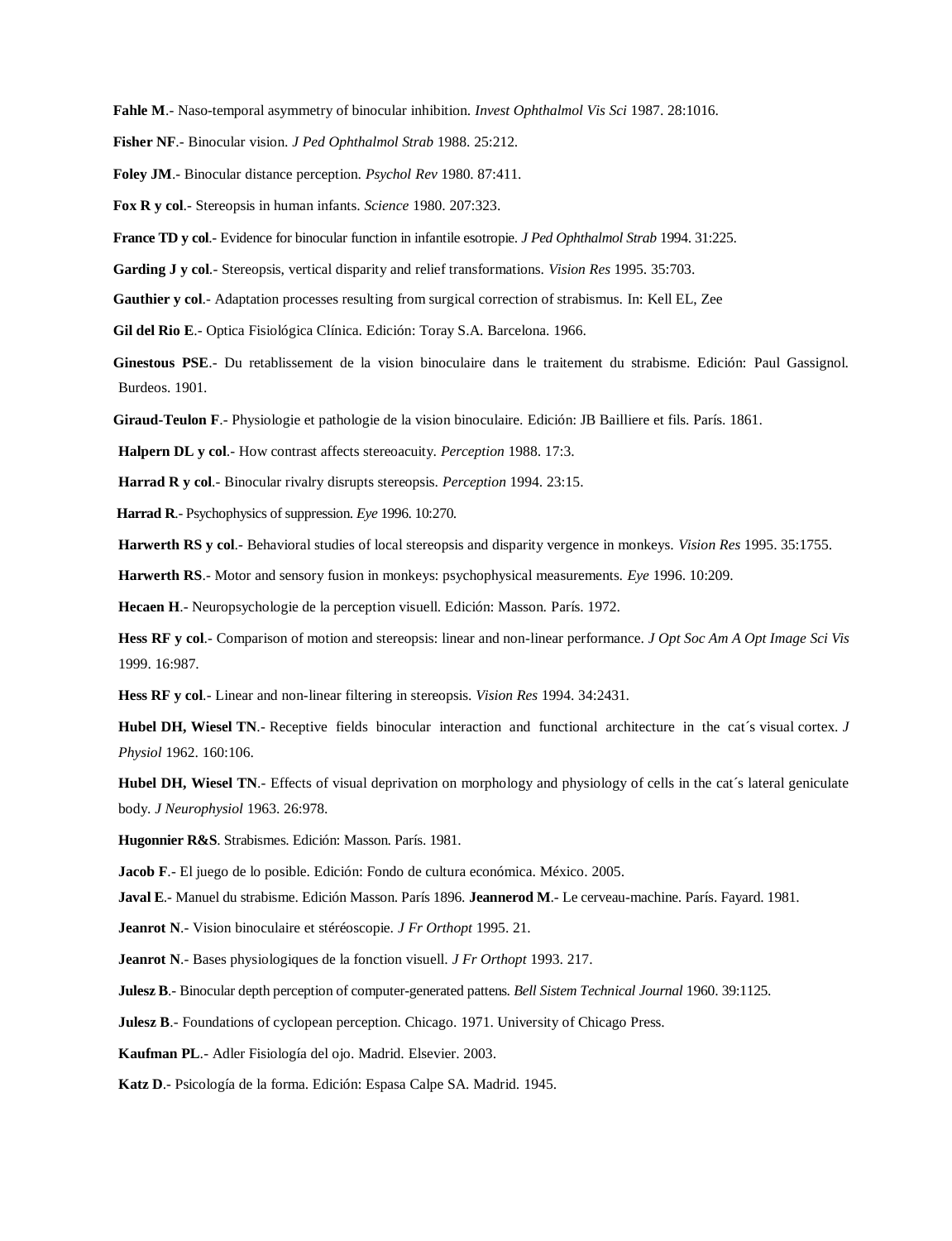**Kontesevich LL y col**.- Analysis of stereothresholds for stimuli below 2,5 c/deg. *Vision Res* 1994. 34:2317.

**Landers D y col**.- Stereoscopic depth fading is disparity and spatial frecuency dependent. *Inves Ophthalmol Vis Sci* 1999. 40:416.

**Le Grand Y**.- Optique fisiológique. Tomo 3º. Edición: Masson. París. 1956.

 **Le Grand Y**.- Les yeux et la visión. Edición Dunod. París. 1959.

**Liegard L**.- Deux problèmes de Physiologie. Edición: F. Le Blanck-Hardel. Caen. 1865.

**Liu L y col**.- A polar coordinate system for describing binocular disparity. *Visio Res* 1994. 34:1205.

**Lobstein-Henry Y**.- Réflexe optomoteur et strabisme precoz. *Clinique Ophtalmol* 1984. 2:43.

**Magitot A**.- Physiologie oculaire clinique. Edición Masson et Cie. París. 1946.

**Marr D y col**.- A computational theory of human stereo vision. *Proc Royal Soc Lond* 1979. 204:301.

**Meyer E**.- Rapport sur La Vision binoculaire. Edición: G. Steinheil. París. 1896.

**Mitchell DE**.- A review of the concept of Panum's fusional areas. *Am J Optom Physiol Optics* 1966. 43:387.

**Naegele JR y col**.- The postnatal development of monocular optokinetic nystagmus in infants. *Vision Res* 1982. 22:341.

**Nicati W**.- Physiologie oculaire, Edición Schleicher . París. 1909.

**Noorden GK Von y col**.- Experimental amblyopia in monkeys. *Arch Ophthalmol* 1970. 84:206.

 **Nuel JP**.- La visión. Edición: Daniel Jorro. Madrid 1905.

**Ogle KN**.- Disparity limits of stereopsis. *Arch Ophthalmol* 1952. 48:50.

**Onfray R**.- Manuel pratique du strabisme. Edición: G. Steinheil. París. 1909.

 **Orssaud C**.- Visión binoculaire. *EMC* 2006. 21-545-A-25. **Parinaud H**.- La vision. Edición: Octave Doin. París. 1898.

**Parinaud H**.- Le strabisme et son traitement. Edición: Octave Doin. París. 1899.

**Perea J**.- Estrabismos. Edición: Artes Gráficas Toledo S.A.U. 2006.

**Piaget J**.- Biologie et connaissance. Edición: Gallimard. París. 1967.

**Pigassou R**.- La disparité de fixation: fènomène réel ou artefact instrumental? *J Fr Orthopt* 1983. 31.

**Pigassou R**.- Les strabismes: Les divergences oculaires. Edición: Masson. París. 1991.

**Pigassou R**.- La fonction binoculaire explicitée. *J Fr Orthopt* 1991. 141.

**Poggio y col.**- Binocular interaction and depth sensitivity in striate and preestriate cortex of behaving rhesus monkey. J Neurophysiol 1977. 40:1392.

**Pons Moreno AM, Martínez Verdú FM**.- Fundamentos de visión binocular. Edición: Guada Impresores S.L. Valencia. 2004.

 **Pratt-Johnson JA**.- Fusion and supresion: development and loss. *J Ped Ophthalmol Strab* 1992. 29:4.

 **Rogers BJ y col**.- Vertical disparities, diferential perspective and binocular stereopsis. *Nature* 1993. 361:253.

**Saraux H, Biais B**.- Physiologie oculaire. París. Edición: Masson. 1983.

 **Schiller y col**.- Functions of color-opponent and broad-band channels of the primate visual system. *Nature* 1990. 343:68.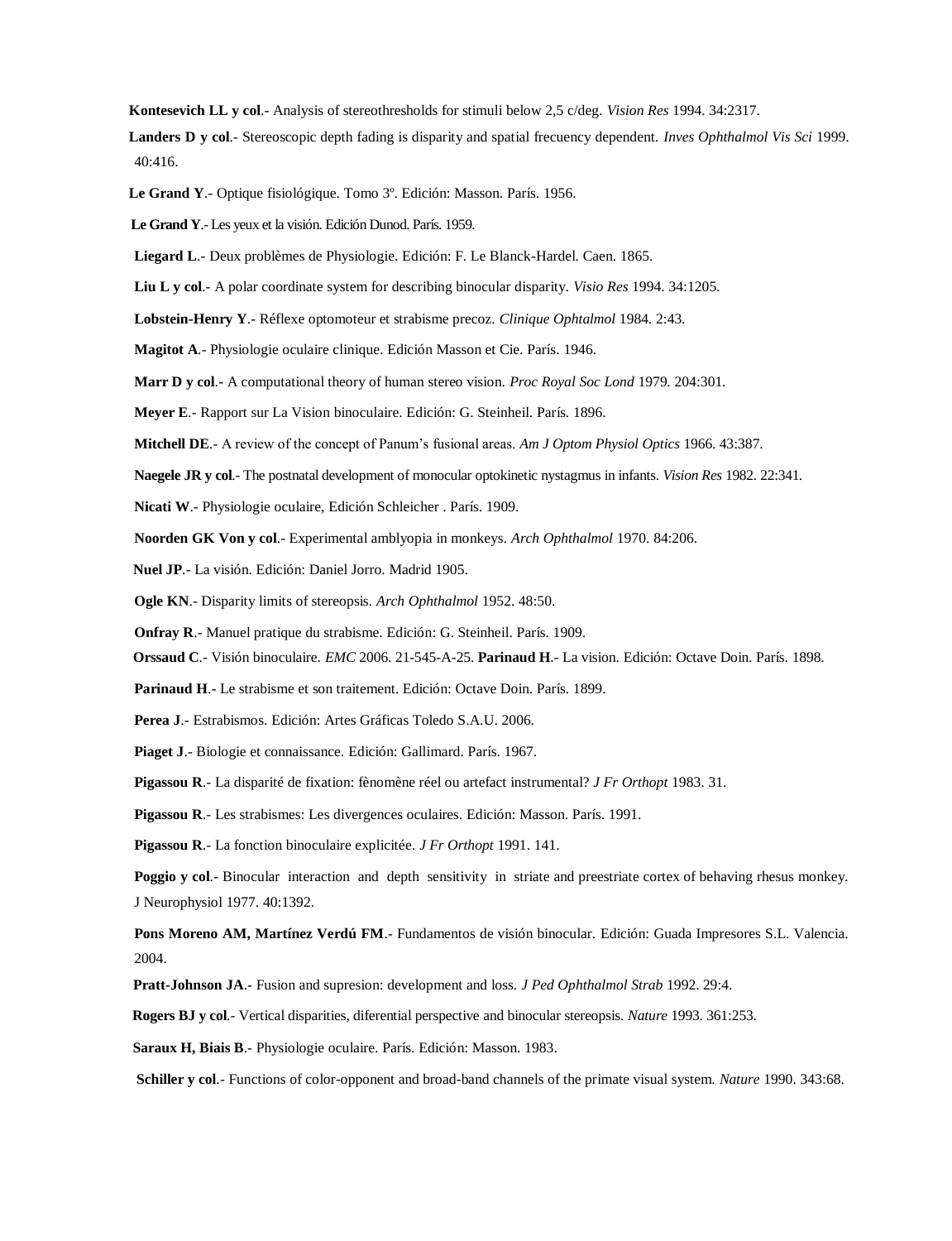**Sherrington C.**- Further note on the sensory nerves of the eye muscles. *Proc Roy Soc. London*. 1898. 64:120.

**Sherrington C.**- The muscular sense. 1900.

**Sherrington C.**- Observations in the sensual role of the propioceptive nerve supply of the extrinsic ocular muscles. 1918. Brain 41. 332.

**Spielmann A**.- Les ésotropies precoces, troubles du réflexe de fixation monoculaire. *Bull Soc Ophtalmol Fr* 1988. 88:10.

**Spielmann A**.- Les strabismes. Edición: Masson. París. 1991.

**Trotter Y y col**.- Modulation of neural stereoscopic processing in primate area V1 by the viewing distance. *Science* 1992. 257:1279.

**Trotter Y**.- Bases neuronales de la perception visuelle tridimensionelle chez le primate. *J Fr Orthopt* 1995. 9.

**Trotter Y v col.**- Neural processing of stereopsis as a function of viewing distance in primate visual cortical area V1. *J Neurophysiol* 1996. 76:2872.

**Trotter Y y col**.- Gaze direction controls response gain in primary visual cortex neurons. *Nature* 1999. 398:239.

**Tscherning M**.- Optique physiologique. Edición: Georges Carre y C. Naud. París. 1898.

**Tychsen L**.- Pediatric ocular motility disorders of neuroophthalmic significance. *Neuroopthalmol* 1991. 4:615.

**Tyler CW**.- A stereoscopic view of visual processing streams. *Vision Res* 1990. 30:1877.

**Velasco J y col**.- Desarrollo de la binocularidad en un niño estrábico. *Acta Estrabol* 1998. 5.

**Vinci de Leonardo**.- Traité de la peinture. Edición: Deterville- París. 1796.

 **Washburn**.- *Proc Nat Ac Sci* 1933. 19:773.

# **Capítulo 4. PATOGENIA**

**Alpern M.**- Specification of the Directions of Regard. In the Eye, vol. 3: Muscular Mechanisms. H. Davson, edit., 2nd Ed., New York & London: Academic Press, 1969; pp. 5-12.

- **Alpern M.** Anatomy of Eye Movements. In The Eye, vol. 3: Muscular Mechanisms, H.- Davson, edit., 2<sup>nd</sup> Ed., New York & London: Academic Press, 1969, pp. 27-64.
- Alpern A.- Types of Movements. In The Eye, vol. 3: Muscular Mechanisms, H. Davson, edit., 2<sup>nd</sup> Ed., New York & London: Academic Prev, 1969, pp. 65-174.
- **Bicas HEA**.- Algumas considerações sobre as medidas de convergência, acomodação e relação C<sub>A</sub>/A. Rev Lat Amer Estrab. 1976: 1(1): 68-87.
- **Bicas** HEA.- Consideraciones sobre los factores mecánicos en la acción de los músculos oculares. Acta Estrabológica: 1996; 25: 161-78.
- **Bicas HEA**.- The Laws and Rationales of the Oculomotor Balance. Conference ISA-CLADE. In Strabismus 2006. Proceedings of the Joint Congress. The X Meeting of The International Strabismological Association-ISA and the First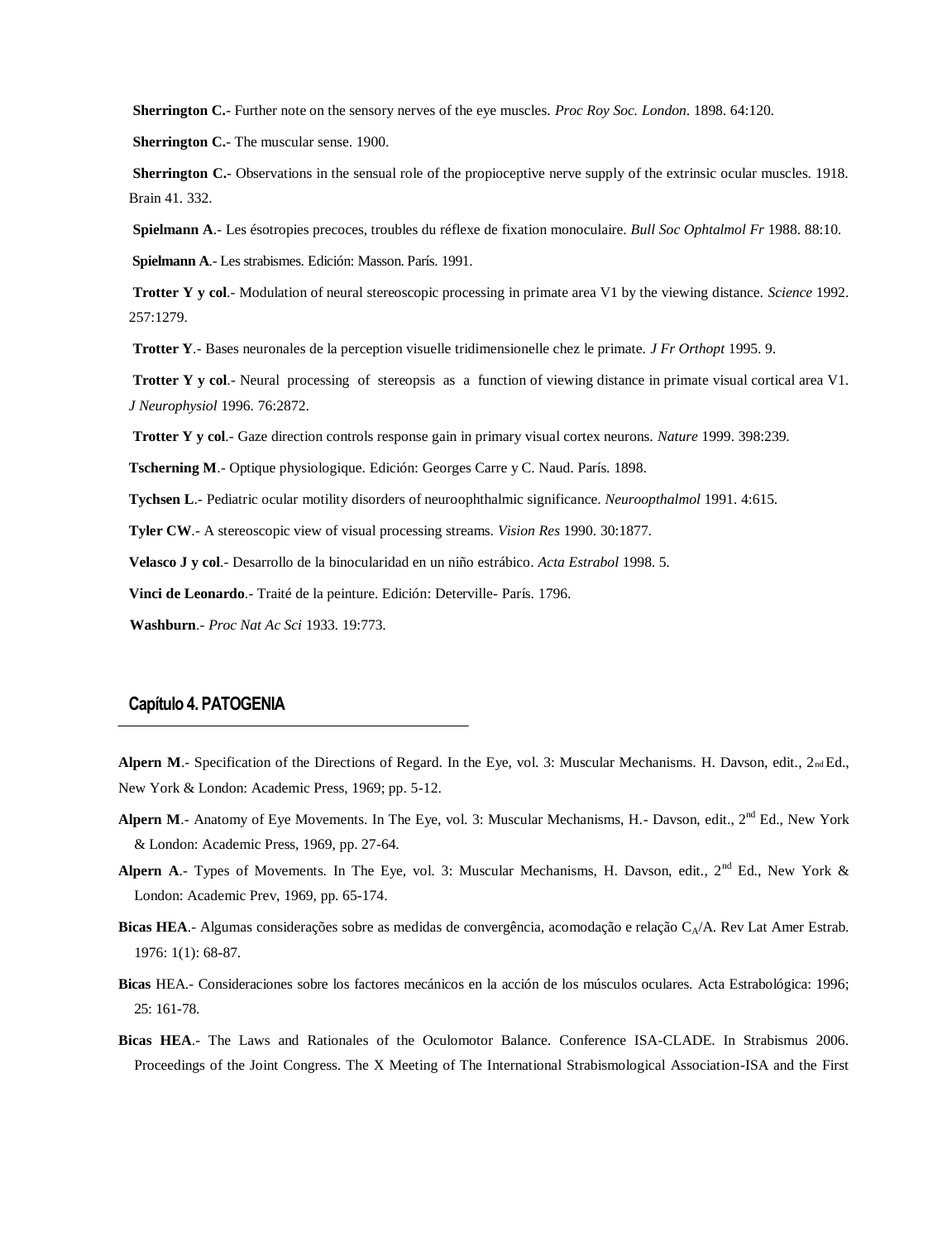Extraordinary Meeting of the Latin American Council of Strabismus-CLADE. Rio de Janeiro: Cultura Médica, 2006, pp. 39-68.

- Bishop PO.- Binocular Vision. In Adler's Physiology of the Eye. Clinical Application, R. A. Moses, edit., 6<sup>th</sup> Ed., Saint Louis: The C.V. Mosby Co., 1975, pp. 558-614.
- **Burde** RM.- Control of eye movements. In Adler's Physiology of the Eye Clinical Application, R. A. Moses, edit., 6<sup>th</sup> Ed., Saint Louis: The C.V. Mosby Co., 1975, pp 123-65.
- **Cannon SC**.- Basic Mechanisms of Ocular Motor Control. In Principles and Practice of Ophthalmology, vol. 4, D.M. Albert & F. A. Jakobiec, edits. W.B. Saunders Co., 1994, pp. 2391-2410.
- **Duke-Elder S**.- The Eye in Evolution, Vol. I, System of Ophthalmology, S. Duke-Elder, ed., London: Henry Kimpton, 1958.
- **Duke-Elder S**, **Abrams D**.- Ophthalmic Optics and Refraction, vol. V, System of Ophthalmology. S. DukeElder, edit., London: Henry Kimpton, 1970, p. 120.
- **Emsley HH.** Visual Optics. Vol. 1: Optics of Vision, 5<sup>th</sup> Ed., London: Butterworths, 1976.
- **Goldstein HP**, **Scott AB**, **Nelson LB**.- Ocular Motility. In Foundations of Clinical Ophthalmology, vol. 2, Chap 23. W. Tasman & E. A. Jaeger, edits., Philadelphia & New York: Lippincott-Raven, 1995, 65 p.
- **Howard IP**, **Rogers RJ**.- Binocular Vision and Stereopsis Oxford Psychology Series, n. 29. New York: Oxford University Press, 1995.
- **Huber A**.- Duane's retraction syndrome. Considerations on pathogenesis and aetiology of the different forms of Duane's retraction syndrome. In Strabismus' 69. London: Henry Kimpton, 1970, p. 36.
- **Parks MM.** The monofixation syndrome. In Symposium on Strabismus. St. Louis: The C.V. Mosby Co., 1971, pp. 121-153.
- **Perea J**.- Fisiologia Motora. In Estrabismos. J. Perea, Edit., Toledo, 2006, pp. 45-106.
- **Romano PE**, **Romano JA**.- Fusion: a new classification and methods for determining the level of sensory binocular cooperation. Survey Ophthalmol., 1973; 17: 458-68.
- **Schor CF, Ciuffreda KJ**.- Vergence eye Movements: Basic and Clinical Aspects. Boston: Butterworths, 1983.
- **Wadell BA**.- Foundations of Vision. Sunderland: Sinauer Assoc., 1995.
- Young LR.- The sampled data model and the foveal dead zone for saccades. In Models of Oculomotor Behavior and Control, B.L. Zuber, edit., Boca Raton: CRC Press, 1981, pp. 43-74.

### **Capítulo 5.**

## **ALTERACIONES SENSORIALES DEL ESTRABISMO**

**Adelstein F, Cüppers C**.- Le traitement de la correspondance retinienne anormale l´aide de prismes. Ann Oculistique 1970. 203:445.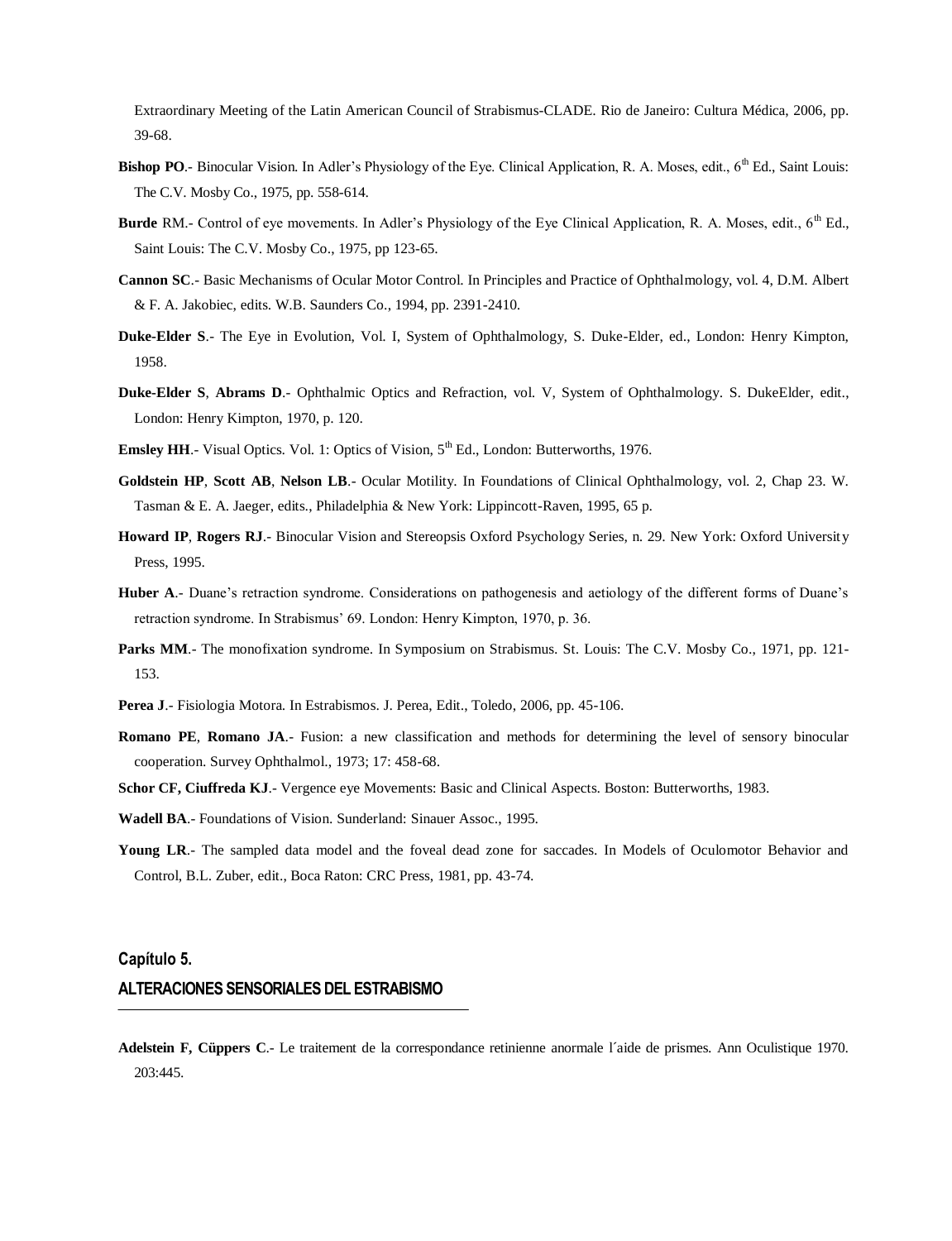**Antony F**.- L'amblyopie due aux vices de réfraction. Thése pour le doctorat en médecine. París. 1872.

- **Arruga A**.- Diagnóstico y tratamiento del estrabismo. *Ponencia de la Sociedad Oftalmológica Hispanoamericana*. Edición: Bermejo. Madrid. 1961.
- **Badoche JM**-. L'interet du réfractomètre objectif dans le traitement de l´amblyopie strabique. *J Fr Orthopt* 1988. 157.
- **Bagolini B**.- Sensorial anomalies in strabismus (suppresion, anomalous correspondence, amblyopia). *Doc Ophthalmol* 1976. 41:1.
- **Bagolini B**.- Sensorio-motorial anomalies in strabismus (Anomalous movements). *Doc Ophthalmol* 1976. 41:23.
- **Bagolini B**.- Anomalous correspondance. Definition and diagnosis methods. *Doc Ophthalmol* 1978. 23:346.
- **Bangerter A**.- Traitement de l'amblyopie. Edición: Editions Héraly Charleroy. Bruxeles. 1953.
- **Benítez del Castillo JM**.- Estrabología práctica. Barcelona. Domenec Pujades. 1996.
- **Berard P y col**. Prims in esotropía their diagnosis and terapeutic use. *S Afr Arch Ophthalmol* 1974. 11:1.
- **Blake R y col**.- On the site of strabismic suppression. *Invest Ophthalmol* 1976. 15:630.
- **Bongard CH**.- Les fausses esophories. *J Fr Orthopt* 1987. 127.
- **Bonnac JP, Mur J**.- Correction optique des amblyopes. Edición: Masson. París. 1967.
- **Burian HM**.- Adaptative mechanisms. *Trans Am Acad Ophthalmol Otolaryngol* 1953. 57:131.
- **Burian HM**.-Sensorial retinal relationship in concomitant strabismus. *Trans Am Acad Ophthalmol Soc* 1945. 43:373.
- **Burian HM**.- Pathophisiologic basic of ambliopia and of its treatmen. *Am J Ophthalmol* 1969. 67:1.
- **Campos EC**.- Périmetrie binoculaire dans l'exotropie concomitante. *Bull Mém Soc Fr Ophtalmol* 1980. 93:381.
- **Campos EC y col.-** Cytidin-5´diphosphocholine enhances the effect of part-time occlusion in amblyopia. *Doc Ophthalmol*  1996. 93(3):247263.
- **Caloroso E.E, Rouse MW**.- Tratamiento clínico del estrabismo. Edición: Ciagami. Madrid. 1999.
- **Chaumont P**.- Apparition y variation de la diplopie. *J Fr Orthopt* 1985. 109.
- **Ciancia** A.- Las secuelas sensoriales del estrabismo. Buenos Aires. Macchi. 1960.
- **Ciancia A, Cornejo MC**.- Ortóptica y pleóptica. Buenos Aires. Edición: Machhi. 1966.
- **Cristini G y col**.- Les troubles sensoriels chez les strabiques. *Rev Oto-Neuro-Ophtalmol* 1964. 36:1.
- **Cristini G**.- The physiopathological cerebral basis of inhibition and amblyopias, of anomalous correspondence and eccentric fixation in concomitant squint. *Ophthalmology* 1962. 143:15.
- **Burian HM**.- Pathophysiologic basis of amblyopia and its treatment. *Am J Ophthalmol* 1969. 67:1.
- **Duke-Elder S**.- System of ophthalmology Vol VI. Edición: H. Kimpton. Londres. 1973.
- **García Valdecasas R**.- *Tesis doctoral*. Sevilla. 1977.
- **Epelbaum M y col**.- The sensitive period for strabismic amblyopia in humans. *Ophthalmology* 1993. 100:323.
- **Fahle M**.- Nasotemporal asymetry od binocular inhibition. *Invest Ophthalmo Vis Sci* 1987. 28:1016.
- **Frosini R y col**.- Aspects electro-physiologiques de l'amblyopie. *Bull Soc Ophtalmol Fr* 1990. 90:241.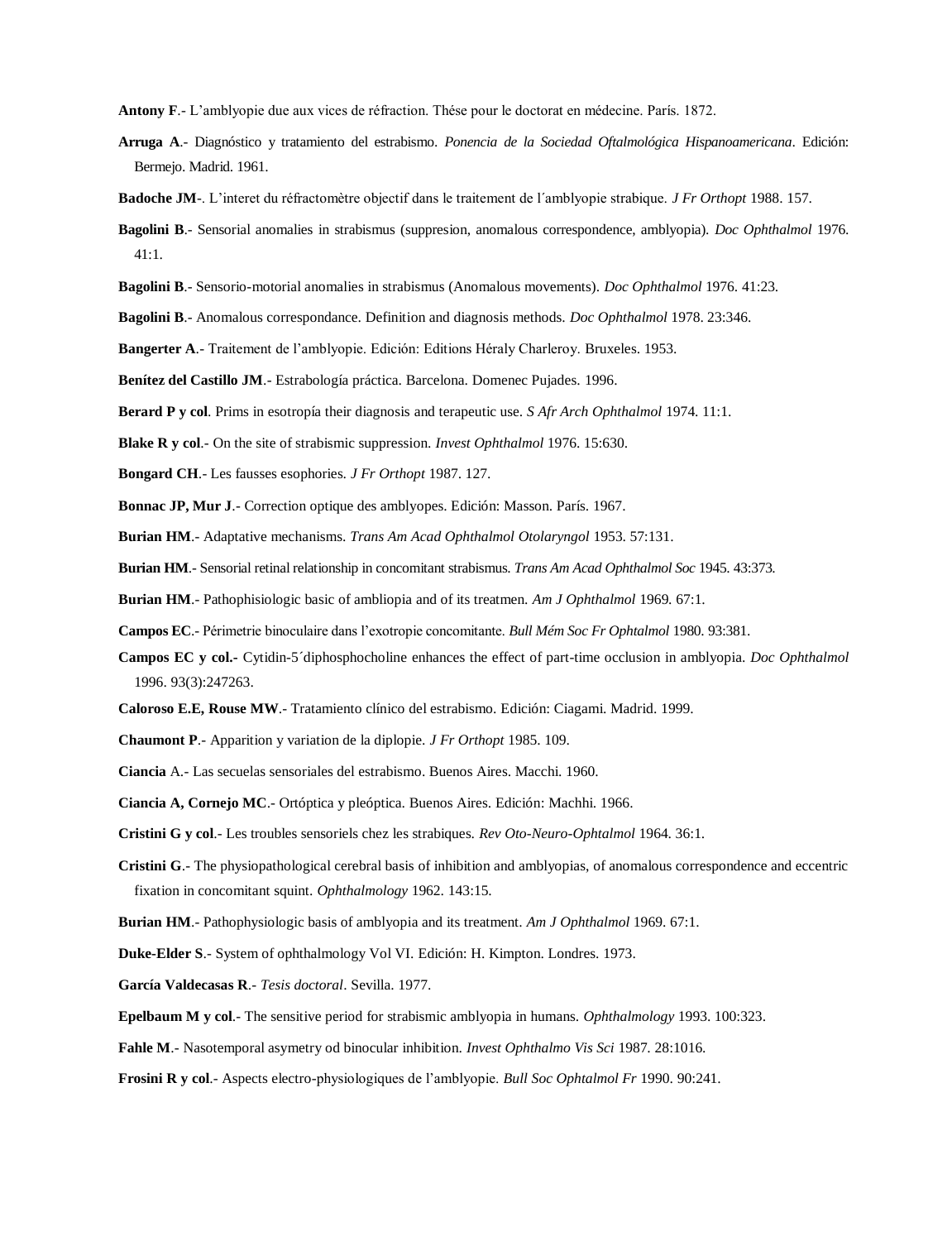- **Gottlob I y col**.- Effect of levodopa on contrast sensitivity and scotomas in human amblyopia. *Inves Ophthalmol Vis Sci*  1990. 31:776.
- **Gobin MH**.- The limitation of suppession to one half of the visual field in pathogenesis of strabismus. *Am Orthopt J* 1968. 25:42.
- **Goldmann H y col**.- Physiologische amblyopia. *Ophthalmologica* 1960. 139:538.
- **Gómez de Liaño F y col**.- Tratamiento de la CRA con prismas. Resultados. *Acta Estrabol* 1973. 43.
- **Hallden V**.- Fusional phenomena in anomalous correspondence. *Acta Ophthalmol* 1952. 37:1.
- **Hamburger FA**.- Der mechanismus der suppression in sehakt des normalen. *Doc Ophthalmol* 1967. 23:62.
- **Hess RF y col**.- The spatial localization deficit in amblyopia. *Vision Res* 1992. 32:1319.
- **Hoyt C**.- The clinical use fulness of visual evoked response. *J Pediatr Ophthalmo Strabismus* 1984. 21:231.
- **Horton JC y col**.- Pattern of ocular dominance columns in human striated cortex in strabismic amblyopia. *Vis Neurosci*  1996. 13:787.
- **Hugonnier R**.- El elemento sensorial en los estrabismos. Su importancia teórica y práctica. *Acta Estrabol* 1975. 1.
- **Hugonnier R&S**. Strabismes. Edición: Masson. París. 1981.
- **Illueca E, Pastor J**.- Nuestros primeros resultados en el tratamiento de la ambliopía con fijación excéntrica por penalización. *Acta Estrabol* 1973. 33.
- **Jampolsky A**.- The characteristics of suppression in strabismus. *Arch Ophthalmol* 1955 54:683.
- **Jampolsky A.** Some uses and abuses of orthoptics. Present status. In Symp. On Strabismus. 342-365. Trans. NewOrleans Acad. Ophthalmol. Mosby Edición. Saint Louis. 1971.
- **Kerr KE.** Anomalous correspondence: the cause or consequence of strabismus? *Optom Vis Sci* 1998. 75:17.
- **Kutschke PJ y col**.- Anisometropic amblyopia. *Ophthalmology* 1991. 98:258.
- **Lang J**.- Estrabismo. Edición: E.M.Panamericana. Buenos Aires. 1973.
- **Lang J**.- Quelques idées nouvelles sur le nystagmus latent, la divergence verticale dissociée et la correspondance rétinienne anormale. *J Fr Orthopt* 1989. 7.
- **Leguire LE y col.-** Longitudinal study of levodopa/carbidopa for childhood amblyopia. *J Pediatr Ophthalmol Strabismus* 1993. 30(6): 354-360.
- **Leguire LE y col**.- Levodopa/carbidopa treatmen for amblyiopia in older children. *J Pediatr Ophthalmol Strabismus* 1995. 32(3): 143-151.
- **Leguire LE y col.-** Levodopa/carbidopa treatmen for amblyiopia in older children. *J Pediatr Ophthalmol Strabismus* 1995. 32(3): 143-151.
- **Leguire LE y col**.- Long-term follow-up L-dopa treated amblyopic children. *Invest Ophthalmol Vis Sci* 1996. 37(3): S941.
- **Leguire LE y col.-** Occlusion and levodopa/carbidopa treatmen for childhood amblyopia. *J AAPOS* 1998. 2(5):257-264.
- **Leguire LE y col.-** Long-term follow-up of L-dopa treatment in children with amblyopia. *J Pediatr Ophthalmol Strabismus* 2002. 36:326.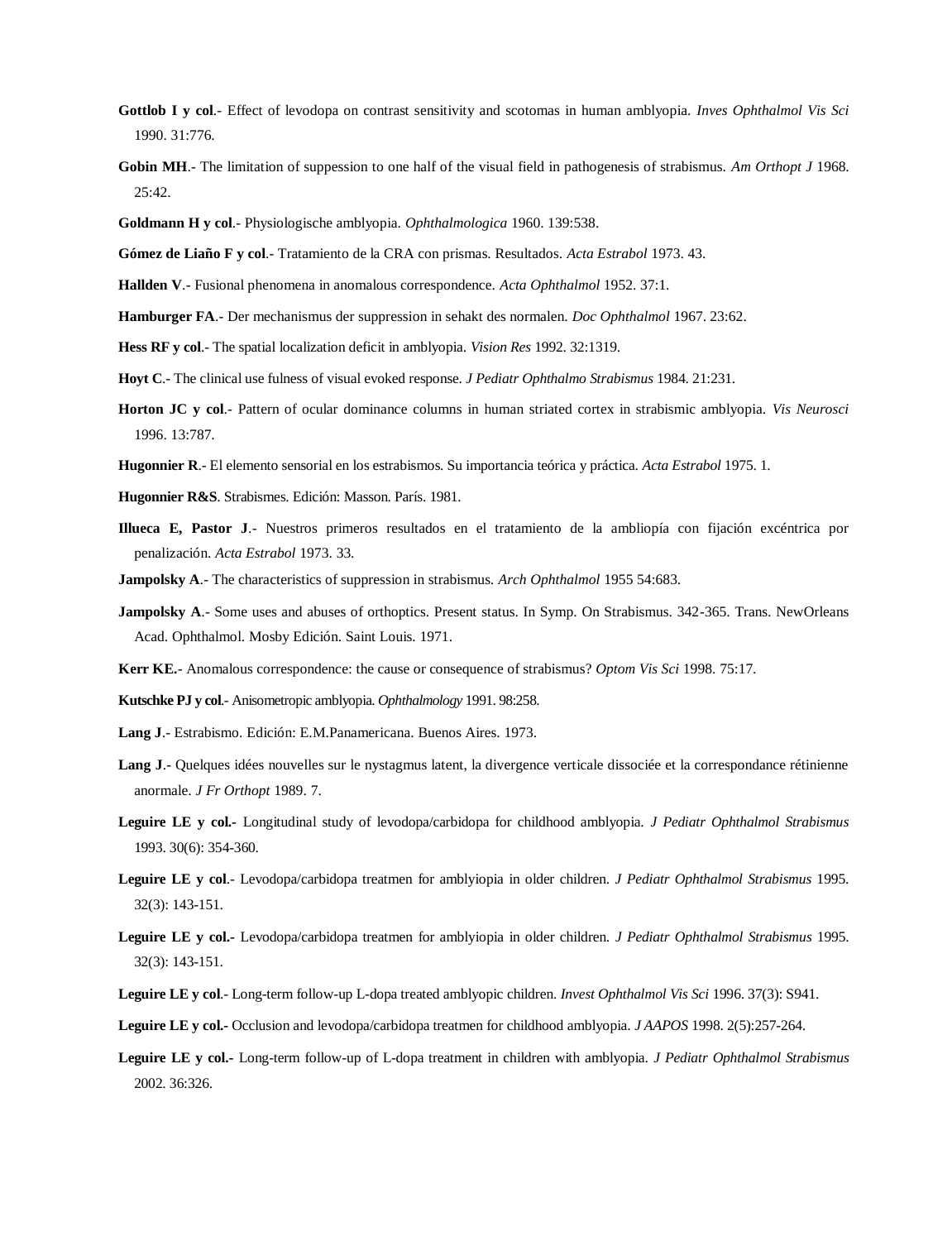- **Levi DM**.- Binocular interactions in normal and anomalous binocular vision: effects of flicker. *Br J Ophthalmol* 1982. 66:57.
- **Lighander J y col**.- Anisometropic and strabismic amblyopia in an age group 2 years and above: a prospective study of the results of treatmenr. *Br J Ophthalmol* 1991. 75:111.
- **Lobstein-Henry Y**.- L'amblyopie revisitée. *J Fr Orthopt* 2004. 23.
- **Losada G**.- Sobre la ambliopización del ojo afecto en el Síndrome de Duane. *Acta Estrabol* 1975. 53.
- **Malbran J**.- Estrabismos y Parálisis. Edición: Editorial Oftamológica Argentina. 1949. Buenos Aires.
- **Mawas J y col**.- L'ambliopie périférique. *J Fr Orthopt* 1992. 187.
- **Mengual E y col**. Sensibilidad al contraste en la ambliopía: Primeros resultados. *Acta Estrabol*. 2005. Nº 2:65.
- **Morgan MW**.- Anomalous correspondence interpreted as a motor phenomenon. *Am J Optom* 1961. 38:131.
- **Murube del Castillo J**.- Estrella de optotipos para medir las agudezas visuales angular y lineal. *Acta estrabol* 1985. 29.
- **Nelson JI**.- A neurophysiological model for anomalous correspondence based on mechanisms of sensory fusion. *Doc Ophthamol* 1981. 51:3.
- **Noorden GK von, Burian HM**.- Visual acuity in normal and ambliopic patients and reduced illumination I. *Arch Ophthalmol* 1959. 61:53.
- **Noorden GK** von, Burian HM.- The visual acuity at various levels of ilumination II. *Arch Ophthalmol* 1959. 62:76.
- **Noorden GK von**.- Bilateral eccentric fixation. *Arch Ophthalmol* 1963. 69:25.
- **Noorden GK** von.- *Classification of amblyopia*. Am J Ophthalmol 1967. 63:238.
- **Noorden GK von y col**.- The lateral geniculate nucleus in human strabismic amblyopia. *Invest Ophthalmol Vis Sci* 1992. 33:2729.
- **Ogle KN**.- Fixation disparity and fusional processes in binocular single vision. *Am J Ophthalmol* 1949. 32:1069.
- **Onfray R**.- Manuel pratique du strabisme. Edición: G. Steinheil. París. 1909.
- **Orssaud C**.- L'amblyopie. *J Fr Orthopt* 2004. 11.
- **Pandy PK**.- Effect of leudopa and carbidopa in human amblyopia. *J Pediatr Ophthalmol* Strabismus 2002. 39:81.
- **Pastor J, Illueca E**.- Ambliopía estrábica. Oclusión. Resultados. *Acta Estrabol* 1974. 161.
- **Parinaud H**.- Rapport sur le Traitement du Strabisme. Societe Française d'Ophtalmologie. Edición: G. Steinheil. París. 1893.
- **Parinaud H**.- Le strabisme et son traitement. Edición: Octave Doin. París. 1899.
- **Perea J.** Escotomización en estrabismos. *Arch Soc Esp Oftalmol* 1970. 487-492.
- **Perea J, Gómez de Liaño F, Perea García M**.- Ambliopía anisometrópica. *Acta Estrabol* 1975. 39-42.
- **Perea J**.- Estrabismos. Edición: Artes Gráficas Toledo S.A.U. 2006.
- **Perea J.** Fisiopatología del equilibrio oculomotor. Editorial: Brosmac, Depósito Legal: M-7940-2011.
- **Pickwell D**.- Anomalías de la visión binocular. Investigación y tratamiento. Edición JIMS. Barcelona. 1996.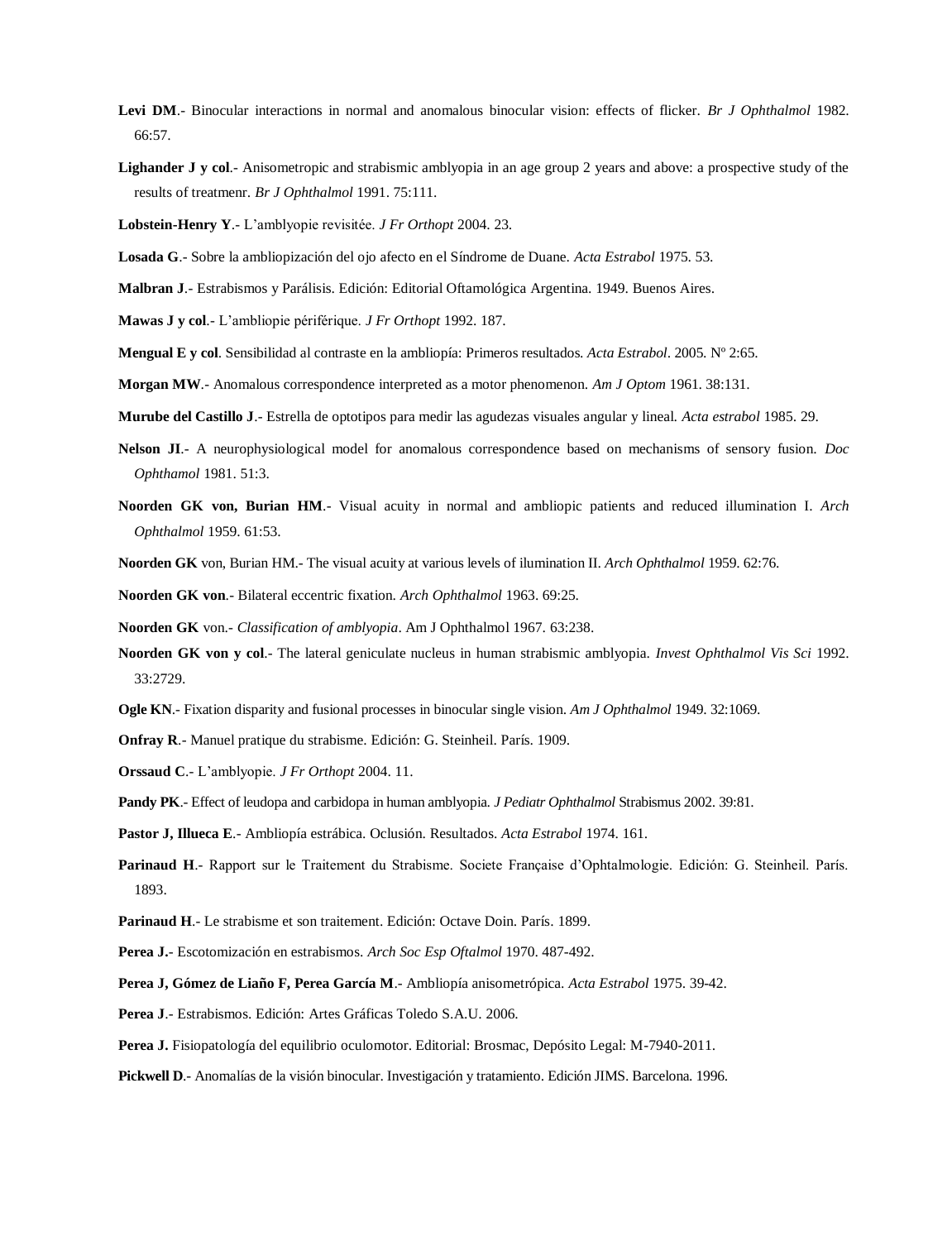- **Pigassou R y col.-** Traitement de la fixation excentrique strabique par le rapport d'un prisme et l'oclusion. *Bull Mém Soc Fr Ophtalmol* 1966. 367.
- **Pigassou R**.- Traitement du strabisme dans l'espace libre. *Arch Ophtalmol* 1966. 26:245.
- **Pigassou R**.- Les processus d'inhibition dans le strabisme convergent. *J Fr Ophtalmol* 1980. 3:41.
- **Pigassou R**.- Les processus d'inhibition dans le strabisme divergent. *J Fr Ophtalmol* 1980. 12:49.
- **Pigassou R**.- La C.R.A. Mythe ou réalité? *Bull Soc Opftalmol Fr* 1981. 81:175.
- **Pigassou R**.- La disparité de fixation: phénomène réel ou artefact instrumental? *J Fr Orthopt* 1983. 31.
- **Pigassou R**.- La visión binoculaire: Etude limitée à la correspondance rétinienne. Acta Estrabol 1985. 3.
- **Pigassou** R.- Les phénomènes d'inhibition dans les exotropies intermittentes. *J Fr Orthopt* 1986. 18:239.
- **Pigassou R**. Amblyopie. Ediciones Pradel. París. 1995.
- **Pincon F.** Una terapéutica estrabológica: Los sectores. *Acta estrabol* 1981. 11.
- **Pratt-Johnson JA y col**.- Suppression associated with exotropia. *Can J Ophthalmol* 1969. 4:136.
- **Pratt Johnson JA**.- Suppression in strabismus and the hemiretinal trigger mechanism. *Arch Ophthalmol* 1983. 218.
- **Prieto Díaz, Souza-Dias C**.- Estrabismo. Buenos Aires. Ediciones Científicas Argentinas. 2005.
- **Quéré MA**.- Les techniques de penalisation a la periode preothoptique du strabisme convergente. *Bull Soc Ophtalmol Fr*  1969. 69:365.
- **Quéré MA**.- Le traitement précoce des strabismes infantiles. Edición: Doin. París. 1973.
- **Romero Apis D**.- Estrabismo. Edición: Auroch S.A. Méjico. 2000.
- **Schor CM**.- Stimuli visuels pour la suppression strabique. *Perception* 1977. 6:583.
- **Steinbach MJ**.- Spatial localisation after strabismus surgery. Evidence for inflow. *Science* 1981. 213:1407.
- **Strazzi A**.- La corrispondenza retinica nello strabismo funzionale. *Boll Oculit* 1950. 29:517.
- **Travers A**.- Suppression of vision in squint and its association with retinal correspondence and amblyopia. *Br J Ophthalmol*  1938.
- **Thomas Ch, Spielmann A**.- A propos du test d'AmmannBurian. *Bull Soc Ophtalmol Fr* 1963.
- **Vilaplana A**.- Prismas en la rehabilitación macular. *Tesis Doctoral*. 1973.
- **Vinding T y col**.- Prevalence of amblyopia in old people without previous screening and treatment. *Acta Ophthalmol* 1991. 69:796.
- **Von Noorden GK von**.- Classification of amblyopia. *Am J Ophthalmol* 1967. 63:238.
- **Von Noorden GK von y col**.- The lateral geniculate nucleus in human strabismic amblyopia. *Invest Ophthalmol Vis Sci* 1992. 33(9):2729.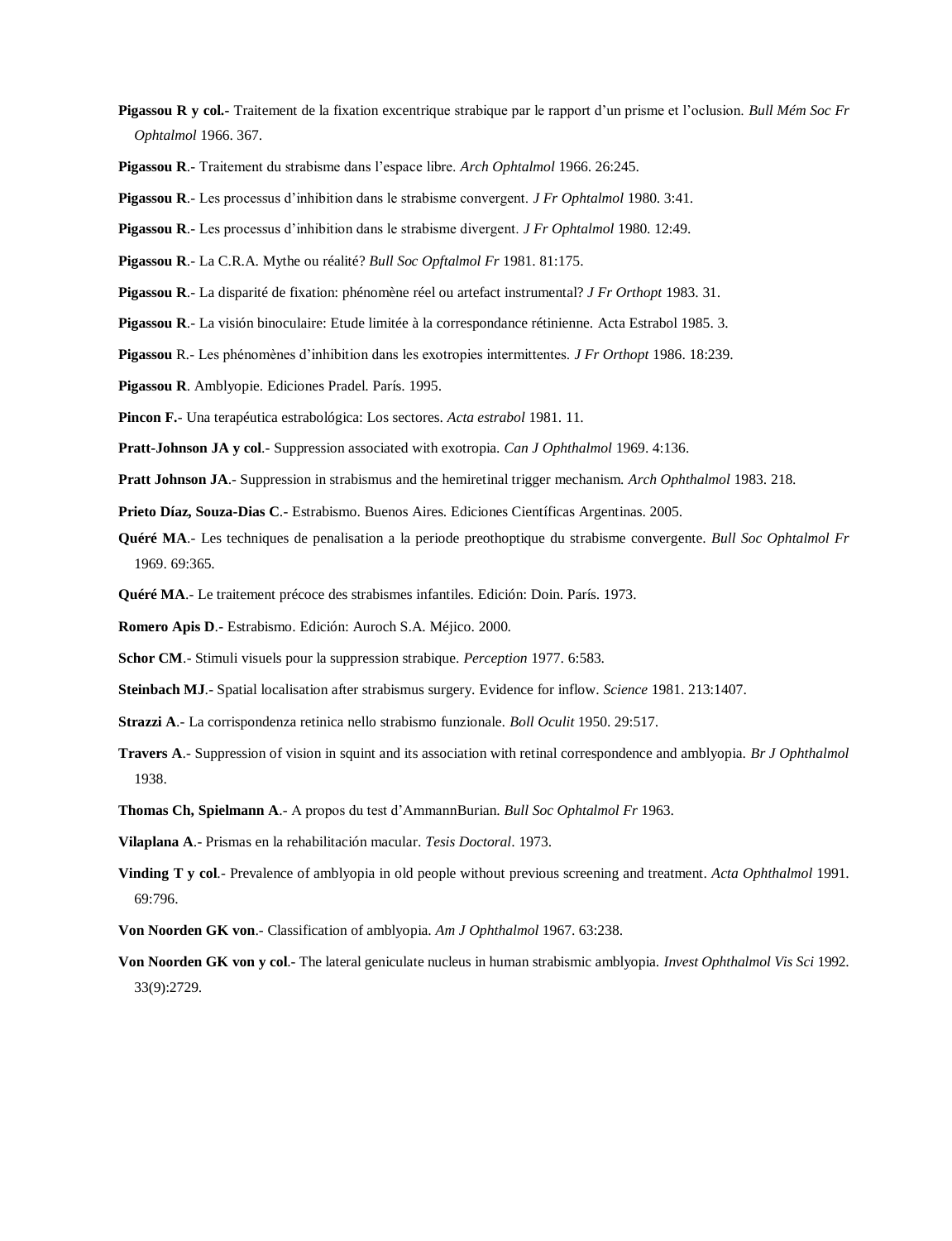- **Alvarez Pato P y col.** Pseudoestrabismo por heterotopia macular. *Acta Estrabol* 1980. 55.
- **Azou P y col**.- Le test de diffraction. *J Fr Orthopt* 1988. 110.
- **Arruga A**.- Diagnóstico y tratamiento del estrabismo. *Ponencia de la Sociedad Oftalmológica Hispanoamericana*. Edición: Bermejo. Madrid. 1961.
- **Bechac G y col**.- Interés de la R.N.M. en fisiología y patología oculomotora en particular para comprensión de los movimientos verticales en el Síndrome de Duane. *Acta Estrabol* 1995. 39.
- **Bagolini B**.- Presentazione di una barra di filtri a densita scalare assorbenti in raggi luminosi (sua utilita nella diagnosi e terapia dello strabismo). *Boll Oculist* 1957. 36:638.
- **Bagolini B**.- Tecnica per l'esame della visione binoculare senza introduzione di elementi dissocianti (prove del vetro striato). *Boll Oculist* 1958. 37:195.
- **Beneish R y col**.- Pattern VEP differences in strabismic and anisometropic amblyopia. *Clin Vision Sci* 1990. Vol 5. Nº 3. 271.

**Bielschowsky A**.- Disturbances of the eyes. *Arch Ophthalmol* 1938. 20:175.

- **Bielschowsky A**.- Lectures on motor anomalies. Edición: Dartmouth Publications Hannover. 1943.
- **Bongrand M, Vital-Durand P**.- L'acuité visuelle du nourrison en six minutes: les cartes d´acuité de Teller. *J Fr Orthopt*  1989. 216.
- **Caloroso E.E, Rouse MW**.- Tratamiento clínico del estrabismo. Edición: Ciagami. Madrid. 1999.
- **Cañamares S y col**.- Test de Brückner. *Acta Estrabol* 1982. 45.
- **Campos E**.- Classification et physiopathologie du torticolis. Aspect sensoriel. Symposium «Torticolis d'origine oculaire». *Bull Soc Belge Ophtalmol* 1987. 221: 9.
- **Castanera Molina A**. Técnicas diagnósticas en oftalmología (Motilidad). Edición: Prous Science. Barcelona. 2003.
- **Castanera Pueyo A**. Estrabismos y Heteroforias. Edición: Paz Montalvo. Madrid. 1968.
- **Celis J y col**. Tortícolis ocular por error refractivo. *Acta estrabol* 2004. N1:49.
- **Ciancia A, Melek N y García H**.- Los movimientos de sacudida, fijación y persecución en los estrabismos no paralíticos. *Arch Oftalmol B Aires* 1966. 51:73.
- **Dadi M y col**.- Mesure de la torsion monoculaire: comparaison des méthodes objectives et subjectives. *J Fr Orthopt* 1992. 113.
- **Dodge R**.- The angle velocity of eye movements. *Psychological Review* 1901. 8:145.
- **Duke-Elder S**.- System of ophthalmology Vol VI. Edición: H.Kimpton. Londres. 1973.
- **Eliet F y col**.- Evaluation du stéréotest «Randon Test». *J Fr Orthopt* 1982. 25.
- **Fateh S**.- Le Visiodisk. *J Fr Orthopt* 1992. 203. **Franceschetti AT**.- Le rapport AC/A. *J Fr Orthopt* 1971. 7-32.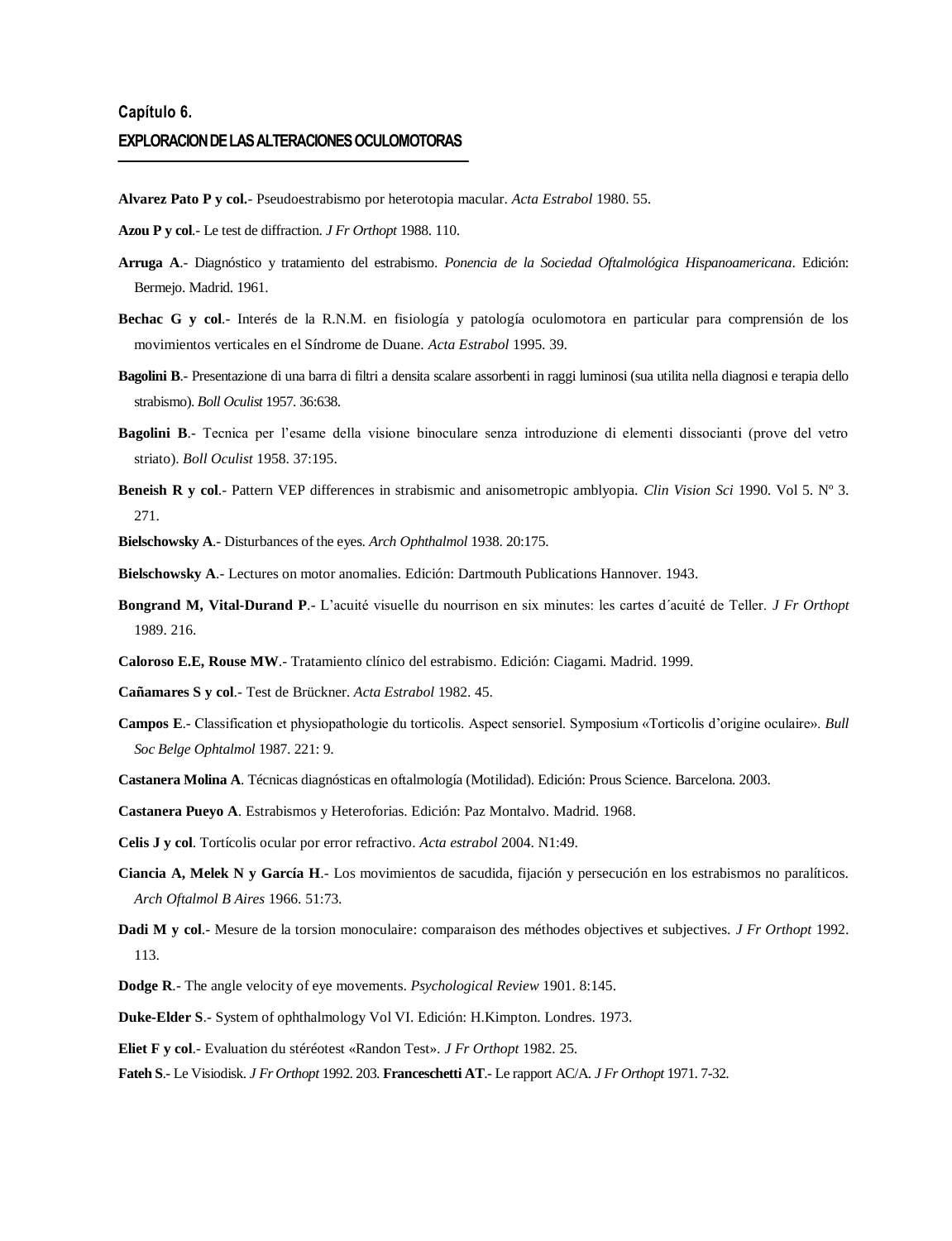**García Valdecasas R**.- Prismas ópticos. Su uso en oftalmología. *Tesis doctoral*. Sevilla. 1977.

- **Gay AJ y col**.- Trastornos oculomotores. Edición: Toray S.A. Barcelona. 1976.
- **Giner ML y col**.- Estudio de la sensibilidad al contraste en el curso del tratamiento de la ambliopía. *Acta Estrabol* 1991. 31.
- **Gracis GP**.- Le test bi-prismatique (étude du réflexe des versions prismatiques induites). *J Fr Orthopt* 1988. 171.
- **Gracis GP y col**.- Acuité stéréoscopique objetive étudiée avec stéréo-PEV à points aléatoires dynamiques. *J Fr Orthopt*  1989. 112.
- **Gracis GP y col**.- Etude de la dynamique oculaire avec les grilles de Gracis. *J Fr Orthopt* 1990. 189.
- **Gracis GP y col**. Fundus torsion. Une nouvelle méthode pour la mesure de la torsion. *J Fr Orthopt* 1992. 121.
- **Gracis GP y col**. Biocular-cyclometre. Un nouvel appareil pour la mesure de la torsion. *J Fr Orthopt* 1992. 133.

**Gracis GP**.- Nouveaux tests transparents en strabologie. *J Fr Orthopt* 1993. 61.

- **Gracis GP y col**.- Estudio instrumental de la dinámica ocular. *Acta Estrabol* 1995. 79.
- **Guessant JY y col**.- Le coordimètre automatique. *J Fr Orthopt* 1992. 141.
- **Guessant M y col**.- Nouvell méthode d'etude de la diplopie. *J Fr Orthopt* 1993. 55.
- **Hache JC y col**.- Système informatisé d'evaluation des déséquilibres oculomoteurs. *J Fr Orthopt* 1993. 25.
- **Hirschberg J**.- Arch Augenheilk 1874. 4:273. **Hugonnier R&S**. Strabismes. Edición: Masson. París. 1981.
- **Hyde J**.- Some characteristics of voluntary human ocular movements in the horizontal plane. *Am J Ophthamol* 1959. 48:85.
- **Irvine SR** A simple test for binocular fixation: clinical application useful in the appraisal of ocular dominance, amblyopia ex-anopsia, minimal strabismus and malingering. *Am J Ophthalmol* 1944. 27: 740.
- **Jampolsky A**.- The prism test for strabismus screening. *J Pediatr Ophthalmol* 1964. 1:30.
- **Jeanrot N y col**.- Le test de l'eblouissement. *J Fr Orthopt* 1985. 7.
- **Keller HH**.- Un nuevo aparato para el examen de la vista en niños de 4 a 6 años. *Acta Estrabol* 1984. 85.
- **Lang J**.- Estrabismo. Edición: E.M.Panamericana. Buenos Aires. 1973.
- **Lanthony P**.- Le stereotest de Lang. Evaluation clinique. *J Fr Orthopt* 1984. 89.
- **Lasorella G y col**.- Etude du déplacement de la tâche aveugle dans l'hypofonction de l'oblique supérieur avec l'utilisation de la périmétrie computérisée. *J Fr Orthopt* 1990. 161.
- **Lawrence E y col**.- Amblyopia: The normal eye is not normal. *J Pediatr Ophthalmol Strabismus* 1990. 27:32.
- **Le Grand Y**.- Optique fisiologique Tomo 1º. Edición: Masson. París. 1965.
- **Lévi-Schoen A**.- L'etude des mouvements oculaires. Edición: Dunod. París. 1969.
- **Munck M y col**.- A propos d'un test stétéreoscopique en vision au loin. *J Fr Orthopt* 1988. 81.
- **Murube del Castillo J**.- La exploración de los estrabismos en ausencia de estereoscopios tubulares. *Acta Estrabol* 1975. 83.
- **Noorden GK von**.- Atlas de estrabismos. Edición: Ciagami S.L. Madrid. 1997.
- **Norbis A y col**.- Oculografía pendular. *Arch Oftalmol B Aires* 1973. 48:267.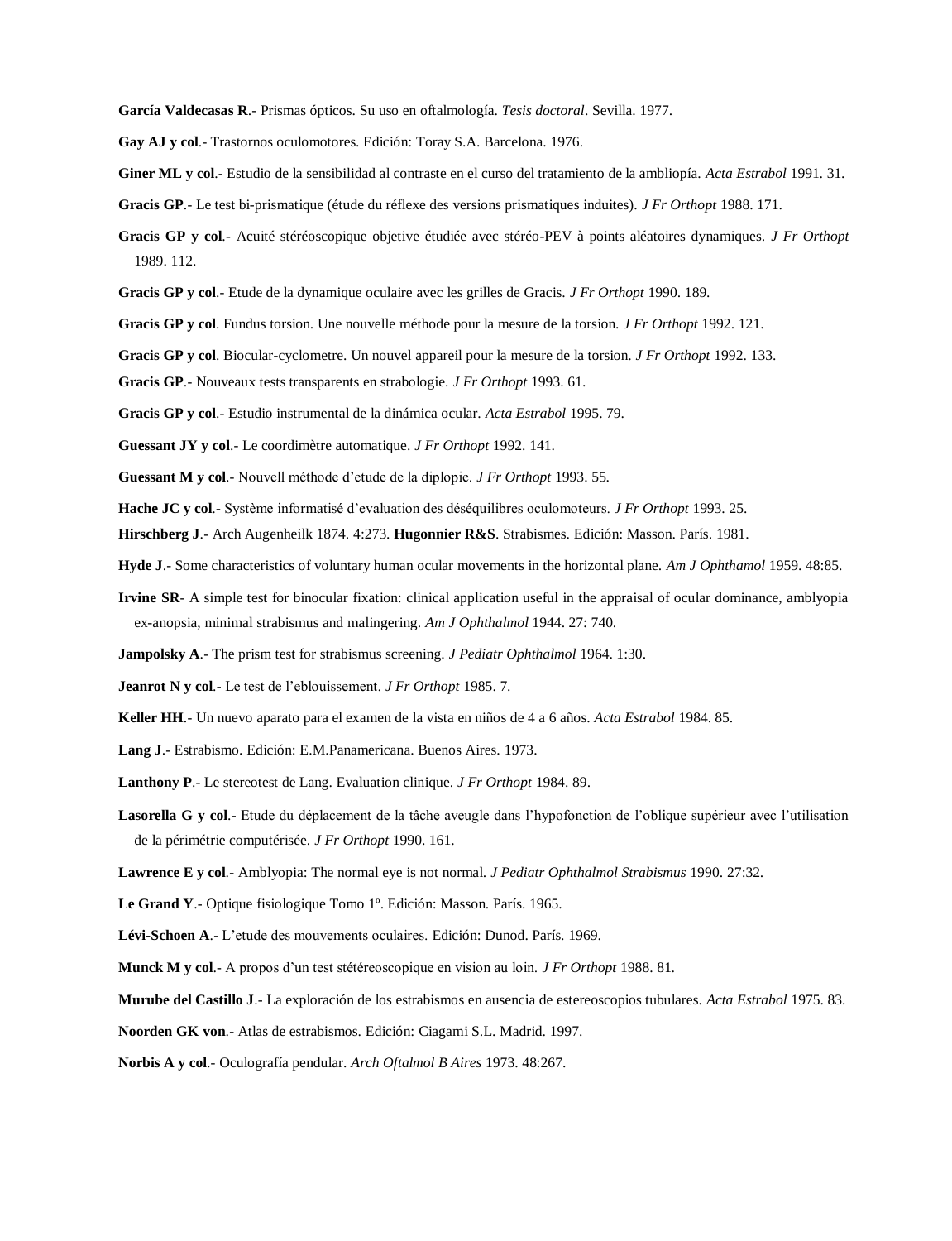- **Pécherau A, Lavenant F**.- Influence de la cycloplégie sur la réfraction évaluée au réfractomètre automatique. *J Fr Orthopt*  1993. 125.
- **Paliaga GP y col**.- Le test du prisme de huit dioptries base nasale dans le diagnostic des microésotropies. *J Fr Orthopt* 1987. 127.
- **Pastor Jimeno JC y col**.- Discrepancias clínicoelectrooculográficas. *Acta Estrabol* 1980. 77.
- **Perea J**.- Estrabismos. Edición: Artes Gráficas Toledo S.A.U. 2006.
- **Perea J.** Test de las 4 dioptrías ¿realidad o quimera?. *Acta Estrabol* 2008, Volumen XXXVII, número 2, Mayo-Agosto, páginas 83-88.
- **Perea J.** Video-oculografía. Exploración y registro de la motilidad ocular. Monografía breve. *Acta Estrabol* 2009, Volumen XXXVIII, número 2, Mayo-Diciembre, páginas 57-120.
- **Perea J.** Video-oculografía. ¿Hay dominancia ocular fisiológica?. *Acta Estrabol* 2010, Volumen XXXIX, nº1, Enero-Junio, pág.73-84.
- **Perea J.** Fisiopatología del equilibrio oculomotor. Editorial: Brosmac, Depósito Legal: M-7940-2011.
- **Perea J.** Coordimetría infrarroja. Nuevo test de exploración motora ocular. *Estudium Ophthalmologicum*.2012, Volumen XXIX, nº3, pág. 97-103.
- **Perea J. y col.** ¿Cómo deben explorarse las vergencias?. Comunicación presentada al XXI Congreso de la Sociedad Española de Estrabología (Madrid, Abril 2012).
- **Perea J. y col.** ¿Por qué es mejor la video-oculografía?. Comunicación presentada al XXI Congreso de la Sociedad Española de Estrabología (Madrid, Abril 2012).
- Perea J. Interés de la video-oculografía en Estrabología y Neuro-oftalmología. Congreso de la Sociedad Española de Oftalmología. (Barcelona, Septiembre 2012).
- **Perea J.** Video-oculografía y Microexotropía simple del adulto. *Acta Estrabol* 2012, Volumen XLI, nº 2, Julio-Diciembre, pág. 209-213
- **Perla C y col**.- Evaluation électro-physiologique de la fusion et de la stéréopsis. *J Fr Orthopt* 1991. 75.

**Pérez Barreto L y col**.- Pruebas de estereopsis: estudio comparativo. *Acta Estrabol* 1986. 63.

- **Pigassou R**.- La visión binoculaire: Etude limitée à la correspondance rétinienne. Acta Estrabol 1985.
- **Pigassou R**. Amblyopie. Ediciones Pradel. París. 1995.
- **Poggi F y col**.- Potentiels évoqués visuels structures et acuité visuelle chez le petit enfant. *J Fr Orthopt* 1989. 229.
- **Puertas D y col**.- Graduación mediante autorrefractómetro con dos ciclopléjicos de acción rápida. *Acta Estrabol* 1992. 1.
- **Puertas Bordallo D y col**.- Correlación entre la graduación mediante esquiascopia y autorrefraactómetro en niños estrábicos e hipermétropes. *Acta Estrabol* 1989. 5.
- **Puertas Bordallo D y col**.- Graduación mediante autorrefractómetro con dos cicloplégicos de acción rápida. *Acta Estrabol*  1992. 1.
- **Quéré y col**.- Les syndromes de blocage dans les strabismes infantiles 1ª partie: Historique et Semeiologie clinique. *Annales*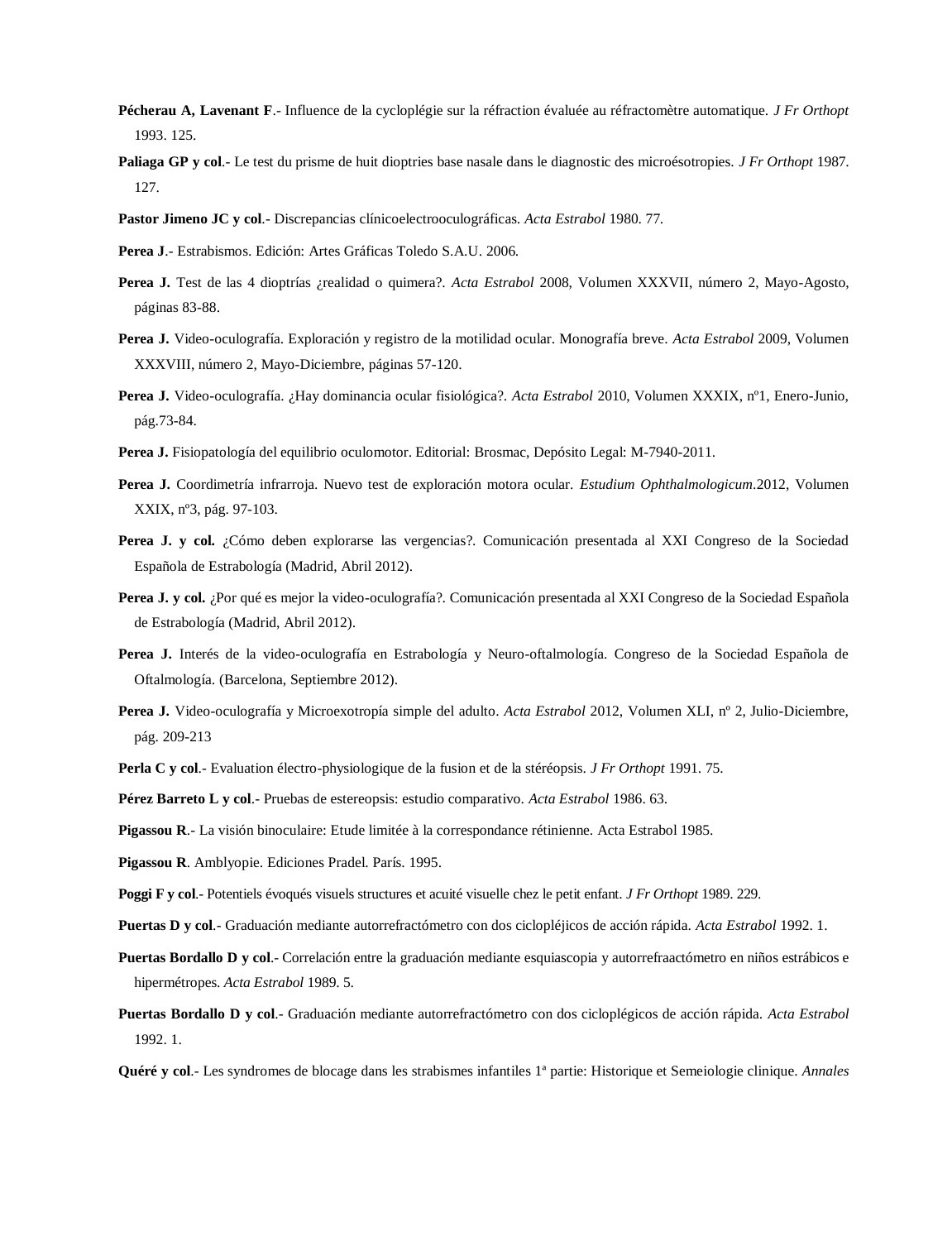*D'oculistique* 1976. 209:339.

- **Quéré y col**.- Les syndromes de blocage dans les strabismes infantiles 2ª partie: Semeiologie Electro-Oculographique. Signes associes. Traitement medical et chirurgical. *Annales D'oculistique* 1976. 209:417.
- **Quéré y col**.- Les syndromes de blocage dans les strabismes infantiles 3ª partie: Etude Physio-pathologique. *Annales D'oculistique* 1976. 209:483.
- **Quéré MA y col**.- La photo-oculographie. Nouvell méthode d'enregistrement des mouvements oculaires. Son intérêt en strabologie. *J Fr Orthopt* 1993. 11.
- **Rashbas C**.- The relationship between saccadic and smooth tracking eye movements. *J Physiol* 1961. 159:326.
- **Risse JF**.- Exploration de la fonction visuelle. Edición: Masson. París. 1999.
- **Robinson DA**.- The mechanics of human saccadic eye movements. *J Physiol* 1964. 174:245.
- **Roelof CO**.- Der zusammenhang zwischen accommodation und konvergenz. *Graefes Arch Ophthalmol* 1913. 85:66.
- **Lawrence E y col**.- Amblyopia: The normal eye is not normal. *J Pediatr Ophthalmol Strabismus* 1990. 27:32.
- **Schade O**.- Optical and photoelectric analog of the eye. *J Opt Soc Am*. 1956. 45:721.
- **Scheiman M, Wick B**.- Tratamiento clínico de la visión binocular. Edición: Ciagami S.L. Madrid. 1996.
- **Spielmann A**.- Les strabismes. Edición: Masson. París. 1991.
- **Spielmann A**.- Les angles de strabisme. Le point de départ anatomique et le variations innervationnelles. Mise en évidence. *J Fr Orthopt* 1993. 69.
- **Sradj N**.- Application de la torticolométrie dans la strabologie. *J Fr Orthopt* 1985. 204.
- **Thouvenin D**.- Cartographie cérébralle et étude du développement visuel normal et pathologique et de l'amblyopie du jeune enfant. *J Fr Orthopt* 1993. 37.
- **Thompson P y col.** The Pulfrich pendulum stereophenomenon in stereoblind subjects. *Perception* 1993. 22:7.
- **Trinker M**.- Recent studies of eye movements in reading. *Phychological Bulletin* 1958. 55:215.
- **Urvoy M**.- Clinique d'Ophtalmo-Pediatrie. Edición: Vigot. París. 1989.
- **Véronneau-Troutman S**.- Les prismes dans le traitement médical et chirurgical du strabisme. Edición: Masson. París. 1997.
- **Weiss JB**.- Spasme et contracture spasmodique chez le strabisme convergent. *Bull Mem Soc Fr Ophtalmol* 1967. 80:548.
- **Weiss JB**.- Mesure des déséquilibres oculo-moteurs par la méthode des formes a choix. Edición: Doin Editeurs. París. 1971.
- **Wolf J**.- The occurrence of retraction movement of the eyeball together wirh congenital defects of external muscles. *Arch Ophthalmol* 1900. 29:297.
- **Young L**.- The dead zone to sacccadic eye movements. *Proc Symp Biomed* 1966. 1:360.
- **Zamora M**.- Iniciación a la estrabología. Edición: Nilo Industria gráfica. Madrid. 1988.
- **Zuber B**.- Microsaccadas and velocity amplitude relationship for saccadic eye movements. *Science* 1965. 150:1459.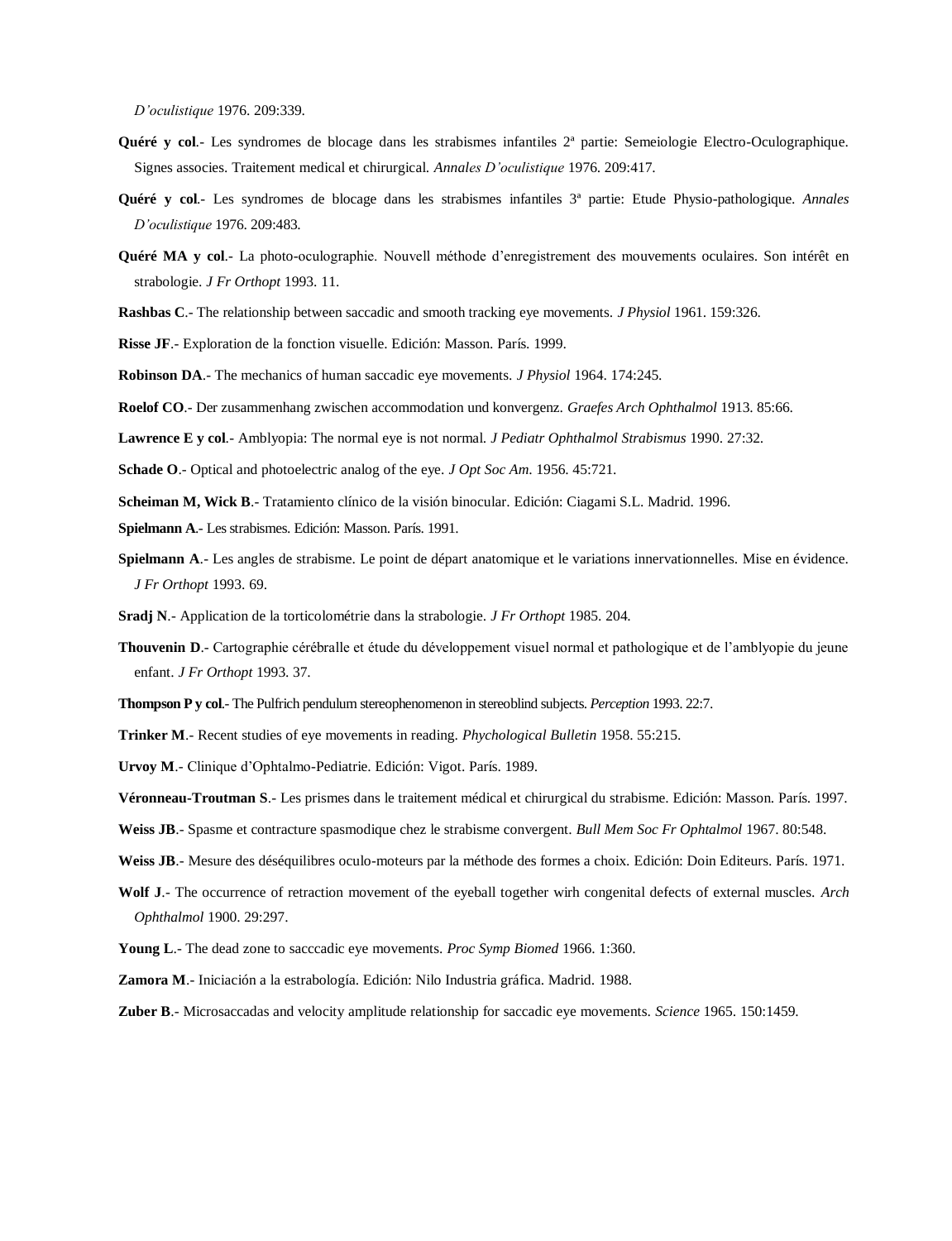# **Capítulo 7. HETEROFORIAS**

**Abraham SV**.- Heterophorias. A new tet for vertical phorias. *Arch Ophthalmol* 1931. 5:766.

**Abraham SV**.- The nature of heterophorias. *Am J Ophthalmol* 1951. 34:1007.

- **Adler FH**.- Effect of anoxia on heterophoria and its analogy with convergent concomitant squint. *Arch Ophthalmol* 1945. 227.
- **Aguirre Villa Coro A**.- Direct visualization of heterophorias through a unidirectional occluder. *Arch Ophthalmol* 1987. 105:1436.
- **Albertini G y col**.- Spasme et heterophorias. *SSCO* 1981. 53.
- **Berard PV y col.** Treatment of heterophorias. In sensory evaluation of strabismus and amblyopia in a natural environment. *Doc Ophthalmol* 1984. 58:35.
- **Bongard Ch**.- Las fausses ésphories. *J Fr Orthopt* 1987. 127.
- **Burian H, Noorden GK von**.- Binocular vision and ocular motility. Edición: Mosby. San Luis. 1974.
- **Capart V y col**.- A propos de 10 cas d'hyperphorie alternante. *J Fr Orthopt* 2002. 97.
- **Darras C**.- Nouvell classification des hétérophories et le test de Mallet. *L'Opticien Lunetier* 1984. 42.
- **Delfour G y col**.- Excyclophories et syndrome de Parinaud. *J Fr Orthopt* 1976. 99.
- **Deller M**.- Le cas limites entre hétérophories et hétérotropies. *J Fr Orthopt* 1976. 17.
- **Duane A**.- A new classification of the motor anomalies of the eyes based upon physiological principles. *Ann Ophthalmol*  1896.
- **Freier BE, Pickwell LD**.- Physiological exophoria. *Ophthalmic Physiol Opt* 1983. 3:267.
- **García Valdecasas R**.-Prismas ópticos. Su uso en oftalmología. *Tesis doctoral*. Sevilla. 1977.
- **Gil del Rio E**.- Optica Fisiológica Clínica. Edición: Toray S.A. Barcelona. 1966.
- **Hugonnier R&S**.-Strabismes. Edición: Masson. París. 1981.
- **Jampolsky A y col**.- Differential diagnostic characteristics of intermittent exotropia and true exophoria. *Am Orthopt J* 1954. 4:48.
- **Kertesz AE y col**.- Human cyclofusional response. *Vision Research* 1970. 10:891.
- **Labro C y col**.- Décompensation des hétérophories après travail sur écran. *J Fr Orthopt* 1990. 147.
- **Landolt E**.- Examen des mouvements normaux et pathologiques des yeux. Edición G. Steinheil. París. 1916.
- **Le Grand Y**.- Optique fisiologique Tomo 1º. Edición: Masson. París. 1965.
- **Lie I y col**.- Long-term acceptance of prisms by teterophorics. *J Am Optom Asso* 1985. 56:272.
- **Litinski GA**.- Etude de l'heterophorie en relation avec la prédominance de l'un des yeux. *Vistnik Ophthal* 1936. 8:50.
- **Martín Enrile P y col**.- Efectividad en el tratamiento de la insuficiencia de convergencia. *Acta Estrabol* 2004. N.º 1:5.
- **Marton HB**.- Some clinical aspects of heteroforia. *Br J Physiol Optics* 1954. 11 (3):170.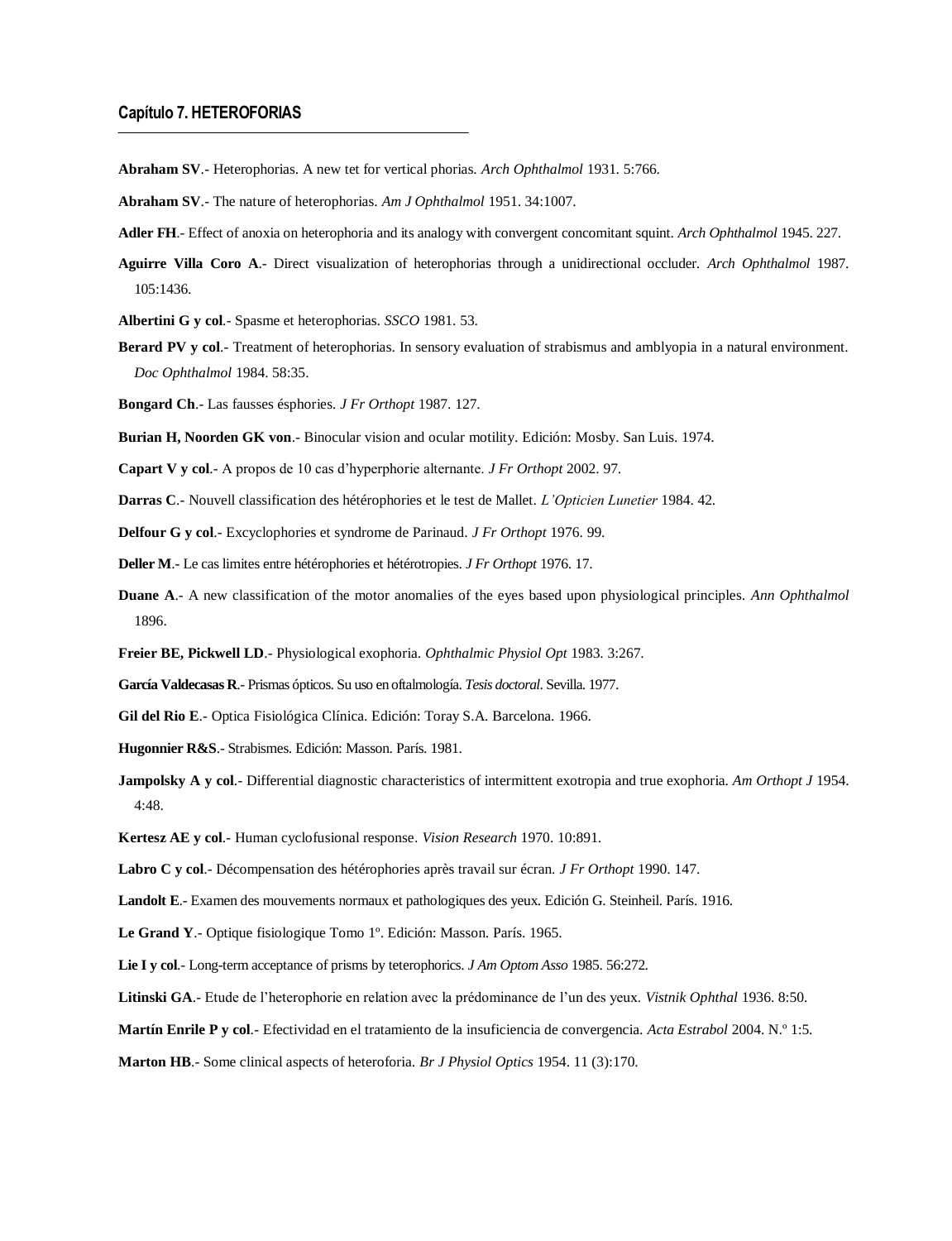- **Mccormack GM**.- Vergence adaptation maintains heterophoria in normal binocular vision. *Am J Optom Physiol Opt* 1985. 62:555.
- **Muller Feuga E**.- Traitement de la neutralisation dans les hétérophories. *J Fr Orthopt* 1987. 113.

**Onfray R**.- Manuel pratique du strabisme. Edición: G. Steinheil. París. 1909.

- **Ottaviani M**.- L'utilisation des prismes inverses dans le traitement des heterophories et des insuffisances de convergence. *Acta Estrabol* 1984. 121
- **Palmer EA, Noorden GK von**.- The relationship between fixation disparity and heterophoria. *Am J Ophthalmol* 1978. 86:2.

**Perea J**.- Estrabismos. Edición: Artes Gráficas Toledo S.A.U. 2006.

**Perea J.** Fisiopatología del equilibrio oculomotor. Editorial: Brosmac, Depósito Legal: M-7940-2011.

**Pickwell D**.- Anomalías de la visión binocular. Investigación y tratamiento. Edición JIMS. Barcelona. 1996.

**Pigassou R**.- Les strabismes: Les divergences oculaires. Edición: Masson. París. 1991.

**Pigassou R**.- Les strabismes: Les convergences oculaires. Edición: Masson. París. 1992.

**Romero Apis D**.- ¿Qué importancia clínica tienen las heteroforias? *Anal Soc Mex Oftalmol* 1980. 54:321.

**Scheiman M, Wick B**.- Tratamiento clínico de la visión binocular. Edición: Ciagami S.L. Madrid. 1996.

**Seti B**.- Heterophoria: a vergence adaptative position. *Ophthalmic physiol Opt* 1986. 6:151.

**Stilling J**.- Rapport de L'origine du strabisme. Edición: J.B. Baillière et fils. París. 1888.

**Terrien F**.- Sémiologie oculaire T.IV. Edición: Masson. París. 1928.

**Urist MJ**.- The fusional balancing innervation in heterophoria for control of antidopal deviations at a null point: a previously undescribed type of binocular innervation. *J Ped Ophthalmol* 1976. 13:65.

**Verhoeff FH**.- Occlusion hypertropia. *Arch Ophtalmol* 1941. 25:780.

**Véronneau-Troutman S**.- Les prismes dans le traitement médical et chirurgical du strabisme. Edición: Masson. París. 1997. **Wieser D**.- Mikrotropie-Heterophorie. *Klin Mbl Augenheilk* 1986. 188:479.

## **Capítulo 8. ENDOTROPIAS**

- **Abrahamsson M y col**.- Refraction changes en children developing convergent or divergent strabisms. *Bri J Ophthalmol*  1992. 76:723.
- **Anderson JR**.- Latent nystagmus and alternating hiperphoria. *Brit J Ophthalmol* 1954. 38:267.
- **Archer SM y col**.-Stereopsis in normal infants and infants with congenital esotropia. *Am J Ophthalmol* 1986. 101:591.
- **Arruga A**.- Diagnóstico y tratamiento del estrabismo. *Ponencia de la Sociedad Oftalmológica Hispanoamericana*. Edición: Bermejo. Madrid. 1961.
- **Bagolini B**.- Efecto de las anomalías sensorio-motrices en la corrección quirúrgica del estrabismo. *Acta Estrabol* 1983. 17.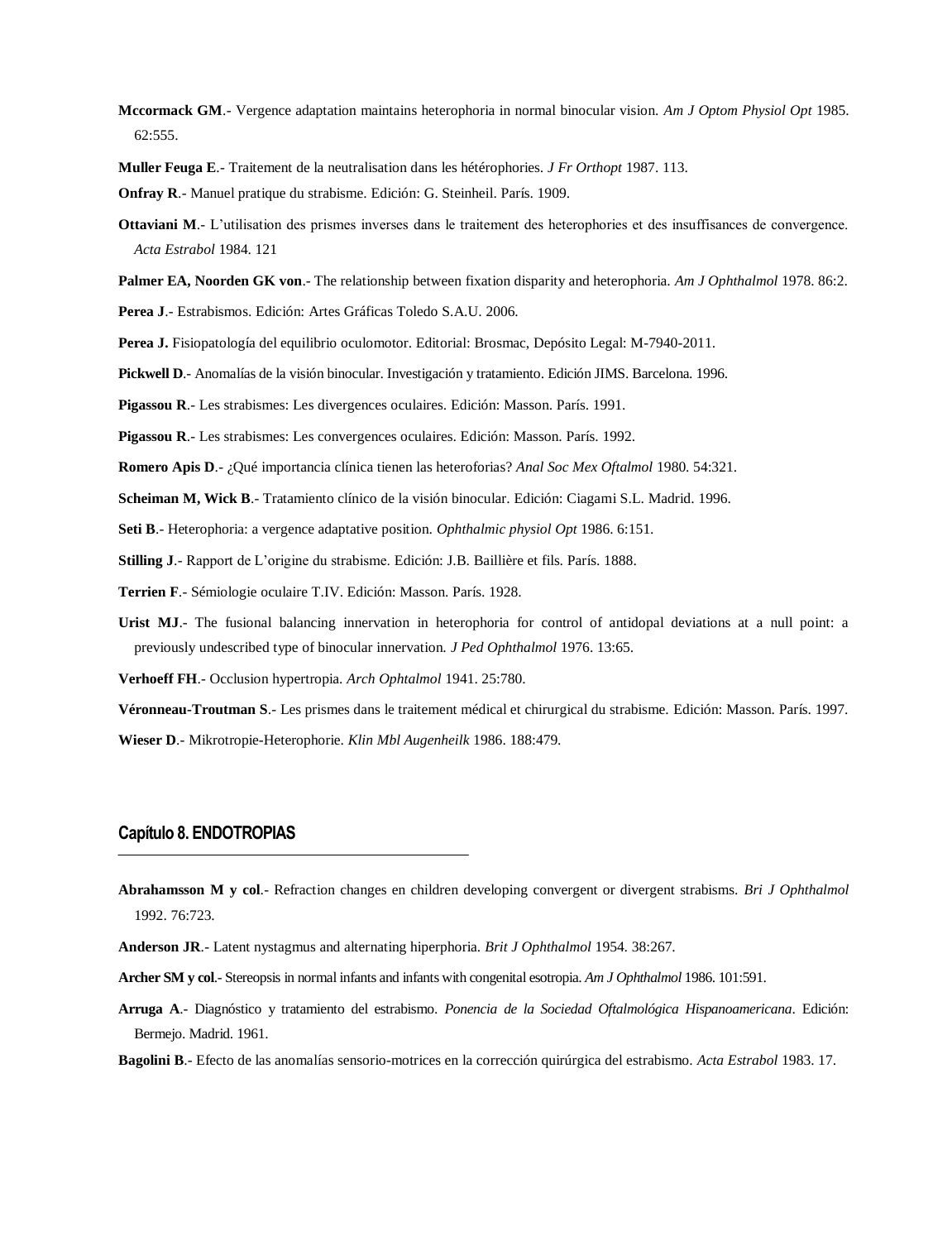**Belda Sanchis JI y col**.- Microtropías primarias: Diagnóstico y tratamiento. Estudio de 40 casos. *Acta Estrabol* 1995. 35.

- **Birch EE y col**.- Random dot stereoacuity following surgical correction of infantile esotropia. *J Pediatr Ophthalmol Strabismus* 1995. 26:366.
- **Bagolini B**.- Visión binocular anómala en las esotropías. *Acta Estrabol* 1977. 5.
- **Berard PV y col**.- La cirugía horizontal y vertical simultánea sistemática en las esotropías. *Acta Estrabol* 1981. 29.
- **Bernardini D**.- Formes majeures et labiles des blocages. *J Fr Orthopt* 1978. 35.
- **Bielschowsky A**.- Oftalmología. Edición: Manuel Marín. Barcelona. 1925.
- **Boehm L**.- Das Schielen. Berlin. 1845.
- **Bongrand M**.- Microdeviations. *J Fr Orthopt* 1970. 41.
- **Bonnet A**.- Traité des sections tendineuses et musculaires. París. 1841.
- **Boyer LAH**.- Recherches sur l'operation du strabisme. *Memoire présenté a l'Academie royale des sciences*. París. 1842- 1844.
- **Burian HM**.- Strabismus Ophthalmic Symposium II. Edición: Allen. St. Louis. 1958
- **Caloroso E.E, Rouse MW**.- Tratamiento clínico del estrabismo. Edición: Ciagami. Madrid. 1999.
- **Campa L y col**.- Diagnostic et traitement par verres bifocaux et par verres progressifs des incomitances loin/près. *J Fr Orthopt*  1991. 107.
- **Castanera molina A**.- Consideraciones sobre la limitación de la abducción en la esotropía congénita. *Acta Estrabol* 1991. 53.
- **Chavasse FB**.- Worth's Squint. Philadelphia. 1939.
- **Ciancia A**.- La esotropía con limitación bilateral de la abeducción en el lactante. Leído en la *Sociedad Argentina de Oftalmología* el 19 de Septiembre de 1962.
- **Ciancia A**.- La esotropía en el lactante. *Arch Chil Oftalmol* 1962. 117.
- **Ciancia A, Melek N y García H**.- Los movimientos de sacudida, fijación y persecución en los estrabismos no paralíticos. *Arch Oftalmol B. Aires* 1976. Vol 51. 73.
- **Chaumont P**.- L'inhibition dans le strabisme concomitant. *J Fr Orthopt* 1990. 181.
- **Corcelle L**.- Les formes pseudo-paralytiques du blocage. *J Fr Orthopt* 1978. 15.
- **Costenbader FD**.- Infantile esotropia. *Trans Am Ophthalmol* 1961. 59:397.
- **Costenbader FD y col**.- Cyclic esotropia. *Arch Ophthalmol* 1964. 71:180.
- **Crone RA**.- Alternating hypertrophia. *Bri J Ophthalmol* 1954. 38:591.
- **Cüppers C**.- Corrección operatoria del estrabismo horizontal. Congreso de la SEE (1973).
- **Cüppers C**.- Historique et physiopatologie des blocages. *J Fr Orthopt* 1978. 15.
- **DellerM, Quéré, Spielmann A**.- «Les strabismes congénitaux». Table ronde. *J Fr Orthopt* 1992. 7.
- **Delplace MP y col**.- Hipoexcitabilité optocinetique et pronostic fonctionel. *J Fr Orthopt* 1985. 186.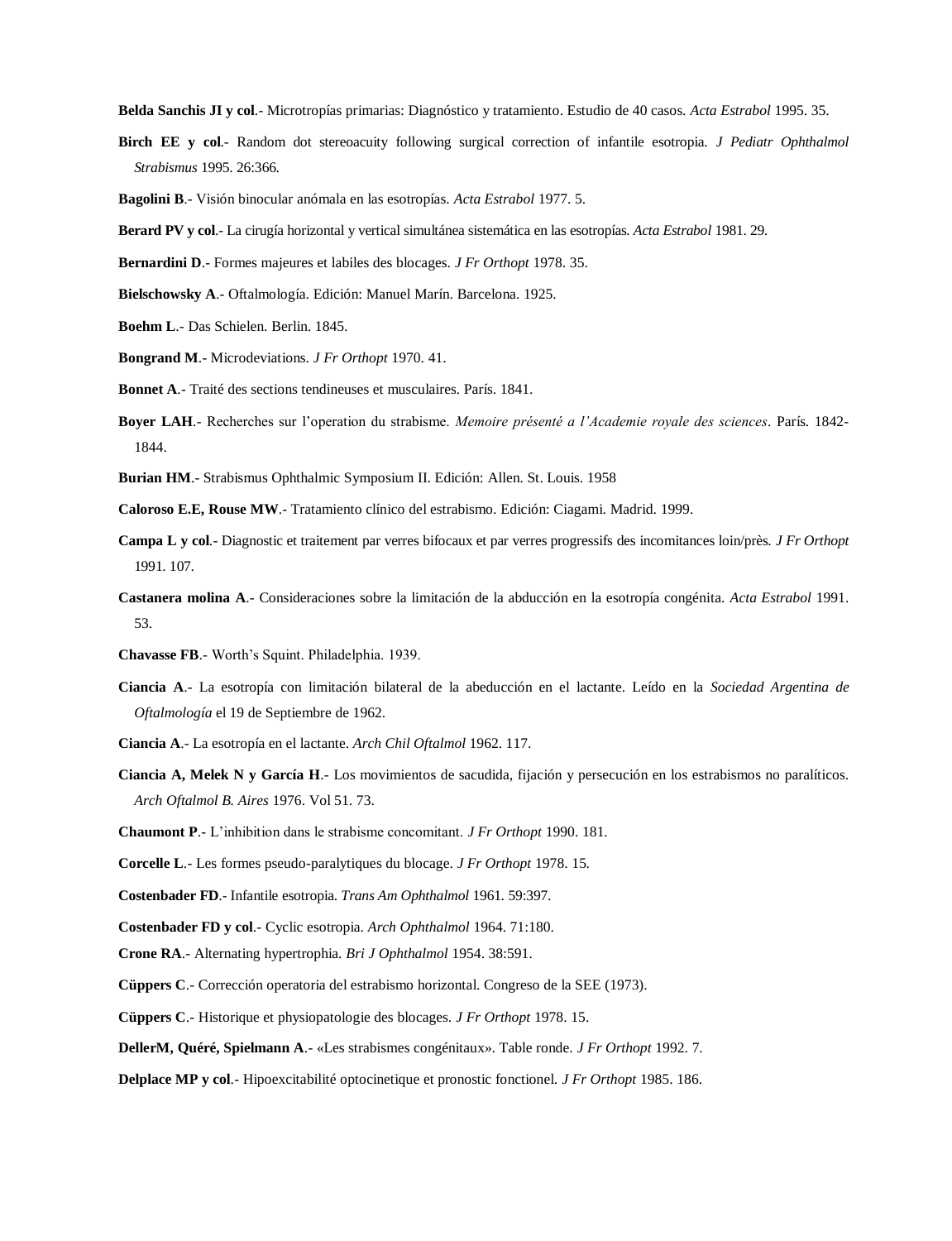**Duke-Elder S**.- System of ophthalmology Vol VI. Edición: H.Kimpton. Londres. 1973.

- **Estévez B y col**.- Tratamiento de la endotropía precoz con toxina botulínica. *Acta Estrabol* 2004. N.º 3:119.
- **Fernández Martínez E y col**.- Resolución espontánea de la endotropía congénita. A propósito de 3 casos. *Acta Estrabol*  2003. N.º 2:95.
- **Fernández Muñoz E y col**.- Estrabismo psicosomático. *Acta estrabol* 1998. 127.
- **François J**.- Les cataractes congénitales. *Rapport présenté a la SFO* 1959. Edición: Masson. París.
- **Gadaud A**.- Etude sur le nystagmus. Edición: Lefrançois. París. 1869.
- **Gamio S y col**.- Miopía y esotropía en la infancia. *Arch Oftalmol B Aires* 1993. 68:111.
- **Gómez de Liaño F, Perea J, Zato MA**.- Resultados obtenidos con la cirugía monomuscular en los estrabismos convergentes de pequeño ángulo. *Acta Estrabol* 1974. 65.
- **Gómez de Liaño Sánchez R**.- Aplicación de la toxina botulínica. Comunicación solicitada al Congreso de la Sociedad Castellano-Leonesa de Oftalmología. 1997.
- **Gómez Villaescusa F y col.-** Estudio de pacientes inicialmente tratados con TB y que han precisado cirugía convencional*.*  **Acta Estrabológica** 1996. 107.
- **Gómez Villaescusa F y col**.- Tratamiento quirúrgico de la esotropía acomodativa. *Acta Estrabol* 2000. 27.
- **Gómez Villaescusa F y col**.- Nuevos aspectos en el tratamiento quirúrgico de la esotropía refractiva acomodativa. *Acta Estrabol* 2002. N.º 2:101.
- **Gracis GP y col**.- Résultats du stéréotest de Lang et du stéréotest de Weiss dans les microtropies. *J Fr Orthopt* 1989. 59.
- **Guerin J**.- Memoire sur l'etiologie générale du strabisme, lu à l´academie royale des sciences. 25-Janvier-1841.

**Helveston EM**.- Surgical treatment of ciclic esotropia. *Am Orthoptic J* 1976. 26:87.

- **Helveston EM y col**.- Early surgery for essential infantile esotropia. *J Pediatr Ophthalmol Strabismus* 1990. 27:115.
- **Helveston EM y col**.- Results of early alignment of congenital esotropia. *Ophthalmology* 1999. 106:1716.
- **Helvesston EM y col**.- Unilateral esotropia after enucleation in infancy. Am J Ophthalmol 1985. 100:96.
- **Hugonnier R y col**.- Les deséquilibres oculomoteurs observé en cas de myopie forte. *Ann Oculistique* 1969. 202:713.
- **Irvine SR**.- A simple test for binocular fixation: clinical application useful in teh appraisal of ocular dominance, amblyopia ex-anopsia, minimal strabismus and malingering. *Am J Ophthalmol* 1944. 27:740.
- **Javal E**.- Manuel théoretique et pratique du strabisme. Edición: Masson. París. 1896.
- **Jampolsky A**.- The prism test for strabismus screening. *J Pediatr Ophthalmol* 1964. 1:30.
- **Jampolsky A**.- Alteraciones sensoriales en ambliopía y estrabismo. 7.º Congreso del CLADE. Montevideo (Uruguay). 1984.
- **Jampolsky A**.- Causas y protocolos de las esotropías infantiles. *Acta Estrabol* 1996. 67.
- **Kaufmann H.** Tratamiento quirúrgico no parético del estrabismo. *Acta Estrabol* 1984. 7.
- **Keiner EC**.- Spontaneous recovery in microstrabismus. *Ophthalmologica* 1978. 177:280.
- **Keith-Lyle T**.- Latent nystagmus. *Trans Ophthalmol Soc UK* 1948. 68:187.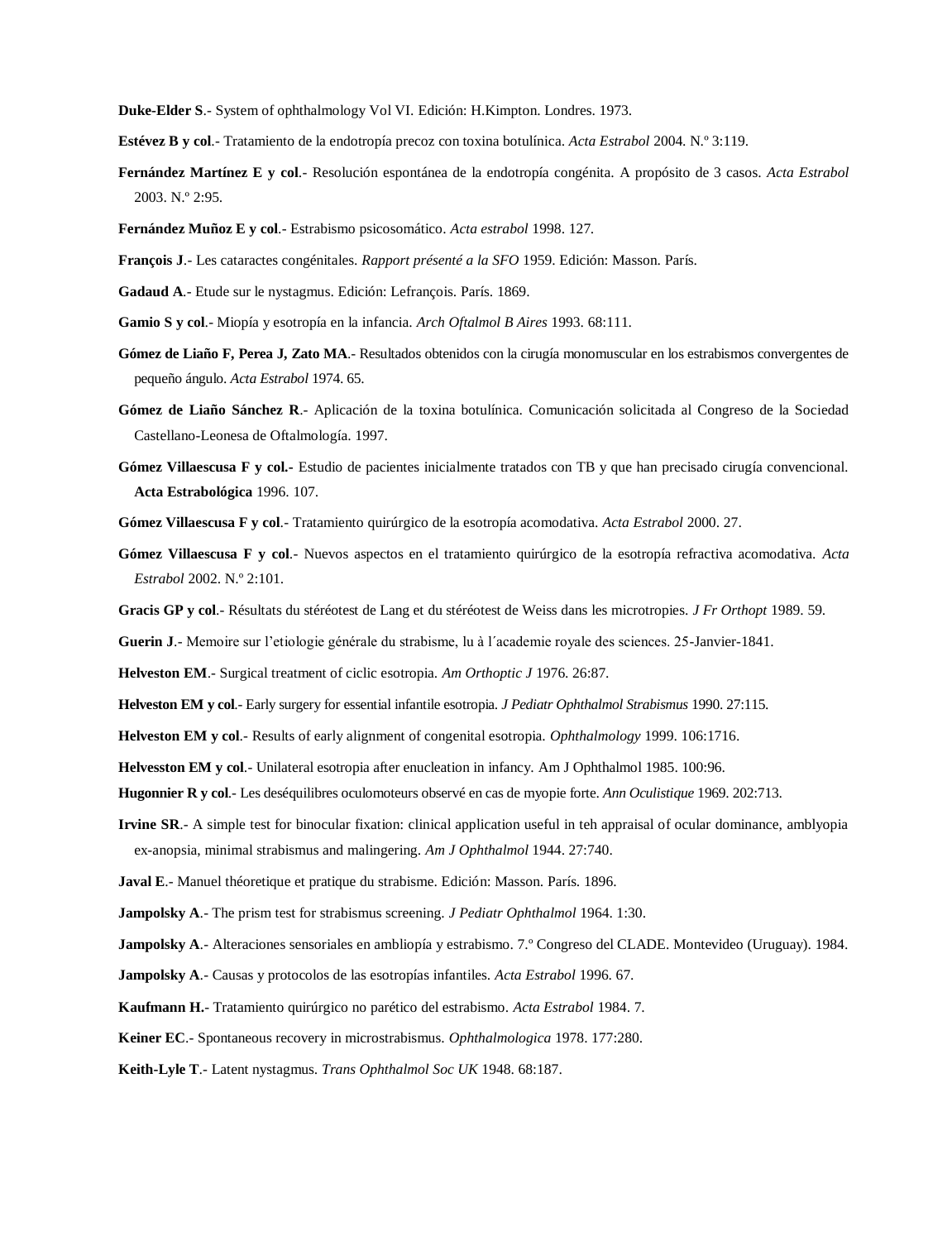- **Koc F y col**.- Is it possible to differentiate early-onset acommodative esotropia from early-onset essential esotropia? *Eye*  2003. 17:707.
- **Kommerell G**.- The pathophysiology of infantile strabismus*.* In Trans XVI Cong ESA, Kaufmann H ed. Giessen 1987, pág. 47.
- **Kushner BJ y col**.- Is alignment within 8 prism diopters of orthotropia a successfull outcome for infantile esotropia surgery. *Arch Ophthalmol* 1996. 114:176.
- **Javal E**.- Manuel théoretique et pratique du strabisme. Edición: Masson. París. 1896.
- **Lagleize P**. Du strabisme. Edición: Jules Rousset. París. 1913.
- **Lang J**.- Der kongenitaler oder frühkindliche Strabismus. *Ophthalmologica* 1967. 154:201.
- **Lang J**.- Microtropia. *Arch Ophthalmol* 1969. 81:758. **Lang J**.- Microstrabismus. *Br J Ophthalmol* 1969. 26:30.
- **Lang J**.- Estrabismo. Edición: E.M.Panamericana. Buenos Aires. 1973.
- **Lang J**.- Las microtropías y otras formas de estrabismo convergente. *Acta Estrabol* 1986. 3.
- **Lebert G y col**.- Le strabisme à composante accommodative, lunettes et/ou intervention? *J Fr Orthopt* 1991. 103.
- **Lobstein-Henry Y**.- Les strabismes congénitaux. Phases évolutives spontanées et sous traitemente. *J Fr Orthopt* 1992. 35.
- **Lobstein-Henry Y**.- L'amblyopie revisitée. *J Fr Orthopt* 2004. 23.
- **Mackenzie W**.- Traité pratique des maladies des yeux. Edición: Dusillon. París. 1844.
- **Márquez M**.- Las vías del reflejo pupilar a la luz. *Los progresos de la Clínica* 1924.
- **Massicault B y col**.- Le estrabisme cyclique. Présentation de deux nouveaux cas et revue de la literature. *J Fr Ophtalmol*  1995. 18:411.
- **Metz HS y col**. Change in the cycle of circadian strabismus. *Am J Ophthalmol* 1995. 120:124.
- **Metz HS**.- Light and the circadian clock. *J AAPOS* 2003. 7:229.
- **Moreau LA**.- De l'etiologie du strabisme. Tesis para el doctorado en medicina. Imprimerie commerciale et industrielle. Bordeaux. 1907.
- **Murube del Castillo J y Cortés Rodrigo M D**.- Fenotipos oculares ligados al sexo. Edición: Comercial Pujades. Barcelona. 1987.
- **Navarro R y col**.- Révision critique des verres bifocaux dans la réintégration de la vision binoculaire normale dans les ésotropies hypoaccommodatives. *J Fr Orthopt* 1989. 53.
- **Onfray R**.- Manuel pratique du strabisme. Edición: G. Stenheil. París 1909.

**O'Hara MA y col**.- Surgical correction of excess esotropia at near. *J Pediatr Ophthalmol Strabismus* 1990. 27:120.

- **Orveillon-Prigent L**.- A propos du nystagmus opto-cinétique dans les ésotropies. *J Fr Orthopt* 1986. 56.
- **Panas P**.- Leçons sur le strabisme... Edición: Delahaye et Lecrosnier. París 1873.
- **Parinaud H**.- Le strabisme et son traitement. Edición: Octave Doin. París. 1899.
- **Paris V**.- Spécificités cliniques et sensorielles du strabisme précoce. *J Fr Orthopt* 1992. 43.
- **Paris V**.- Microtropie normosensorielle: une nouvelle entité strabologique? *J Fr Orthopt* 1997. 83.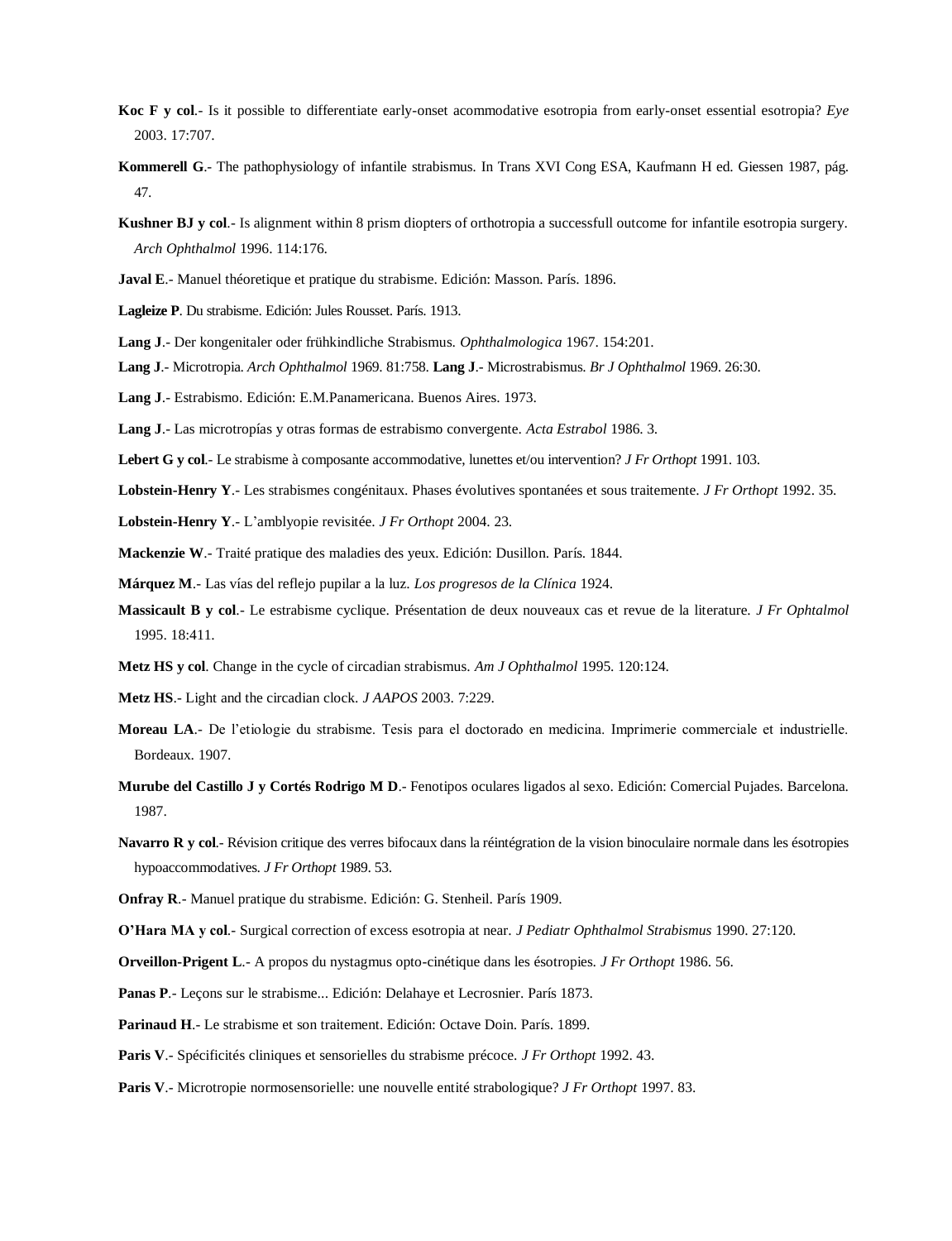- **Parks MM**.- Monofixational phoria. *Am Orthopt J* 1961. 11:38.
- **Parks MM**.- The monofixational syndrome. *Trans Am Ophthalmol* Soc 1969. 67:609.
- **Paula L.A.** Des troubles musculaires du strabisme concomitant. Edición: Henri Jouve. París. 1890.
- **Perea J**.- Estrabismos. Edición: Artes Gráficas Toledo S.A.U. 2006.
- Peter LC.- The extra ocular muscles. Edición: Lear & Febiger. Filadelfia. 1927.
- **Pigassou R**.- Tratamiento precoz del estrabismo. *Acta Estrabol* 1975. 13.
- **Pigassou R y col**.- Tous les strabismes sont accommodatifs. *J Fr Orthopt* 1987. 183.
- **Pigassou R**.- Les strabismes: Les convergences oculaires. Edición: Masson. París 1992.
- **Prieto Díaz J**.- Large bilateral medial rectus recession in early esotropía with bilateral limitation of abduction. *J Pediatr Ophthalmol Strabismus* 1980. 17:101.
- **Prieto Díaz J**.- Algunos comentarios sobre la esotropía congénita. *Arch Oftalmol B Aires* 1991. 66:40.
- **Prieto Díaz J**.- Surgical results in modeate acquired comitant esotropia: a study of 484 cases. *Binocular Vision* 1993. 8:265.
- **Prieto Díaz J**.- Esotropía con cociente CA/A alto. *Arch Chil Oftalmol* 1993. 22:238.
- **Prieto Díaz J**.- Estrabismo. Tercera Edición. Ediciones Científicas Argentinas. Buenos Aires. 1996.
- **Prieto Díaz J**.- Estrabismo. Quinta Edición. Ediciones Científicas Argentinas. Buenos Aires. 2005.
- **Quéré MA**.- Los estrabismos acomodativos y las alteraciones de la acomodación-convergencia en los estrabismos infantiles. *Acta Estrabol* 1974. 99.
- **Quéré y col**.- Les syndromes de blocage dans les strabismes infantiles 1ª partie: Historique et Semeiologie clinique. *Annales D'oculistique* 1976. 209:339.
- **Quéré y col**.- Les syndromes de blocage dans les strabismes infantiles 2ª partie: Semeiologie Electro-Oculographique. Signes associes. Traitement medical et chirurgical. *Annales D'oculistique* 1976. 209:417.
- **Quéré y col**.- Les syndromes de blocage dans les strabismes infantiles 3ª partie: Etude Physio-pathologique. *Annales D'oculistique* 1976. 209:483.
- **Quéré MA y col**.- Microtropies. Union binoculaire et déséquilibre vertical. *J Fr Orthopt* 1989. 71.
- **Quéré MA y col**.- Strabisme de l´adulte- Conduite à tenir. *J Fr Orthopt* 1995. 71.
- **Reydy R y col**.- L'utilisation de la phospholine dans le traitment post-opératoire des esotropies acquises et congénitales. *Fr Orthopt* 1985. 50.
- **Remón Garijo L y col**.- Esotropía cíclica: Estudio de 2 casos. *Acta Estrabol* 1999. 13.
- **Romero Apis D**.- Desviación horizontal disociada (DHD): Clinica y tratamiento. *Acta Estrabol* 1998. 9.
- **Rosembaum A, Jampolsky A. Scott A**.- Bimedial rectus recession in hig AC/A esotropia. *Arch Ophthalmol* 1974. 91:251.
- **Spielmann A**.- Le strabisme sensoriel du nourrison ou syndrome «monophtalme» congénital. *J Fr Orthopt* 1989. 23.
- **Spielmann A**.- Les déviation d'occlusion: hiperdéviations, cyclodéviations, ésodéviations. *J Fr Orthopt* 1989. 121.
- **Spielmann A**.- Les strabismes. Edición: Masson. París. 1991.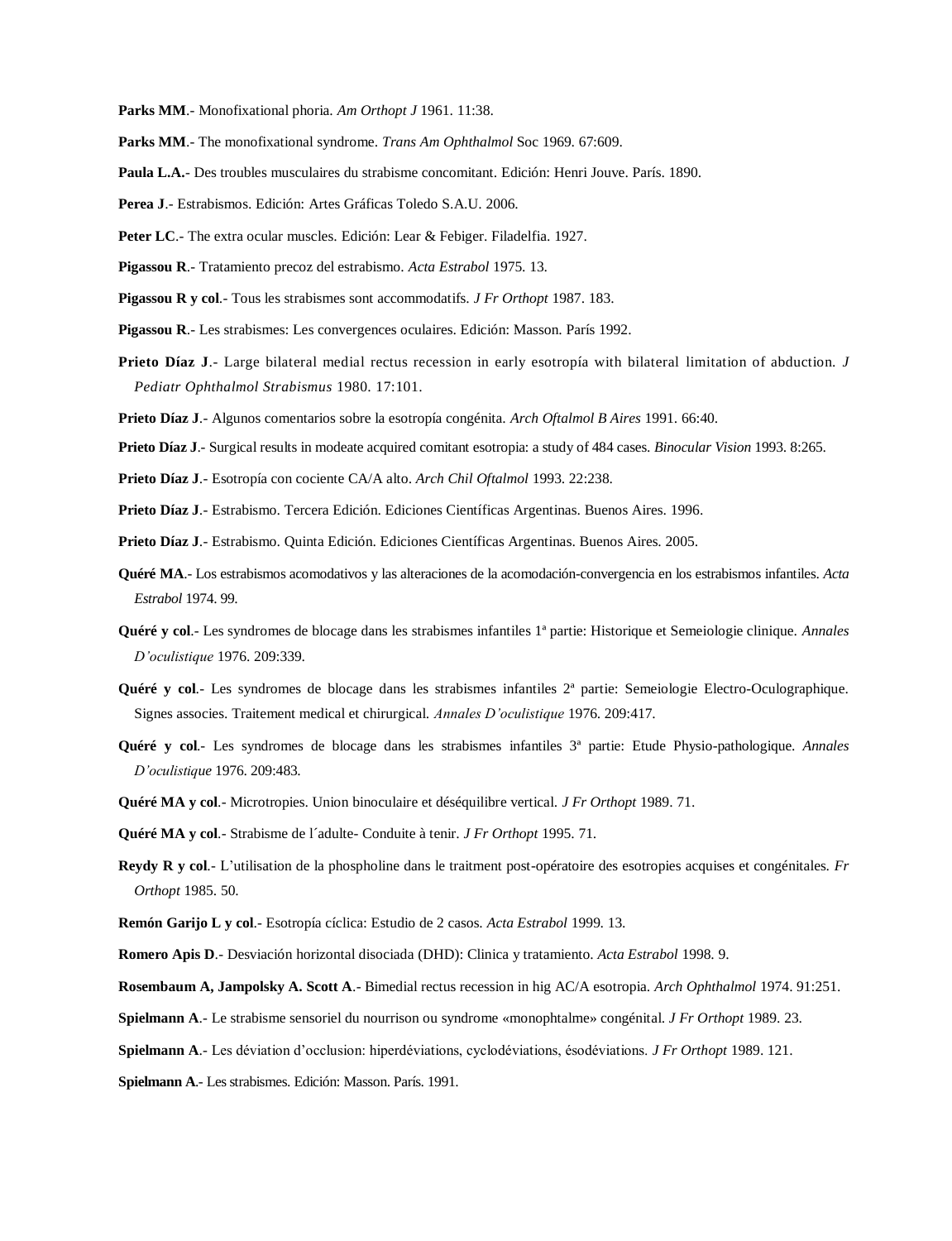**Taylor DM**.- Is congenital esotropia functionally curable? *Trans Am Ophthalmol* 1972. 70:529.

**Von Noorden GK**.- Idiopathic amblyopia. *Am J Ophthalmol* 1985. 100:214.

**Woillez M, Deller M, Quere MA, Spielmann A**.- Les strabismes congénitaux. Table ronde. París. 1992. *J Fr Orthopt*  1992. 7.

**Wright KW y col**.- High-grade stereo acuity after early surgery for congenital esotropia. *Arch Ophthalmol* 1994. 112:913.

## **Capítulo 9. EXOTROPIAS**

**Abraham SV**.- Exodeviations. *J Pediatr Ophtalmol* 1969.

- **Arruga A**.- Diagnóstico y tratamiento del estrabismo. *Ponencia de la Sociedad Oftalmológica Hispanoamericana*. Edición: Bermejo. Madrid. 1961.
- **Badoche JM**.- Le traitement prismatique dans les exotropies. *J Fr Orthopt* 1990. 99.
- **Bielschowsky A**.- Divergence excess. *Arch Ophthalmol* 1934. 12:157.

**Boucher J**.- Common visual direction horopters in exotropes with anomalous correspondence. *Am J Optom* 1967. 44.

**Bourron-Madignier M y col**.- Strabismes divergents et vision binoculaire. *J Fr Orthopt* 1989. 34.

**Bourron-Madignier M**.- Aspects cliniques des strabismes constants. Cas particulier des exotropies. *J Fr Orthopt* 1992. 73.

**Burian HM**.- Exodeviation: their classification, diagnosis and treatment. *Am J Ophthalmol* 1966. 61:1161.

**Caldeira JAF**.- Lateral gaze incomitance in surgical exodesviations. *Binocular Vis* 1992. 7:75.

**Campos EC**.- Périmétrie binoculaire dans l'exotropie concomitante. *Bull Mém Soc Fr Ophtalmol* 1980. 92:301.

**Caprili J y col**.- Rééducation des exotropies intermittentes. *J Fr Orthopt* 1990. 93.

**Caprili J**.- Traitement actuel du strabisme divergent. *J Fr Orthopt* 1991. 113.

- **Champion L y col**.- Variations angulaires suivant les conditions de stimulation dans les strabismes divergents. *J Fr Orthopt*  1997. 57.
- **Choi DG, Roenbaum Al**.- Medial rectus resection with adjustable suture for intermittent exotropía of he convergence insufficiency type. *J AAPOS* 2001. 5:13.

**Coffey B y col**.- Treatment options in intermittent exotropia: a critical apraisal. *Optom Vis Sci* 1992. 59:386.

**Cooper J y col**.- Intermittent exotropia: basic and divergence excess type. *Binocular Vision*. 1993.

**Denis D y col**.- Traitement chirurgical des exotropies primitives. *J Fr Orthopt* 1990. 129.

**Denis D**.- Exotropie intermittentes. *J Fr Orthopt* 2004. 67.

**Dieguez JM y col**.- Exotropía intermitente básica: diferencias entre cirugía simétrica y asimétrica. *Acta Estrabol* 2004. N.º 3:131.

**Duke-Elder S**.- System of ophthalmology Vol VI. Edición: H.Kimpton. Londres. 1973.

**Epstein DL. y col.-** Use of the four dioptries base i prism test in micro-exotropia. *Am J Ophthalmol* 1972. 74:340.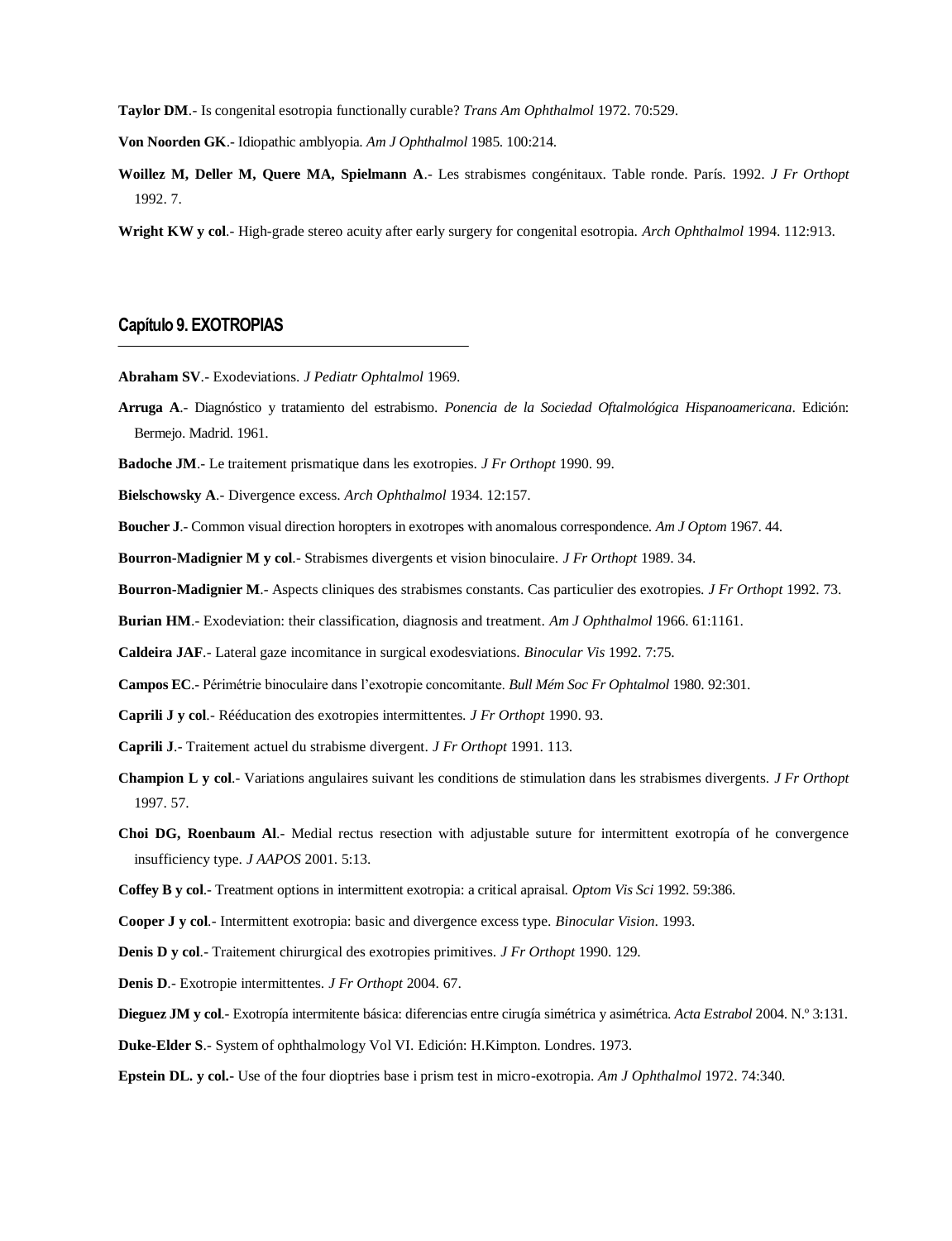**García García N, Gómez Villaescusa F**.- Evolución quirúrgica de las exotropías. *Acta Estrabol* 1986. 21.

**García García N, Gómez Villaescusa F**.- Desviación horizontal disociada: Diagnóstico y tratamiento quirúrgico. *Acta Estrabol* 1998. 71.

**García García N, Gómez Villaescusa F**.- Desviación horizontal disociada (DHD): Diagnóstico y tratamiento quirúrgico. *Acta Estrabol* 2000. 21.

- **García González M y col**.- Exotropía consecutiva al tratamiento con toxina botulínica. *Acta Estrabol* 2006. N.º 2. 69.
- **Godde Jolly D y col**.- Réflexions sur la vision binoculaire des sujets présentant un strabisme divergent intermittent. *J Fr Orthopt* 1981. 101.
- **Gómez de Liaño F, Perea J, Zato MA**.- Estrabismos divergentes postquirúrgicos. *Acta Estrabol* 1975. 19.

**Gómez de Liaño P y col**.- Evolución de las exotropías primitivas permanentes. *Acta Estrabol* 1989. 19.

- **Gómez de Liaño P y col**.- Cirugía de la exotropía consecutiva. *Arch Soc Esp Oftalmol* 2001. 6:371
- **González Manrique M y col**.- Exotropías consecutivas postquirúrgicas: factores asociados a su aparición. *Acta Estrabol*  2006. N.º 2. 3.
- **Guerin J**.- Memoire sur l'etiologie génerale du strabisme, lu a l'Academie royale des sciences, le 25 janvier 1841. Buerea de la «Gazette medicale». París. 1843.
- **Ing MR**.- Outcome study of bilateral lateral rectus recession for intermittent exotropia in children. *Trans Am Ophthalmol Soc* 1997. 95:443.
- **Jampolsky A**.- Differential diagnostic characteristics of intermittent exotropia and true exophoria. *Am Orthoptic J* 1954. 4:48.
- **Jampolsky A**.- Physiology of intermittent exotropia. *Am Orthoptic J* 1963. 13:5.
- **Jampolsky A**.- Ocular divergence mechanisms. *Trans Am Ophthalmol Soc* 1970. 68:730.
- **Jampolsky A**.- Surgical correction of overcorrection in strabismus. *Am Orthoptic J* 1976. 26:14
- **Jeanrot N**.- Le syndrome pré-miopique. *J Fr Orthopt* 1990. 85.
- **Kushner BJ**.- Selective surgery for intermittent exotropia based on distance/near differences. *Arch Ophthalmol* 1998. 116:324.
- **Kushner BJ**.- Does overcorrecting minus lens therapy for intermittent exotropia causa myopia? *Arch Ophthalmol* 1999. 117:639.
- **Lebert G y col**.- Le strabisme divergent précoce. *J Fr Orthopt* 1990. 75.
- **Lobstein A y col**.- L'exodéviation pré-myopique. *J Fr Orthopt* 1979. 191.
- **Mawas LJ y col**.- Le strabisme divergent intermittent. Décentralisation par verres teintén asymétriques. *J Fr Orthopt* 1986. 182.
- **Melek N y col**.- Intermittent exotropia: a study of suppression in the binocular visual field in 21 cases. *Binocular Vision* 1992. 71.
- **Mitsui Y y col**.- Effect of master eye surgery in exodeviations. *Jap J Ophthalmol* 1980. 24:221.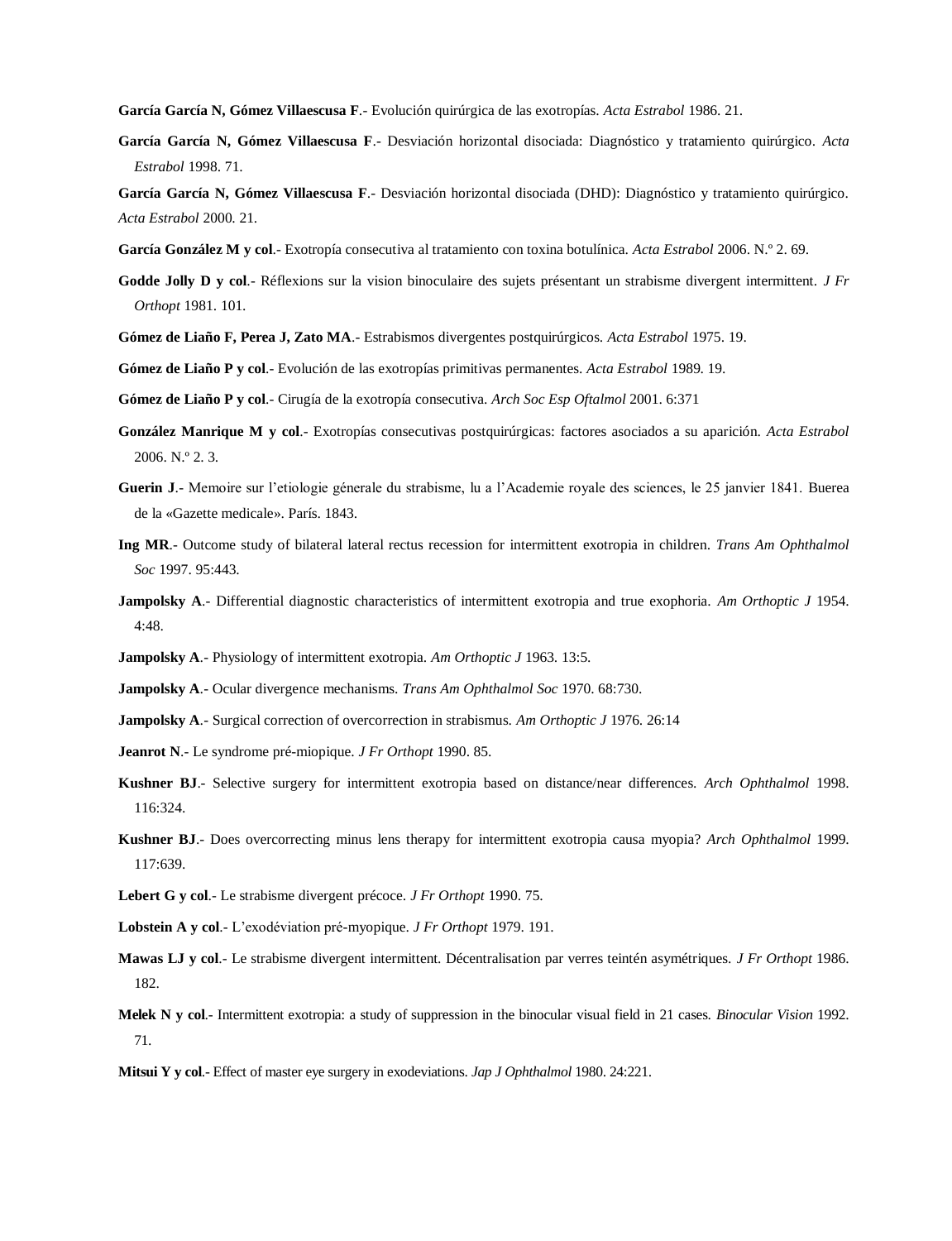**Muñoz Negrete FJ y col**.- Abordaje quirúrgico de las exodesviaciones en adultos. *Acta Estrabol* 1990. 47.

- **Murube del Castillo J y Cortés Rodrigo M D**.- Fenotipos oculares ligados al sexo. Edición: Comercial Pujades. Barcelona. 1987.
- **Noorden GK von**.- Binocular vision and ocular motility: theory and management of strabismus. 4.ª edición. St. Louis. 1996.
- **Parinaud H**.- Le strabisme et son traitement. Edición: Octave Doin. París. 1899.
- **Pasqualini RQ**.- Historia y actualidad del stress. Medicina (Buenos Aires) 1990. 50:263- 7.
- **Perea J**.- Estrabismos. Edición: Artes Gráficas Toledo S.A.U. 2006.
- **Perea J.** Video-oculografía y Microexotropía simple del adulto. *Acta Estrabol* 2012, Volumen XLI, nº 2, Julio-Diciembre, pág. 209-213
- **Pigassou R**.- Les strabismes: Les divergences oculaires. Edición: Masson. París. 1991.
- **Pigassou R**. Les phénomènes d'inhibition dans les exotrpies intermittentes. *J Fr Orthop*t 1986. 239.

**Pigassou R**.- L'exotropie intermittente primaire et son traitement. *J Fr Ophtalmol* 1986. 9,3, 243.

- **Pratt-Johnson J.** Exotropía. *Acta Estrabol* 1993. 93.
- **Quéré MA y col**.- Les exotropies secondaires postchirurgicales, 1ª y 2ª partes. *J Fr Orthopt* 1990. 105 y 115.
- **Rethy S**.- Satabilized accommodative factor in esotropia. In: Ferrer O.M. *Ocular Motility*. Int. Ophthalmol Clin. 1971. 11, 27.
- **Rodríguez JM, Gómez de Liaño P**.- Estrabismos divergentes intermitentes: Pautas de tratamiento. *Acta Estrabol* 1981. 19.
- **Romano PE**.- The relationship between light and exotropia. Binocular Vision 1992. 5:11.
- **Romero Apis D**.- Desviación horizontal disociada (DHD): Clinica y tratamiento. *Acta Estrabol* 1998. 9.
- **Schlossman A y col**.- Correlation between physiologic and clinical aspects of exotropia. *Am J Ophthalmol* 1955. 40:53.
- **Selye H**.- A syndrome produced by diverse nocuous agents. *Nature* 1936. 138:32-4.
- **Stoller S**.- Bilateral lateral rectus recession for exotropia: a survival analysis. *J Pediatr Ophthalmol Strabismus* 1994. 31:89.

**Wilson ME y col**.- Dissociated horizontal deviation. *J Pediatr Ophthalmol Strabismus* 1991. 29:90.

## **Capítulo 10. ESTRABISMO VERTICAL**

- **Apt L y col**.- Inferior oblique muscle recession. *Am J Ophthalmol* 1978. 85:95.
- **Bechtel RT y col**.- The relationship between dissociated vertical deviation (DVD) and head tilts. *J Pediatr Ophthalmol Strabismus* 1996. 33:303.
	- **Berard PV y col**.- Esodéviation et syndrome vertical. Place de l'examen orthoptique. *J Fr Orthopt* 1993. 103.
	- **Black BC**.- Results of anterior transposition of the inferior oblique muscle in incomitant vertical deviation. *J AAPOS*  1997. 1:83.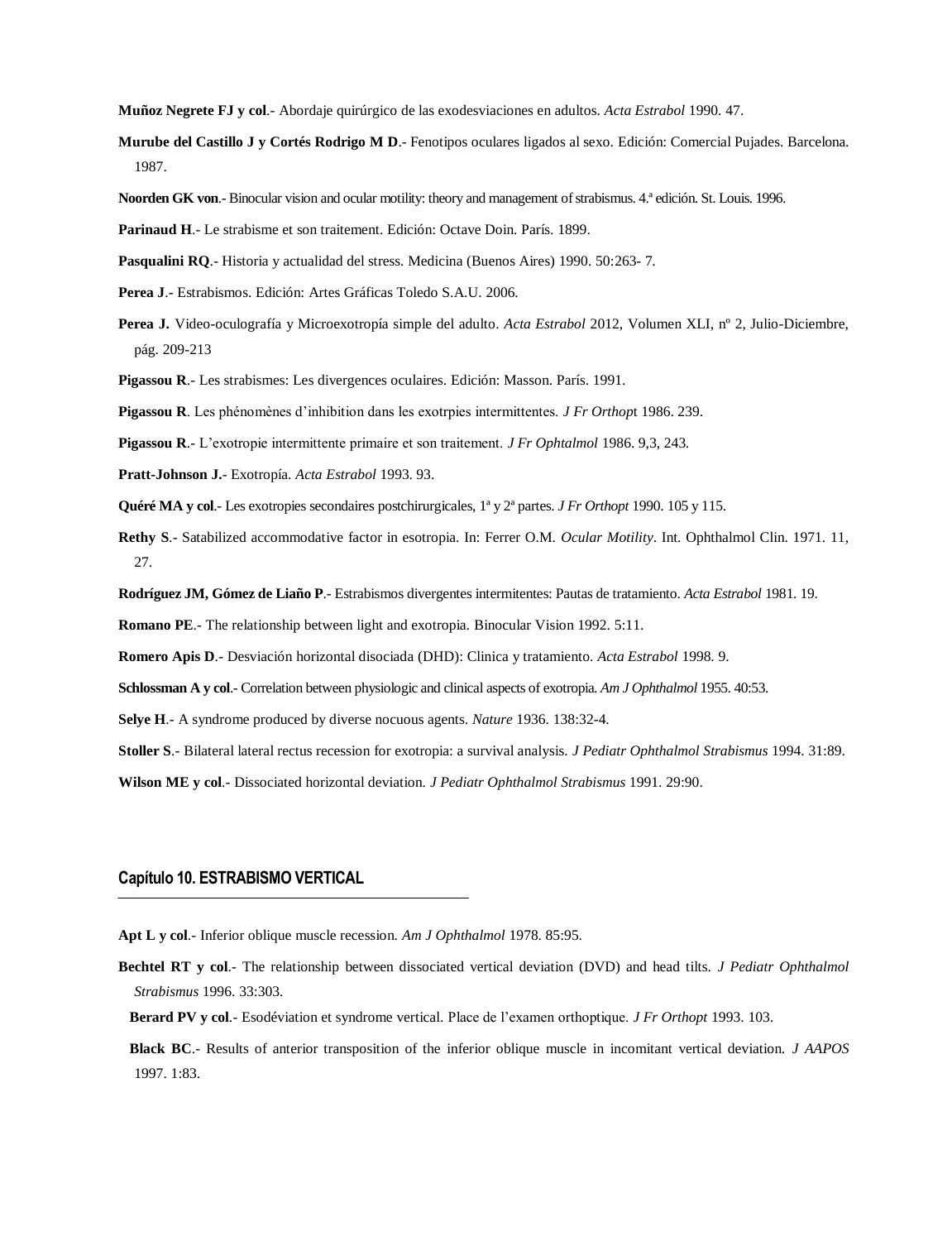- **Brodsky MC**.- Dissociated vertical divergence: perceptual correlates of the human dorsal ligh reflex. *Arch Ophthalmol*  2002. 129:1174.
- **Caldeira J**.- Graduated recessión of the superior oblique muscle. *Br J Ophthalmol* 1975. 59:553.
- **Castanera Molina A**.- Cirugía múltiple en un tiempo para la corrección de los síndromes alfabéticos. *Acta Estrabol* 1985. 35.
- **Ciancia A**.- La esotropía con limitación bilateral de la abducción en el lactante. *Arch Oftalmol B Aires*. 1962. 26:207.
- **Crone RA**.- Alternating hypertrophia. *Bri J Ophthalmol* 1954. 38:591.
- **Duthoit L y col**.- L'élément anatomique dans le "ClickSyndrome" du grans oblique. *J Fr Orthopt* 1988. 59.
- **Faraldi I y col**.- Syndromes alphabétiques: l'importance de l'action horizontale des muscles obliques dans l'indication chirurgicale. *J Fr Orthopt* 1989. 139.
- **Fournier M y col**.- Syndromes alphabetiques et vision binoculaire. *J Fr Orthopt* 1989. 47.
- **Gómez F y col**.- Desviación vertical disociada. *Acta Estrabol* 1992. 47.
- **Guyton D**.- Dissociated vertical deviation: etiology, mechanism and associated phenomena. *J AAPOS* 2000. 4:131.
- **Houtman WA y col**.- Alternating hyperphoria: disocciated vertical deviation (DVD): occlusion hyperphoria. *Doc Ophthalmol* 1991. 78:135.
- **Jeanrot N y col**. Les syndromes verticaux: vrais ou faux syndromes alphabétiques, vraies ou fausses hyperactions? *J Fr Orthopt* 1992. 97.
- **Keith-Lyle T**.- Latent nystagmus. *Trans Ophthalmol Soc UK* 1948. 68:187.
- **Lang J**.- Quelques idées nouvelles sur le nystagmus latent, la divergence verticale dissociée et la correspondance rétinienne anormale. *J Fr Orthopt* 1989. 7.
- **Lasorell G y col**.- L'utilisation des sutures ajustables dans la correction de l'élément vertical. *J Fr Orthopt* 1989. 144
- **Lebert G y col**.- Verticalité et hipermétropie chez les strabismes tardifs. *J Fr Orthopt* 1989. 78.
- **Mawas L y col**.- Un tratamiento de la desviación vertical dissociée por déneutralisation en proche péripherie. *J Fr Orthopt*  1989. 99.
- **Paris V**.- La DVD de l'oeil dominant, un pège à ne pas ignorer. *J Fr Orthopt* 1993. 125.
- **Paris V**.- Interés de la cirugía precoz de la DVD. *Acta Estrabol* 1995. 3.
- **Perea J**.- Estrabismos. Edición: Artes Gráficas Toledo S.A.U. 2006.
- **Pigassou R** y col.- Les perturbations verticales dans les strabismes divergentes. *J Fr Orthopt* 1989. 92.
- **Pigassou R**.- Le strabisme vertical pur, primaire, existe-t-il? *J Fr Orthopt* 1992. 103.
- **Ponce Vázquez y col**.- Indicaciones y resultados del tratamiento quirúrgico de la DVD. *Acta Estrabol* 1996. 63.
- **Pratt-Johnson J**.- Surgery of dissociated vertical divergent strabismus. *In Ophthalmol Clin* 1976. 16:171.
- **Prieto Díaz J**.- Retroceso de oblicuo superior: modificaciones a la técnica original. *Acta Estrabol* 2003. 31.
- **Raab EL**.- Dissociated vertical deviation. *J Pediatr Ophthalmol Strabismus* 1970. 7:146.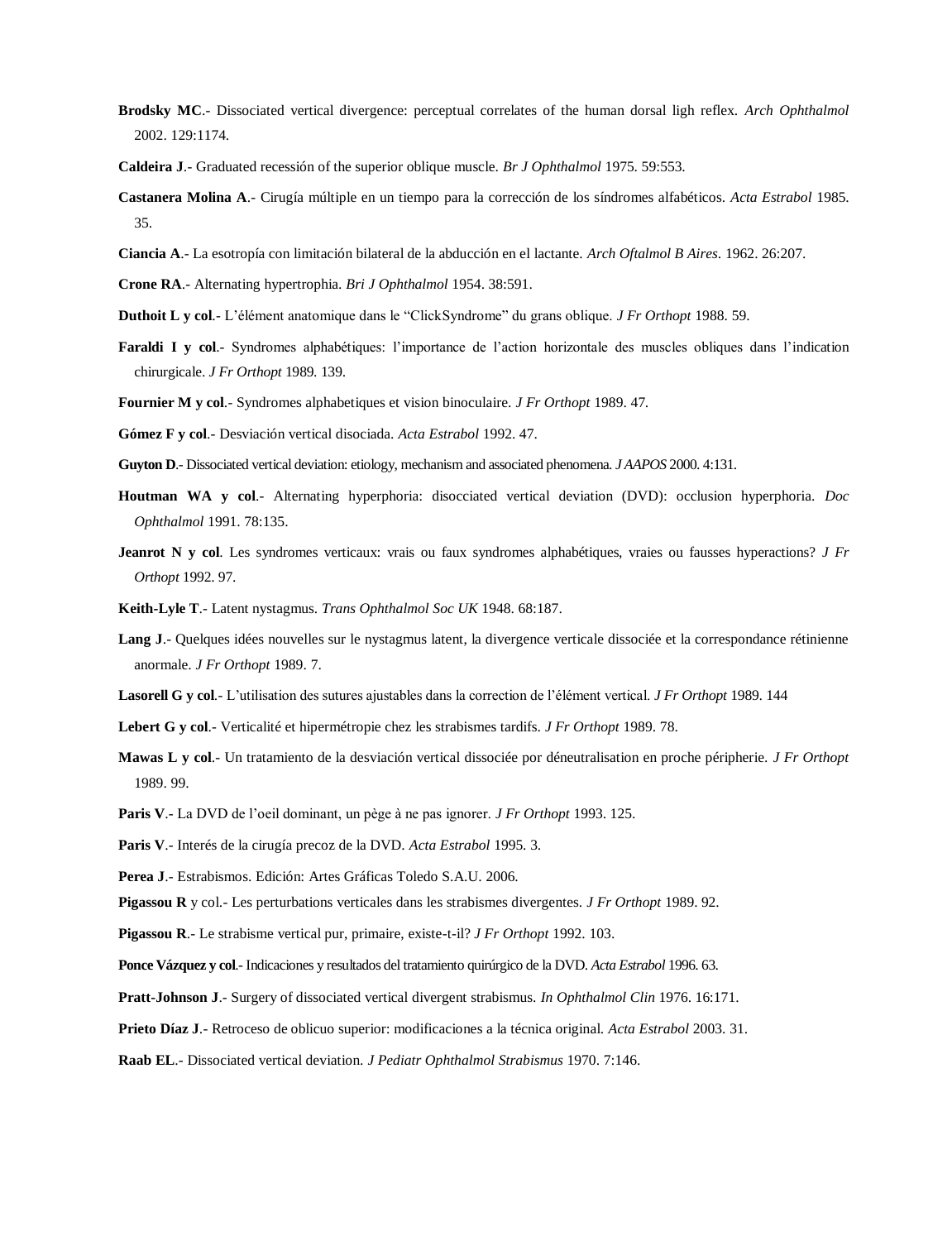**Raby O y col**.- Existe-t-il une verticalité avant un an? *J Fr Orthopt* 1989. 82.

- **Ruttum MS**.- Anterior transposition of the inferior oblique muscles. Am Orthoptic J 1997. 47:118.
- **Rodríguez Sánchez y col**.- Técnicas quirúrgicas para el tratamiento de la DVD. Análisis de resultados y complicaciones. *Acta Estrabol* 1995. 151.
- **Santiago AP y col**.- Dissociated vertical deviation and head tilts. *J AAPOS* 1998.2:5.
- **Schweigger C**.- Die erfolge der schieloperation. *Arch Augenheilkd* 1894. 29:207.
- **Schweigger C**.- Die erfolge der schieloperation. *Arch Augenheilkd* 1895. 30:165.
- **Seijas Leal O y col**.- Estrabismo disociado. *Studium ophthalmologicum* 2007. Nº1:14.
- **Serra Castanera A y Castanera Molina A**.- Limitación de la elevación tras la cirugía de la DVD mediante recesión del recto superior con sutura colgante. *Acta Estrabol* 1995. 19.
- **Shin GS y col**.- Posterior superior oblique tenectomy at the scleral insertion for collapse of A patterns strabismus. *J Pediatr Ophthalmol Strabismus* 1996. 33:211.
- **Souza Dias C, Prieto Díaz J**.- Consideraçoes sobre a divergencia vertical dissociada. *Arq Bras Oftalmol* 1989. 52:182.
- **Spielmann A**.- Chirurgie des déviations verticale. Le problème des élévations en adduction. *J Fr Orthopt* 1992. 79.
- **Stager DR y col**.- Anterior transposition of the inferior oblique: anatomic assessment of the neurovascular bundle. *Arch Ophthalmol* 1992. 110:360.
- **Stager DR**.- The neurofibrovascular bundle of the inferior oblique muscle as the ancillary origin of that muscle. *J AAPOS*  1997. 1:216.
- **Van Lammeren y col**.- L´esodéviation non-accommodative liée á la fixation. *J Fr Orthopt* 1993. 119.
- **Velez G**.- Management of dissociated vertical deviation. *Binocular Vision* 1985. 1:91.
- **Wilson ME y col**.- Dissociated horizontal deviation. *J Pediatr Ophthalmol Strabismus* 1991. 29:90.
- **Weakley DR y col**.- A new surgical procedure: medial myectomy of the inferior oblique muscle combined with anterior transposition of the insertion: results in ten cases. *Binocular Vision* 1992. 7:215.
- **Vila Castro J y col**.- Tratamiento quirúrgico de la DVD mediante amplios retrocesos del recto superior con sutura flotante. *Acta Estrabol* 1993. 31.
- **Willson ME y col**.- Dissociated horizontal deviation. *J Pediatr Ophthalmol Strabismus* 1991. 28:90.
- **Zabalo S y col**.- Exotropía intermitente con desviación vertical disociada. *Arch Oftalmol B Aires* 1993. 68:11.
- **Zarco J y col**.- Tratamiento quirúrgico de la desviación vertical disociada de ángulo moderado y severo. *Acta Estrabol*  2005. N.º 2:85.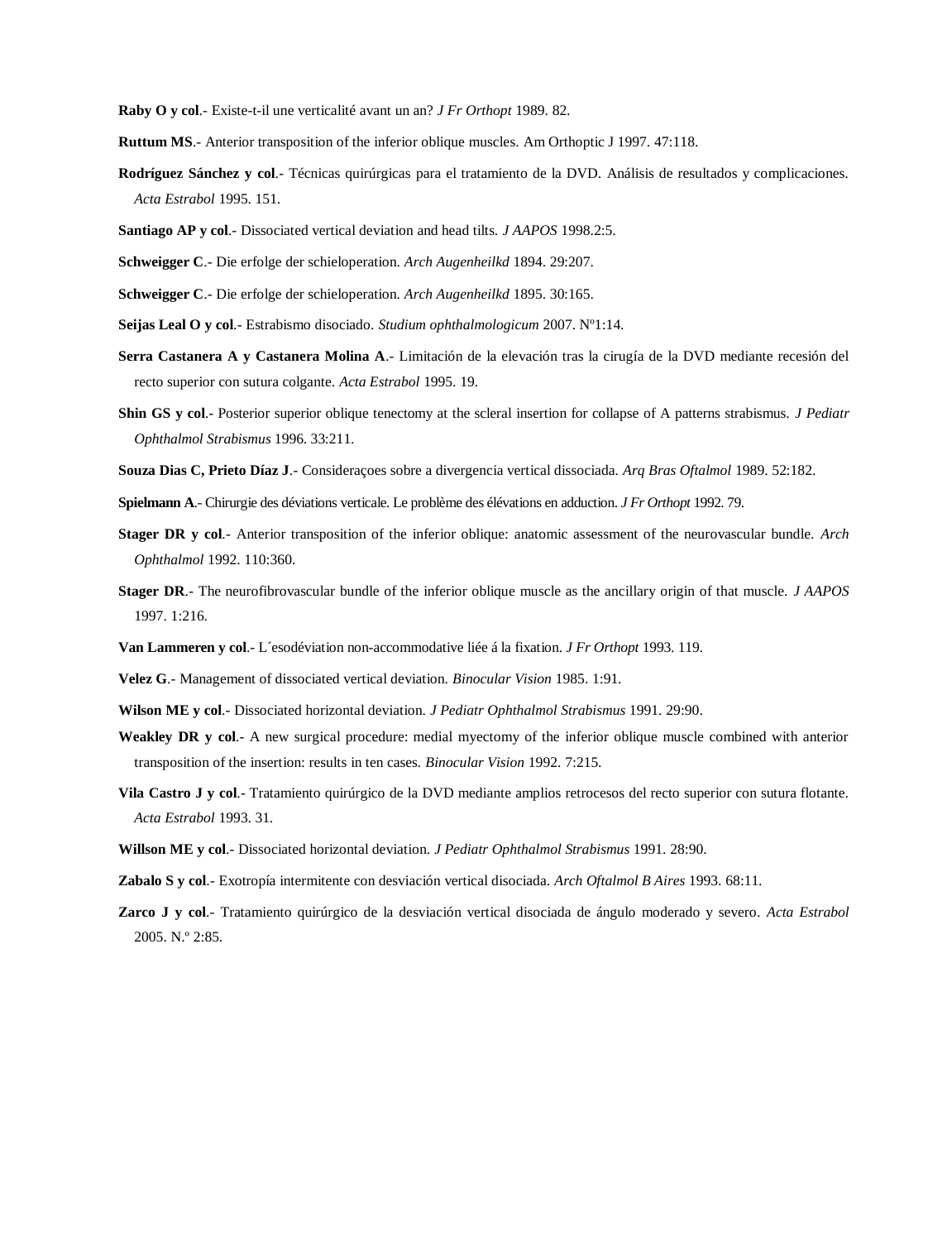## **Capítulo 11. PARALISIS OCULOMOTORAS**

**Alonso T y col**.- Parálisis del oblicuo superior en niños y adultos. *Acta Estrabol*. 2005. N.º 2:77.

**Bielschowsky A**.- Disturbances of the eyes. *Arch Ophthalmol* 1938. 20:175.

**Bielschowsky A**.- Lectures on motor anomalies. Edición: Dartmouth Publications Hannover. 1943.

**Blanck MF**.- Les troubles oculo-moteurs des hyperthyroïdies. *J Fr Orthopt* 1988. 52.

- **Bourron M**.- La diplopie. *J Fr Orthopt* 2001. 11.
- **Cabanis EA y col**.- L'imagerie en ophtalmologie. Edición: Masson. París. 1996.

**Cavero Roig L y col**.- Miopatía restrictiva miópica. *Acta Estrabol* 1995. 177.

- **Campos EC**.- Classification et physiopathologie du torticolis. Aspect sensoriel. Symposium sur: Torticolis d'origine oculaire. Bruselas. *Bull Soc Belge Ophtalmol* 1987.
- **Dantas AM**.- Tratado de neuroftalmología. Edición: Editorial JIMS S.A. Barcelona. 1984.

**D´Expósito M**.- La motilidad óculo-palpebral paradójica. *Acta Estrabol* 1982. 1.

**Diéguez JM y col**.- Doble parálisis de elevadores monocular: retroceso del recto superior del ojo sano. *Acta Estrabol* 2004. N.º 3:137.

**Fast M y col**.- La paralysie congénitale du grad pbñique: notre expérience. *J Fr Orthopt* 1989. 155.

**Fernández Muñoz E y col**.- Oftalmoplejia internuclear posterior. *Acta Estrabol* 1985. 55.

**Fernández Muñoz E y col**.- Parálisis unilateral de la elevación. *Acta Estrabol* 2003. Nº1:21.

- **Gamio MS, Prieto Díaz J**.- Paresia aislada del oblicuo inferior: una entidad poco frecuente. *Acta Estrabol* 2002. N.º 2:119.
- **García Peñas JJ, Puertas D**.- Parálisis adquirida del VI par craneal en la infancia: Revisión de 38 casos. *Acta Estrabol*  2000. 37.
- **Girard LJ**.- Pseudo paralysis of the inferior oblique muscle. *South Med J* 1956. 49:342.
- **Gómez de Liaño Sánchez P**.- Parálisis oculomotoras: Diagnóstico y tratamiento. *Comunicación solicitada al 75 Congreso de la Sociedad Española de Oftalmología*. Edición: Tecnimedia Editorial SL. Madrid. 1999.
- **González Manrique MM y col**.- Paresia aislada del músculo recto inferior como primera manifestación de esclerosis múltiple. *Acta Estrabol* 1997. 81.
- **Guardia Goma MA y col**.- Sindrome del «Uno y medio» en niños. Incidencia quirúrgica. *Acta Estrabol* 1993. 59.
- **Guillaumat L, Morax PV, Offret G**.- Neuro-ophtalmologie. Edición: Masson. París. 1959.
- **Gutierrez Ortiz C y col**.- Tratamiento de la parálisis del IV par mediante la técnica de Caleb-Gonzalez. *Acta Estrabol* 1996. 93.
- **Huber A**.- Diagnóstico y tratamiento de las parálisis oculomotoras. *Acta Estrabol* 1982. 31.
- **Jampolsky A**.- Strategies in strabismus surgery: Transactions New Orleans Academy of Ophthalmology. Pediatric Ophthalmology and Strabismus. Nueva York. Raven Press. 1985. Pág. 365.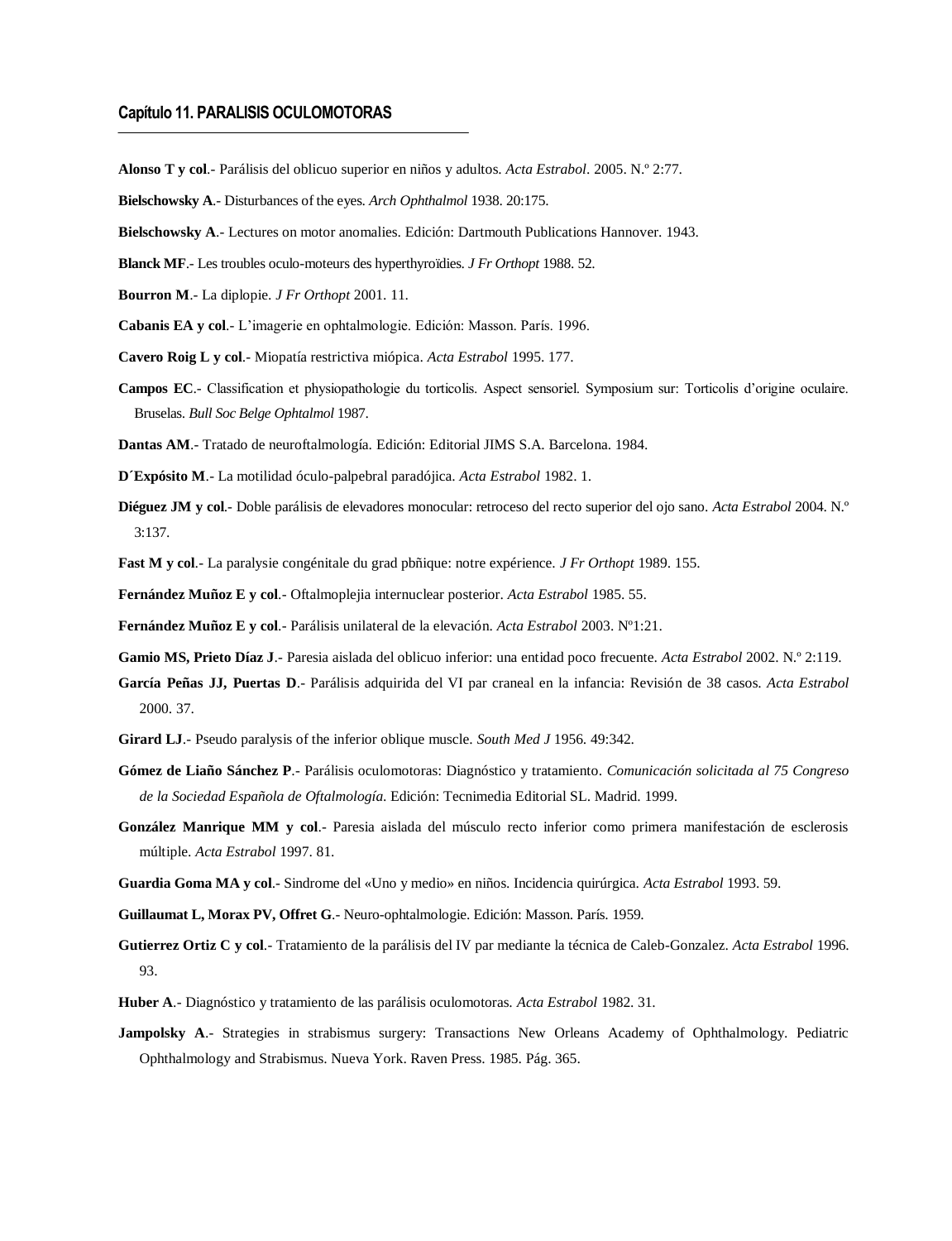- **Jampolsky A.** Vertical strabismus. Transactions New Orleans Academy Ophthalmology. Pediatric Ophthalmology and Strabismus. Nueva York. Raven Press. 1985. Pág. 141.
- **Kaufmann H**.- Tratamiento de la paresia ocular. *Acta Estrabol* 1987. 93.
- **Knapp P**.- The surgical treatment of double elevator paralysis. *Trans Am Ophthal* 1969. 67:304.
- **Larmande A**.- Les paralysies de fonction. *J Fr Orthopt* 1987. 9.
- **Larmande P, Larmande A**.- Neuro-ophtalmologie. Edición: Masson. París. 1989.
- **Martínez Gómez Mª G y col**.- Transposición de rectos verticales y toxina botulínica intraoperatoria en la parálisis crónica del sexto par. *Acta Estrabol* 2002. N.º 1:7.
- **Motais E**.- Anatomie de l'appareil moteur de l'oeil de l'homme et des vertébrés. Edición: Adrien Delahaye. París. 1887.
- **Perea J**.- Estrabismos. Edición: Artes Gráficas Toledo S.A.U. 2006.
- **Perea J.** Fisiopatología del equilibrio oculomotor. Editorial: Brosmac, Depósito Legal: M-7940-2011.
- **Pesceto F y col**. La paralysie supranucléaire progressive. *J Fr Orthopt* 1989. 147.
- **Pigassou R y col**.- Tratamiento de las parálisis oculares con referencia particular al tratamiento funcional. *Acta Estrabol*  20001. N.º 1:17.
- **Pommier S**.- Impotence musculaire et maladie de Basedow. *J Fr Orthopt* 2004. 103.
- **Prieto Díaz J y col**.- Claves para la indicación quirúrgica en ciertos patrones de paresias del oblicuo superior. *Acta Estrabol*  2003. N.º 3:115.
- **Quéré MA y col**.- L'asymetrie crânio-faciale dans les paralysies congénitale du IV. *J Fr Orthopt* 1990. 7.
- **Rodriguez Bonilla L y col**.- Parálisis bilateral del III par craneal. *Acta Estrabol* 1999. 49.
- **Romero M y col**.- Parálisis intermitente de la mirada superior en un paciente con síndrome de Parinaud por seminoma pineal. *Acta Estrabol* 2005. N.º 2:97.
- **Safran AB y col**.- Neuro-Ophtalmologie. *Ponencia de la Sociedad Francesa de Oftalmología*. Edición: Masson. París. 2004.
- **Scott WE y col**.- Diagnosis and treatment of thyroid miopathy. *Ophthalmology* 1981. 88:493.
- **Spielmann A**.- Les 5 âges-clés d'appartion d'une paralysie ocuo-motrice. *J Fr Orthopt* 1990. 7.
- **Tavira O y col**.- Síndrome de Hugonier. *Acta Estrabol* 1986. 107.
- **Véronneau-Troutman S**.- Les prismes dans le traitement médical et chirurgical du strabisme. Edición: Masson. París. 1997.
- **Vico E y col**. Patología de la motilidad en la distrofia miotónica de Steinert. *Acta Estrabol* 2005. N.º 1:3.
- **Vignal C, Miléa D**.- Neuro-Ophtalmologie. Edición: Elsevier. París. 2002**.**
- **Weekers R y col**.- Traitement chirurgical du strabisme paralytique. Rapp Soc Belge Ophtalmol. 109. 1955.
- **Woillez Jph y col**.- Faut.il prismer les paralysies du grand oblique? *J Fr Orthopt* 1990. 43.
- **Wolf J**.- The occurrence of retraction movement of the eyeball together wirh congenital defects of external muscles. *Arch Ophthalmol* 1900. 29:297.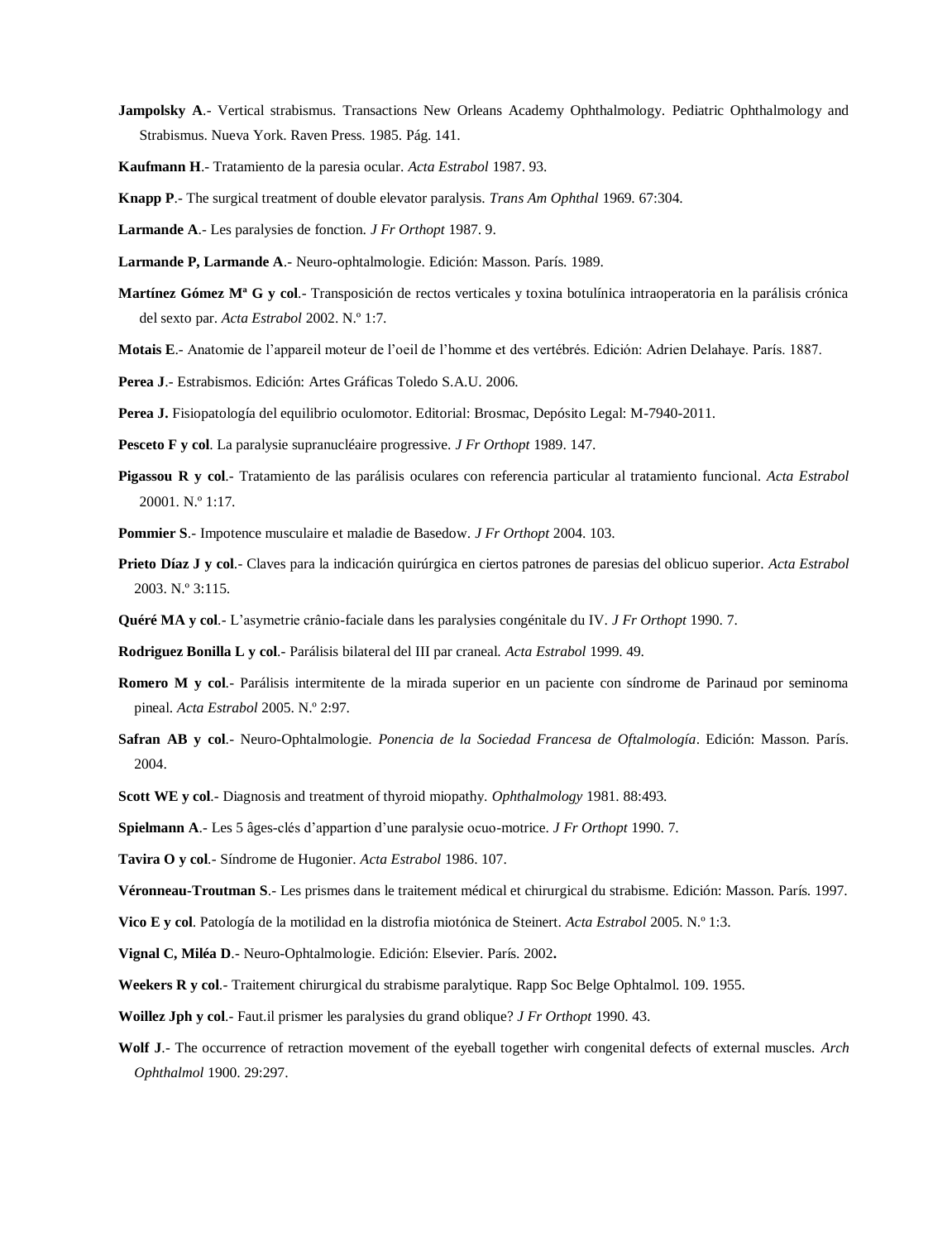**Zapata** MA y col.- Parálisis del VI nervio craneal bilateral crónica. Etiología y tratamiento. *Acta Estrabol* 2004. N.º 2:83.

# **Capítulo 12. TRATAMIENTO DE LAS PARARALISIS OCULOMOTORAS**

## **VI PAR**

- **Hanson RA y col.** Abducens length and vulnerability? Neurology. 2004 Jan 13;62(1):33-6.
- **Romero Apis D**.- Estrabismo. Ed Auroch. Estado de México. 1998. Capítulo 8.
- **Gómez de Liaño R y col**.- Aplicación de la Toxina Botulínica en Oftalmología. Ed. Lab. Cusí. 1997. 79.
- **Gómez de Liaño P y col**.- Actitud terapéutica de las POM del VI par craneal. Resultados en el tratamiento con TBA.

XII Congreso Latinoamericano de Estrabismo. Ed. Prieto Díaz J. Buenos Aires1996; 345-348.

- **Spencer RF y col**.- Botulinum toxin paralysis of adult monkey extraocular muscle. Structural alterations in orbital, singly innervated muscle fibers. Arch Ophthalmol. 1987 Dec; 105 (12): 1703-11
- **Metz HS y col**.- Treatment of unilateral acute sixth-nerve palsy with botulinum toxin. Am J Ophthalmol. 1991 Oct 15; 112 (4): 381-4.
- **Wiegand H y col.** The action of botulinum A neurotoxin on the inhibition by antidromic stimulation of the lumbar monosynaptic reflex. Naunyn Schmiedebergs Arch Pharmacol. 1977 Jul 18; 298 (3): 235-8.
- **Scott AB**.- Change of eye muscle sarcomeres according to eye position. J Pediatr Ophthalmol Strabismus. 1994 MarApr; 31 (2): 85-8.
- **Repka MX y col.** The efficacy of botulinum neurotoxin A for the treatment of complete and partially recovered chronic sixth nerve palsy. Pediatr Ophthalmol Strabismus. 1994 Mar-Apr; 31 (2): 79-83; discussion 84.
- **Kolling H**.- Therapy of abducens nerve paralysis Ophthalmologe. 2001 Dec; 98 (12): 1169-75.
- **Murray T**.- Strabismus: Challenges and Trends. Eye. 1993; 7:332-340.
- **Amorós S y col**.- Parálisis del VI par: factores influyentesen la eficacia del tratamiento con toxina botulínica. Acta Estrabológica 1997; 43-50.
- **Remón L y col**.- Toxina botulínica en la POM del VI par. Acta Estrabológica 1993; 63 66.
- **López del Val LJ y col**.- Toxina Botulínica: Aplicaciones terapéuticas. Ed Masson. Barcelona 2002. Capítulo II.
- Lee J y col.- Results of a prospective randomized trial of botulinum toxin therapy in acute unilateral sixth nerve palsy. J Pediatr Ophthalmol Strabismus. 1994 Sep-Oct; 31 (5): 283-6.
- **Holmes JM y col**.- Pediatric Eye Disease Investigator Group. Predictors of nonrecovery in acute traumatic sixth nerve palsy and paresis. Ophthalmology. 2001 Aug; 108 (8): 1457-60.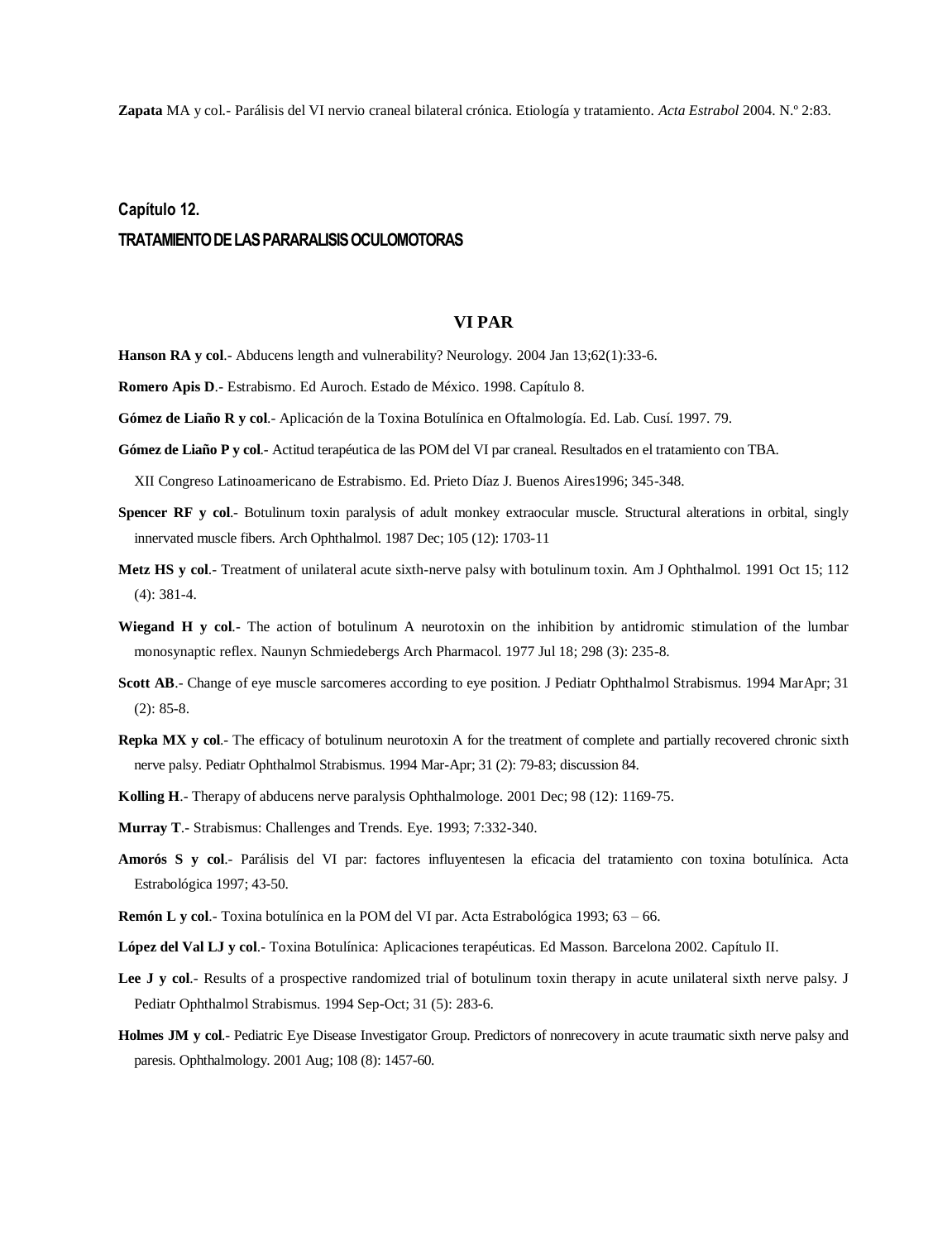**Holmes JM y col**.- The natural history of acute traumatic sixth nerve palsy or paresis. J AAPOS. 1998 Oct; 2 (5): 265-8.

- **Holmes JM y col**.- Botulinum toxin treatment versus conservative management in acute traumatic sixth nerve palsy or paresis. J AAPOS. 2000 Jun; 4 (3): 145-9.
- **Rush JA y col**.- Paralysis of cranial nerves III, IV, and VI. Cause and prognosis in 1,000 cases. Arch Ophthalmol. 1981 Jan; 99 (1): 76-9.
- **Kao LY y col**.- Subtenon injection of botulinum toxin for treatment of traumatic sixth nerve palsy. J Pediatr Ophthalmol Strabismus. 2003 Jan-Feb; 40 (1): 27-30.
- **Gómez de Liaño P**.- Parálisis Oculomotoras: Diagnóstico y Tratamiento. Comunicación solicitada 1999. Tecnimedia Ed. Madrid.
- **Hung HL y col**.- Botulinum toxin treatment for acute traumatic complete sixth nerve palsy. Eye. 2005 Mar; 19 (3): 337-41.
- **Gómez de Liaño P y col**.- Treatment of sixth nerve palsy of traumatic or tumor etiology using botulinum toxin. Arch Soc Esp Oftalmol. 2000 Jul; 75 (7): 471-6.
- **Metz HS y col**.- Botulinum toxin treatment of acute sixth and third nerve palsy. Graefes Arch Clin Exp Ophthalmol. 1988; 226 (2): 141-4.
- **Wagner RS y col**.- Prevention of secondary contracture of the medial rectus muscle by botulinum toxin chemodenervation in sixth nerve palsy. Invest Ophthalmol Vis Sci 1987; 28:34.
- **Beteré F y col**.- Diplopía binocular iatrogénica tras tratamiento con toxina botulínica en la POM del VI par craneal. Studium Oftalmologicum 1998; Vol n.º 3 281- 282.
- **Coté TR y col**.- Botulinum toxin type A injections: adverse events reported to the US Food and Drug Administration in therapeutic and cosmetic cases. J Am Acad Dermatol 2005; 53: 407-415.
- **Li M y col**.- Fatal case of BOTOX-related anaphylaxis? J Forensic Sci 2005; 50: 169-172.
- **Scott AB y col**.- Bupivacaine injection of eye muscles to treat strabismus. Br J Ophthalmol. 2007 Feb; 91 (2): 146-8.
- **Golnik KC y col**.- Late recovery of function after oculomotor nerve palsy. Am J Ophthalmol. 1991 May 15; 111 (5): 566-70.
- **Repka MX**.- Reply to the letter of Dr. Laby and Rosenbaum. Treatment of chronic sixth nerve palsy. J. Pediatric Ophthalmol and Strabismus 1994; 31:406
- **Holmes JM y col**.- Initial treatment outcomes in chronic sixth nerve palsy. J AAPOS. 2001 Dec; 5 (6): 370-6.
- **Gammon JA y col**.- Botulinum chemodenervation treatment of strabismus. J Pediatr Ophthalmol Strabismus. 1985 Nov Dec; 22 (6): 221-6
- **Bicas HEA**.- Comunicación personal. Febrero 1999.
- **Prieto-Díaz J., Souza-Dias C**.- Strabismus. Ed. ButterworthHeinemann 4ª Edition. 2000. Cap. 7.
- **Horta Barbosa P**.- Estrabismo. Editorial Cultura Médica. Río de Janeiro 1997. Cap. 24.
- **Klainguti G y col**.- Retro-equatorial myopexy following Hummelsheim transposition in treatment of 6th cranial nerve paralysis. Klin Monatsbl Augenheilkd. 2003 Mar; 220 (3): 170-5.
- **Bloomgarden CI y col**.- Adaptation following transpositions of the extraocular muscles in the macaca mulatta. Am J Ophthalmol. 1963 Aug; 56: 250-7.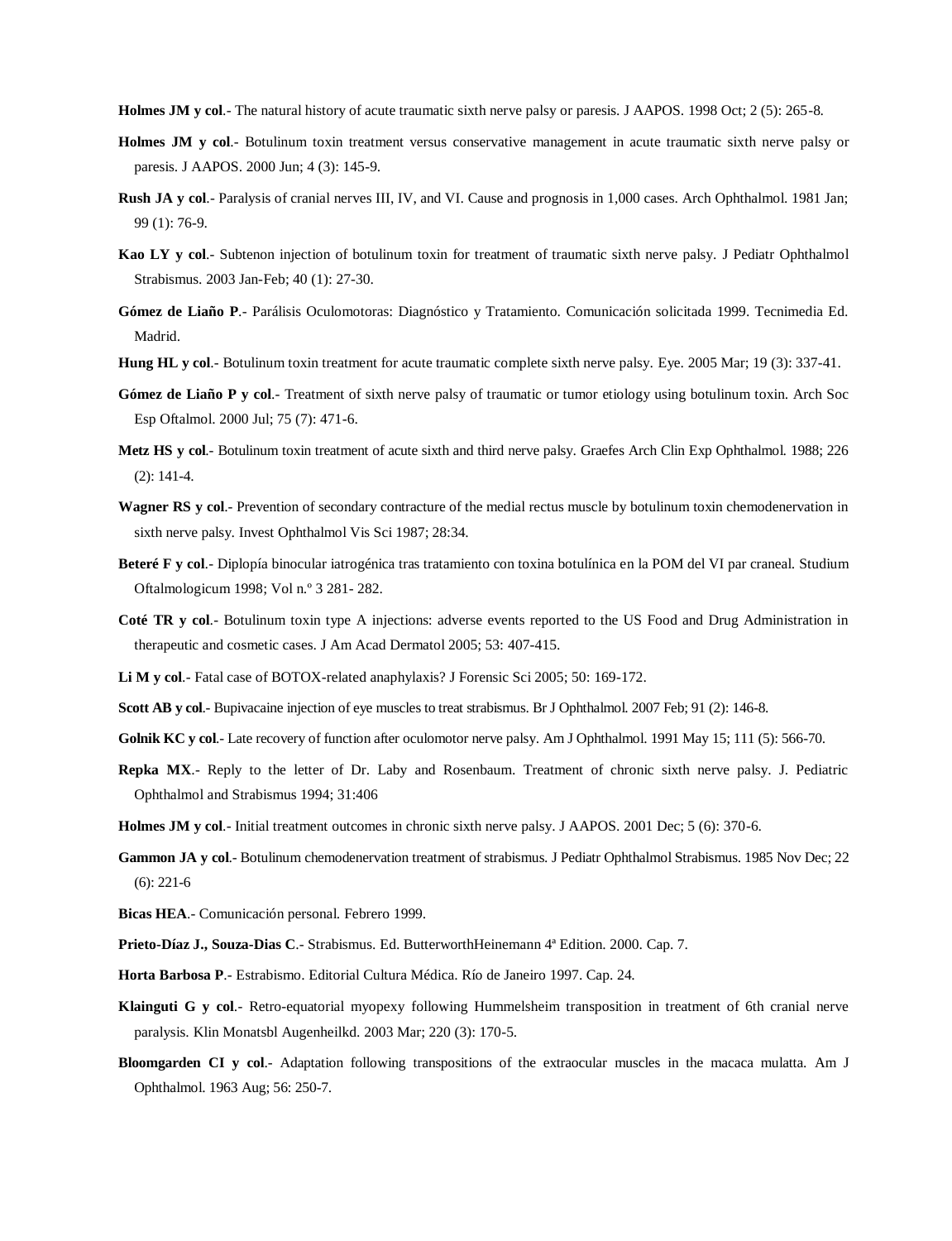**Verhoeff FH**.- Transposition of extraocular muscles. Am J Ophthalmol 1942; 25: 227-228.

- **Metz HS**.- Mechanism of extraocular muscle transposition. In Actas del XII Congreso Latinoamericano de Estrabismo. Editor J. Prieto Diaz. 1996. Buenos Aires. 655.
- **Nishida Y y col**.- A muscle transposition procedure for abducens palsy, in which the halves of the vertical rectus muscle bellies are sutured onto the sclera. Jpn J Ophthalmol. 2003 May-Jun; 47 (3): 281-6.
- **Neugebauer A y col**.- Modified transposition procedure of the vertical recti in sixth nerve palsy. Am J Ophthalmol. 2001 Mar;131(3): 359-63.
- **Aichmair H**.- Further experiences with muscula neurotisation in surgery of traumatic abducens parálisis. In: Reinecke RD. Strabismus. Grüne and Stratton. 1978. New York; 371-373.
- **Huber A**.- Surgical treatment eye muscle palsies. Klin. Montasbl-Augenheilkd 1981; 178: 256-262.
- **Ruiz Galindo E y col**.- Transposición del oblicuo inferior en la parálisis del recto externo. Anal Sol Mex Oftalmol 1986; 60: 89-93
- **Carlson MR, Jampolsky A**.- An adjustable transposition procedure for abduction deficiences. Am J Ophthalmol. 1979 Mar; 87(3): 382-7.
- **Flanders M y col**.- Vertical rectus muscle transposition and botulinum toxin for complete sixth nerve palsy. Can J Ophthalmol. 2001 Feb; 36 (1): 18-25.
- **Simons BD y col.** Posterior fixation suture augmentation of full-tendon vertical rectus muscle transposition for abducens palsy. J Neuroophthalmol. 2000 Jun; 20 (2): 119-22.
- **Rosenbaum AL**.- Costenbader Lecture. The efficacy of rectus muscle transposition surgery in esotropic Duane syndrome and VI nerve palsy. AAPOS. 2004 Oct; 8 (5): 409-19
- **Clark RA, Demer JL**.- Rectus extraocular muscle pulley displacement after surgical transposition and posterior fixation for treatment of paralytic strabismus Am J Ophthalmol. 2002 Jan; 133 (1): 119-28.
- **Arruga J**.- Comunicación personal 1999.
- **Gómez Villaescusa F**.- Comunicación personal 1999.
- **Riordan Eva P y col**.- Management of VI nerve palsy. Avoiding unnecessary surgery. Eye 1992, 6: 386-390.
- **Holmes JM y col**.- Long-term outcomes after surgical management of chronic sixth nerve palsy. J AAPOS. 2002 Oct; 6 (5): 283-8.
- **Saunders RA y col**.- Anterior segment ischemia after strabismus surgery. Surv Ophthalmol. 1994 Mar Apr; 38 (5): 456-662.
- **Forbes SB**.- Muscle transplantation for external rectus paralysis; report of case with unusual complications. Am J Ophthalmol. 1959 Aug; 48 (2): 248-51.
- **Girard LJ y col**.- Early and late complications of extensive muscle surgery. Arch Ophthalmol. 1960 Oct; 64: 576-84.
- **France TD y col**.- Anterior segment ischemia syndrome following muscle surgery. The AAP&s experience. J Pediatric Ophthalmol Strabismus 1986; 23: 87-91.
- **Saunders RA y col**.- Anterior segment ischemia syndrome following rectus muscle transposition. Am J Ophthalmol. 1982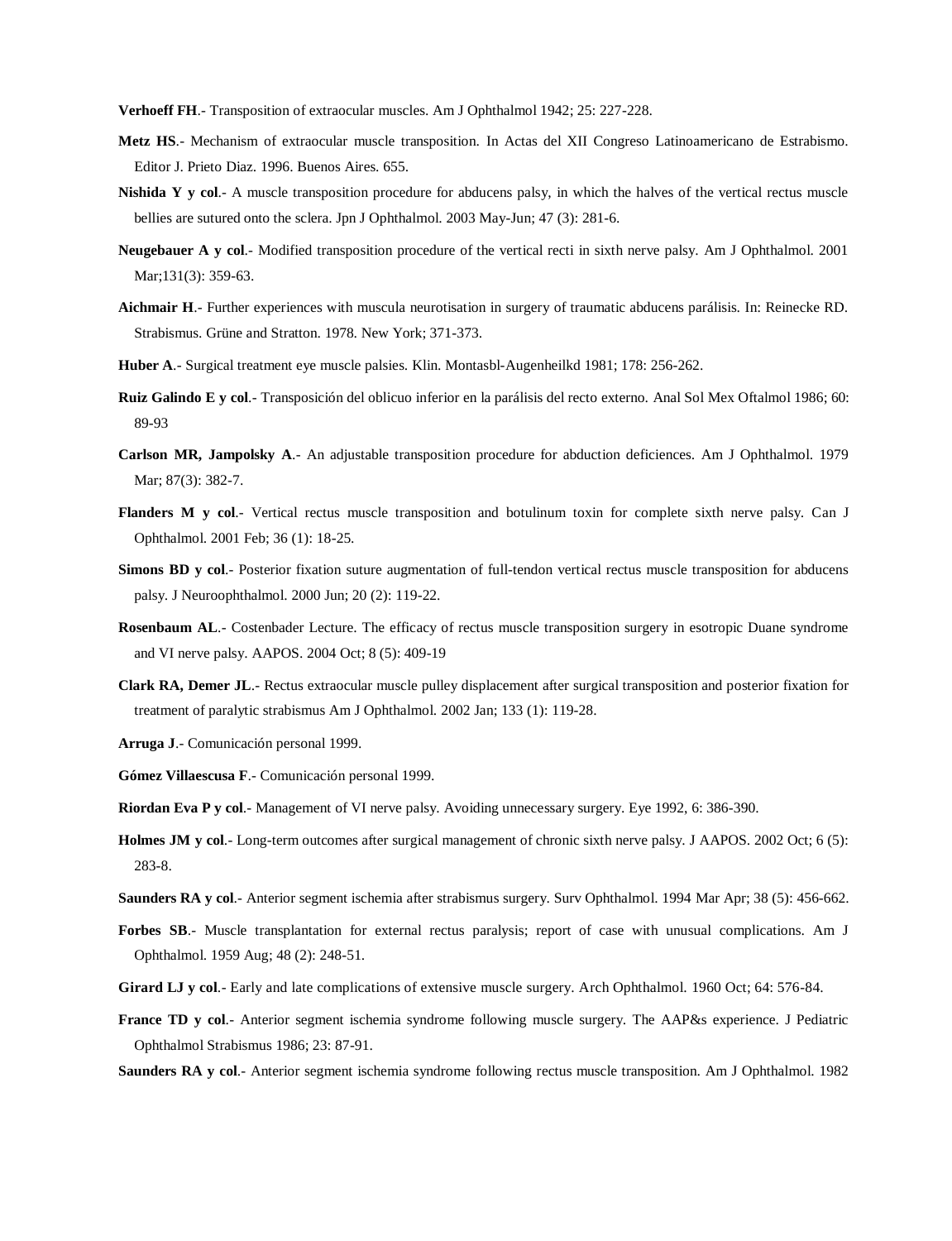Jan; 93 (1): 34-8.

- **Mc Neer Kw**.- Three complications of strabismus surgery. Ann Ophthalmol 1975; 7: 441-446.
- **Fishman PH y col.** A primate model of anterior segment ischemia after strabismus surgery. The role of the conjunctival circulation. Ophthalmology. 1990 Apr; 97 (4): 456-61.
- **Olver JM y col**.- Fluorescein angiographic sstudy of iris and epiescleral circulation after surgical preservation of anterior cilliary vessels in strabismus surgery. Invest Ophthalmol Vis Sci 1993 34 (suppl) 709.
- **Rosenbaum AL y col**.- Complete superior and inferior transposition with adjustable medial rectus recession for abducens palsy. Reinecke RD In Strabismus II 1984 New York. Ed. Grüne & Stratton, 599-605.
- **Carlson MR, Jampolsky A**.- An adjustable transposition procedure for abduction deficiences. Am J Ophthalmol. 1979 Mar; 87 (3): 382-7.
- **Sarnicola V.** Vertical rectus muscle transposition in incomplete VI cranial nerve palsy. In update on strabismus and pediatric ophthalmology. Proceedings of the ISA and AAPO&S Meeting. Ed. G. Lennerstrand 1994 Vancouver 273.

## **IV PAR**

**Gómez de Liaño R y col**.- Aplicación de la Toxina Botulínica en Oftalmología. Ed. Lab. Cusí. 1997. 79.

- Lee JP.- Botulinum toxin therapy for paralitic strabismus. Inaugural Meeting of the British Islands Strabismus Association. 1998.
- **Torres A y col**.- Parálisis del IV par adquirida : Tratamiento precoz con toxina botulínica. Acta estrabológica 1997; 91-93.
- **Gómez de Liaño P**.- Parálisis Oculomotoras: Diagnóstico y Tratamiento. Comunicación solicitada 1999. Tecnimedia Ed Madrid.
- **Merino P y col**.- Bilateral superior oblique palsy and botulinum toxin Arch Soc Esp Oftalmol. 2004 Mar; 79 (3): 119- 23.
- **Fernández A y col**.- Análisis de los tratamientos actuales en las parálisis oculomotoras de las parálisis del IV par. Acta Estrabológica 1995; 23. 57-52.
- **Ehrt O y col**.- Effect of inferior oblique recession in strabismus sursoadductorius. Strabismus. 2002 Jun; 10 (2): 63-8.

**Knapp P y col**.- Classification and treatment of superior oblique palsy. Am Orthopt J 1974; 24: 18-28.

**Souza Dias C**.- Planejamento cirúrgico para as paresias unilaterais do oblicuo superior. Arq Bras Oftalmol 1991 54 (3): 127.

**Khawan E y col**.- Acquired superior oblique palsy: diagnosis and management. Arch Ophthalmol 1967; 77:761.

**Ehrt O y col**.- A concept for the surgical treatment of trochlear palsy. Strabismus. 2004 Jun;12 (2): 75-83.

**Apt L y col**.- Inferior oblique muscle recession. Am J Ophthalmol 1978; 85:95.

**Elliot RL, Nankin JZ**.- Anterior transposition of the inferior oblique. J Pediatr Ophthalmol Strabismus 1981; 18:35-38.

Fink WH.- Present concept of superior oblique surgery. Am J Ophthalmol 1954; 37: 548.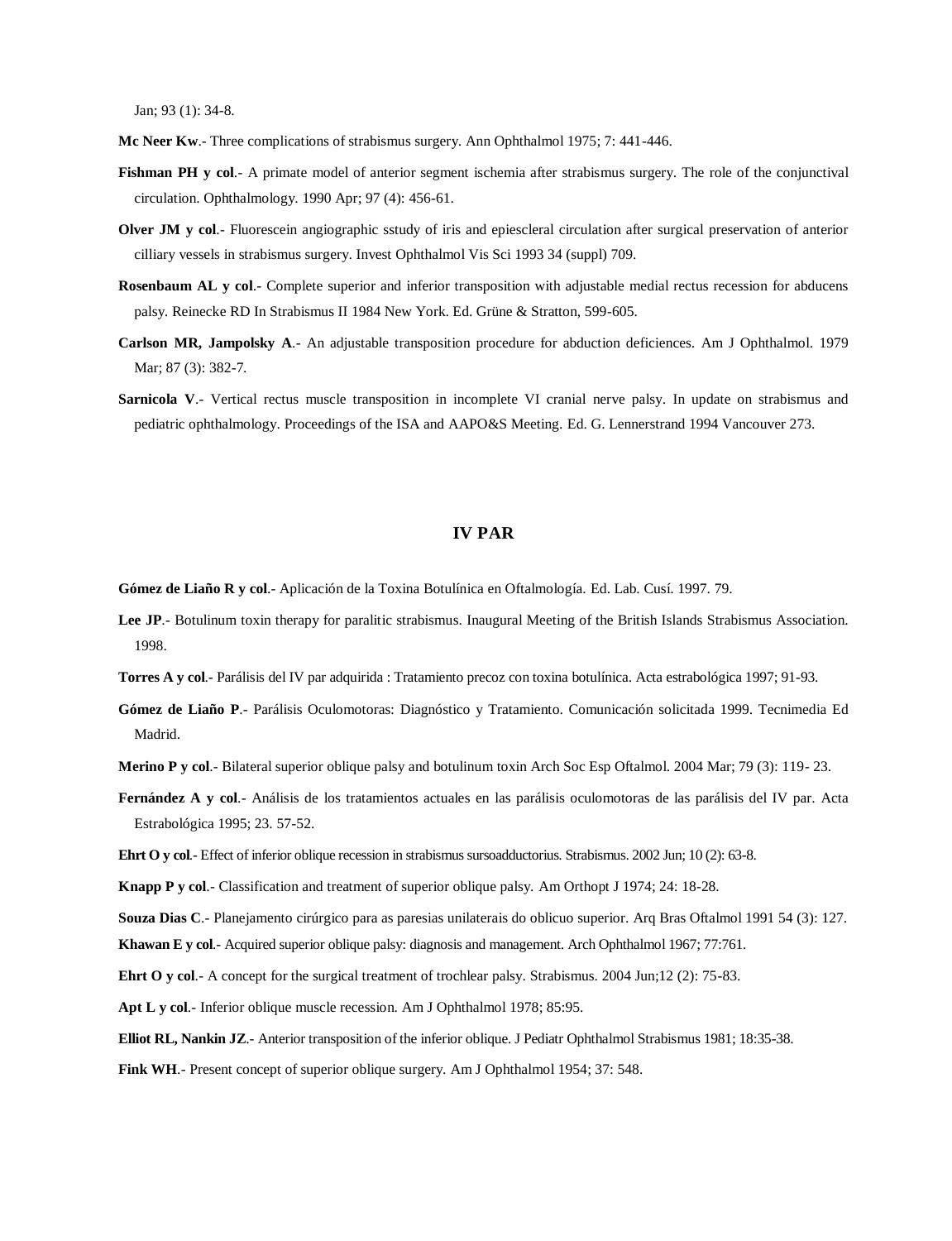**Mims JL y col**.- Bilateral anterior transposition of the inferior obliques Arch Ophthalmol 1989; 107: 41-47.

- **Ehrt O**, **Bekl Y**, **Boergen KP**.- Effect of inferior oblique recession in strabismus sursoadductorius. Strabismus. 2002. Jun;10 (2): 63-8.
- **Stager DR Sr y col**.- Anterior and nasal transposition of the inferior oblique muscle: a preliminary case report on a new procedure. Binocul Vis Strabismus Q. 2001 Spring; 16 (1): 43-4.
- **Gómez de Liaño P y col**.- Hipercorrección progresiva secundaria a recesión del recto inferior. Acta Estrabológica 1998; 27: 79-83.
- **Souza-Dias C**.- Paresias e Paralisias do IV nervio. In Horta Barbosa P. Oftalmología. Estrabismo. Río de Janeiro: Cultura Médica. 1997; 153-154.

**Valenzuela A**.- Comunicación personal 1999.

- **Esmail F, Flanders M.-** Masked bilateral superior oblique palsy. Can J Ophthalmol. 2003 Oct; 38 (6): 476-81.
- **Gómez de Liaño F y col**.- Cirugía experimental en los músculos extraoculares de los perros. In: Gómez de Liaño F. Encuentro Estrabológico Iberoamericano. Madrid. ONCE 1992; 190-194.
- **Kushner BJ**.- The effect of surgery on forced head tilt test difference in superior oblique palsy. Binocular Vis Strabismus Q 1997 ; 12 (4) 225.

**Krizok T y col.**- Surgical treatment to ciclodeviation. 22<sup>nd</sup> meeting ESA 1995: 141-146.

**Merino P y col**.- La anestesia tópica en la cirugía de estrabismo. Acta Estrabológica 1998: 27: 85-90.

**Prieto-Diaz J., Souza-Dias C**.- Estrabismo (2nd Ed) Sao Paulo: Roca & Jims 1986; 294, 306.

**Harada M**, **Ito Y**.- Surgical correction of cyclotropia. Jpn. J. Ophthalmol. 1964; 8-88.

**Pérez Izquierdo R y col**.- Hipercorreciones quirúrgicas de las parálisis unilaterales del oblícuo superior. Presentado en la SEO. Septiembre 2007.

## **III PAR**

**Romero Apis D**.- Estrabismo. Ed Auroch. Estado de México. 1998. Capítulo 8.

**Gómez de Liaño P**.- Parálisis Oculomotoras: Diagnóstico y Tratamiento. Comunicación solicitada 1999. Tecnimedia Ed. Madrid.

**Gómez de Liaño R**.- Aplicación de la Toxina Botulínica en Oftalmología. Ed. Lab. Cusí. 1997. 79

**Metz HS**.- Botulinum Toxin treatment of acute third nerve palsy. Graefe's Arch Clin Exp Ophthalmol 1988; 226: 141-144.

**Sato M y col**.- Myectomy of lateral rectus muscle for third nerve palsy. Jpn J Ophthalmol. 2000 Sep-Oct;44 (5): 555-8.

**Horta Barbosa P**.- III Nervo: Terapéutica Cirúrgica. Revista Latinoam Estrabismo 1978; 2:51.

**Horta Barbosa P**.- Fuerzas pasivas en la terapéutica quirúrgica de las parálisis del III nervio. In Gómez de Liaño F. Encuentro Estrabológico Iberoamericano. Madrid: ONCE. 1994; 59-60.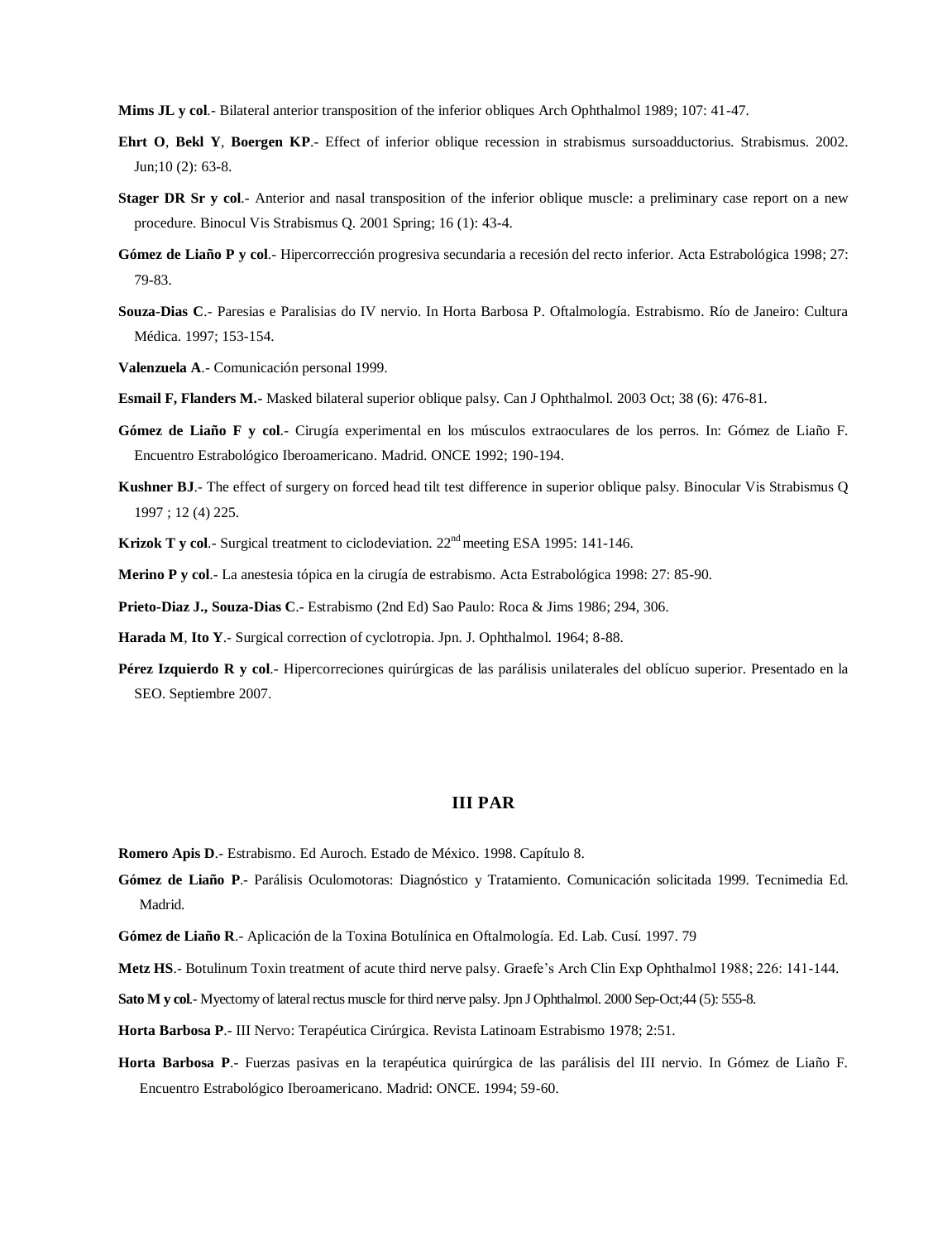- **Horta Barbosa P**.- Neurogénicos: Parálisis do III nervo. In Souza Dias C, Almeida HC: Estrabismo: Ed. De Roca; Sao Paulo. 1993; 181-184.
- Peter LL.- Extraocular muscle. 2nd edition. Philadelphia; Lea & Febuger, 1936; 330.
- **Scott AB**.- Transposition of the superior oblique. Am J Orthoptic 1977; 27: 11-14.
- **Villasenor Solares J y col**.- Ocular fixation to nasal periosteum with a superior oblique tendon in patients with third nerve palsy J Pediatr Ophthalmol Strabismus. 2000 Sep-Oct; 37 (5): 260-5.
- Young TL y col.- Anterior transposition of the superior oblique tendon in the treatment of oculomotor nerve palsy and its influence on postoperative hypertropia. J Pediatr Ophthalmol Strabismus. 2000 May-Jun; 37 (3): 149-55.
- **Velez FG y col**.- Rectus muscle orbital wall fixation: a reversible profound weakening procedure. J AAPOS. 2004 Oct; 8 (5): 473-80.
- **Mora J**.- An adjustable medial orbital wall suture for third nerve palsy.Clin Experiment Ophthalmol. 2004 Oct; 32 (5): 460- 1.
- **Srivastava KK y col**.- A new surgical technique for ocular fixation in congenital third nerve palsy. J AAPOS. 2004 Aug; 8 (4): 371-7.
- **Horta Barbosa**.- Pforças Pasivas na Terapéutica da Paralisia do III nervo. In P Horta Barbosa (ed). Annais do IX Congresso do Conselho Latinoamericano de Estrabismo. Porto Alegre. Brazil, May 19-22, 1987; 96.

**Merino P y col**.- Surgical treatment of third cranial nerve palsy. Arch Soc Esp Oftalmol. 2005 Mar; 80 (3): 155-62.

**López del Val LJ y col**.- Toxina Botulínica: Aplicaciones terapéuticas. Ed Masson. Barcelona 2002. Capítulo II.

**Metz HS**.- Double elevator palsy. J Ped Ophthalmol & Strabismus1981; 18(2): 31-35.

- **Knapp P**.- The surgical treatment of double elevator paralysis. Trans Am Ophthalmol Soc. 1969; 67:304.
- **Lee P**.- Botulinum toxin therapy for paralytic strabismus. Inaugural Meeting of the British Island Association1998.
- **Kaufmann H**.- Ergebnisse und Indikationen verschiedener Operationsverfahren. In: Kaufmann, de Decker W. Friedburg D.- Strabismus. 2ª Edición. Enke Stuttgart 1995; 589-650.

## **OTRAS PARALISIS**

- **Jampel RS y col**.- Monocular elevation paresis caused by a central nervous system lesion. Arch. Ophthalmol 1968; 80: 45 47.
- **Spielmann A**.- Le traitement chirurgical des paralysies de l'elevation. Fases physiologiques. J Fr Orthoptique 1981; 13 ; 67- 86.
- **Knapp P**.- The surgical treatment of double elevator paralysis. Trans Am Ophthalmol Soc 1969; 67: 304.
- **Dunlap EA**.- Vertical displacement of horizontal recti. Symposium on strabismus S.t. Louis 1971; 307-329.

**Gómez de Liaño P y col**.- La técnica de Knapp en la parálisis unilateral de la elevación. Arch. Soc. Esp. Oftalmol. 1997; 72: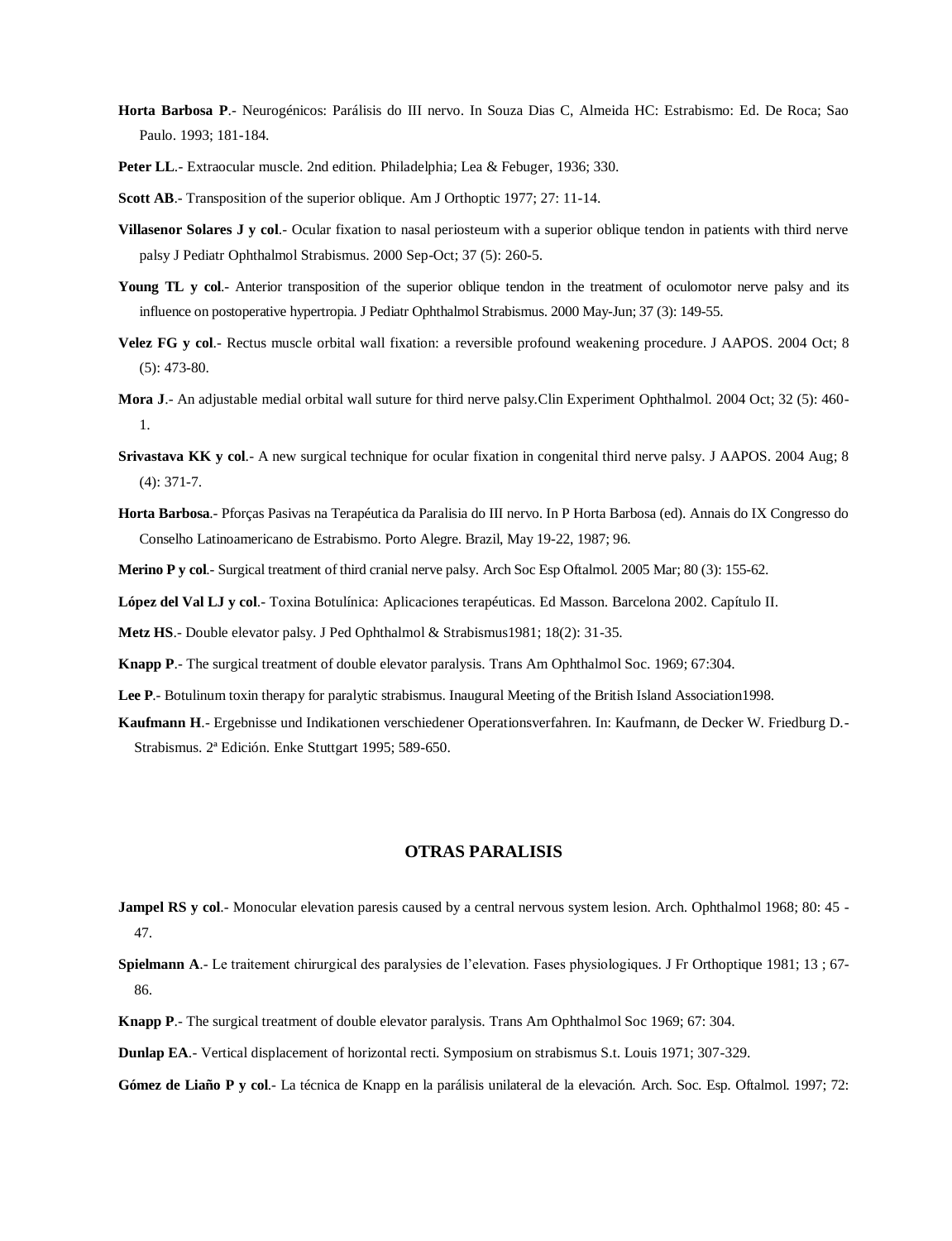265-270.

- **Snir M y col.** Combined rectus muscle transposition with posterior fixation sutures for the treatment of doubleelevator palsy.Ophthalmology. 2005 May; 112 (5): 933-8.
- **Carpenter Mb**.- Fundamentos de Neuroanatomía. 2ª Edición. Ed. El Ateneo. Buenos Aires. 1985; 141. 162.
- **Gómez de Liaño P**.- Parálisis Oculomotoras: Diagnóstico y Tratamiento. Comunicación solicitada 1999. Tecnimedia Ed. Madrid.
- **López del Val LJ y col**.- Toxina Botulínica: Aplicaciones terapéuticas. Ed Masson. Barcelona 2002. Capítulo II.
- Wallace DK y col.- Surgical management of strabismus associated with chronic progressive external ophthalmoplegia. Ophthalmology 1997; 4: 695-700.
- **Khawam E y col**.- Bilateral asymmetric dissociated vertical deviation masquerading as unilateral double elevator palsy. A report of four cases.
- **Callahan MA**.- Surgically mismanaged ptosis associated with double elevator palsy. Arch Ophthalmol. 1981 Jan; 99 (1): 108-12
- **Thacker NM y col**.- Lateral rectus resections in divergence palsy: results of long-term follow-up. J AAPOS. 2005 Feb; 9 (1): 7-11.
- **Bayramlar H y col**.- Inferior oblique paresis, mydriasis, and accommodative palsy as temporary complications of sinus surgery.Neuroophthalmol. 2004 Sep; 24 (3): 225-7.
- **Arcas J y col**.- Internal ophthalmoplegia: a rare complication of varicella. Rev Neurol. 1997 Jul; 25 (143): 1066-7
- **Perlman JP y col**.- Transient internal ophthalmoplegia during blepharoplasty. A report of three cases.Ophthal Plast Reconstr Surg. 1991;7 (2): 141-3.
- **Porter NC y col**.- Ocular Myasthenia Gravis.- Curr Treat Options Neurol. 2005 Jan; 7 (1): 79-88.
- **Ohtsuki H y col**.- Strabismus surgery in ocular myasthenia gravis. Ophthalmologica. 1996; 210 (2): 95-100.
- **Davidson JL y col**.- Strabismus surgery in patients with myasthenia. J Pediatr Ophthalmol Strabismus. 1993 SepOct; 30 (5): 292-5.

## **Capítulo 13. SINDROMES RESTRICTIVOS**

- **Andériz B y col**.- Cirugía en el síndrome de Brown congénito «no-plus». Resultados. *Acta Estrabol* 1995. N.º 1:5.
- **Bechac G y col**.- Interés de la R.N.M. en fisiología y patología oculomotora en particular para comprensión de los movimientos verticales en el Síndrome de Duane. *Acta Estrabol* 1995. 39.
- **Bloom JN y col**.- A magnetic resonance imaging study of the upshoot-downshoot phenomenon of Duane's retraction syndrome. *Am J Ophthalmol* 1991. 111:548.
- **Britt MT y col**.- Partial rectus muscle augmentation transposition in adduction deficiency. *J AAPOS* 2003. 7:325.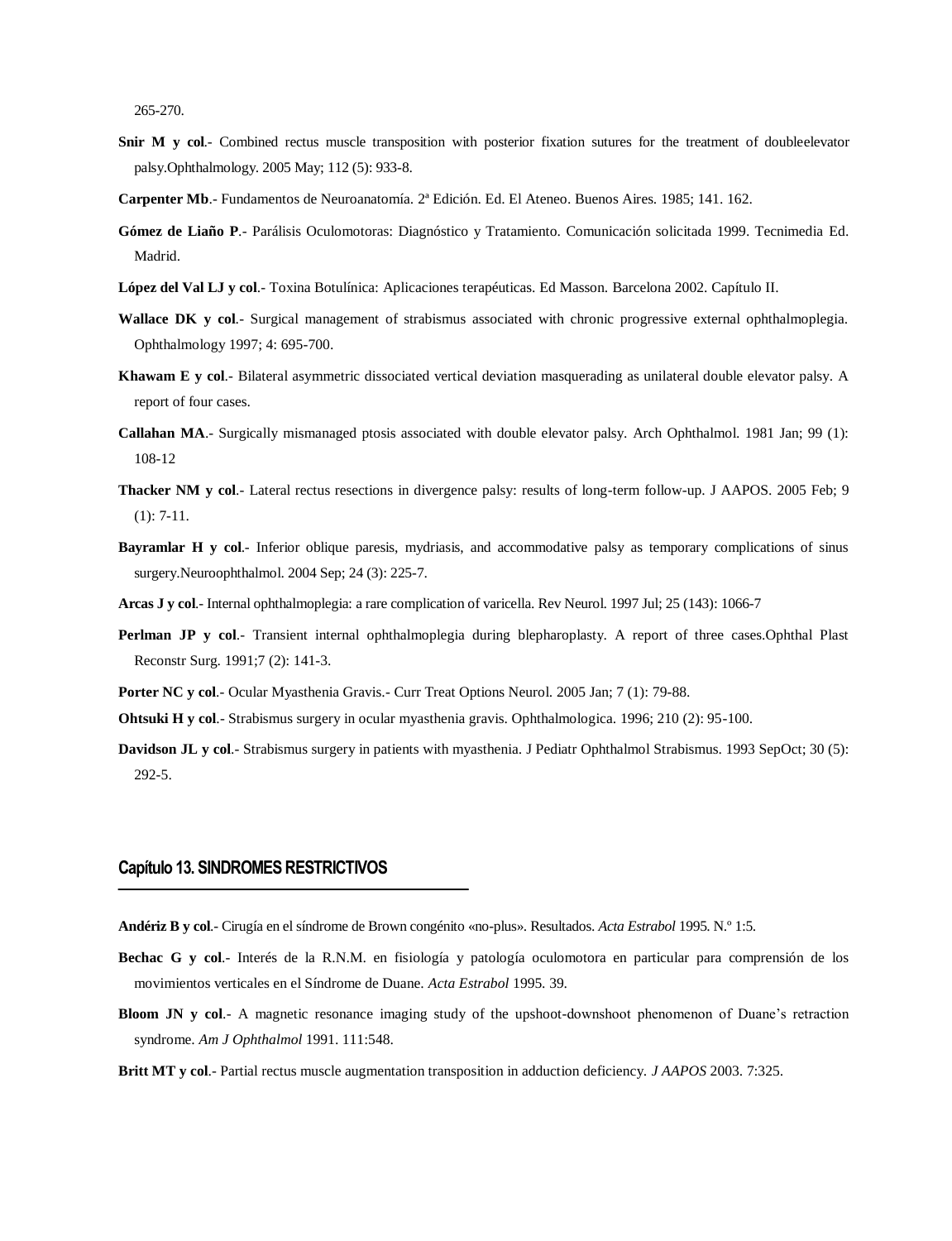- **Brown HW**.- Congenital structural muscle anomalies. Strabismus Ophthalmic Symposium I, 205. Saint Louis: Mosby. 1950. Pág. 205-236.
- **Brown HW**.- True and simulated superior oblique tendon sheath syndromes. *Doc Ophthalmol* 1973. 34:123.

**Brown B**.- Brown syndrome: Clinical presentation. *Am Orthopt J* 1993. 43:27.

- **Brodsky MC**.- Surgical management of the congenital fibrosis syndrome. *Am Orthoptic J* 1997. 47:157.
- **Capasso L y col**.-Spontaneous resolution of congenita bilateral Brow's syndrome. *Ophthalmologica* 2001. 215:372.
- **Carteret M, Massin M, Cabanis EA**.- Syndrome de Stilling Duane et IRM: deux observations préliminaires. *J Fr Ophtalmol* 1992. 15:337.
- **Castellanos A**.- Síndrome de Möbius. Presentación de un caso atípico. *Rev Mex Oftalmol* 1993. 67:33.

**Cavero Roig L y col**.- Miopatía restrictiva miópica. *Acta Estrabol* 1995. 177.

**Crawford JS**.- Surgical treatment of true Brown's syndrome. *Am J Ophthalmol* 1976. 81:289.

- **Chrisholm JJ**.- Congenital paralysis of the sixth and seventh pairs of cranial nerves in adult. *Arch Ophthalmol* 1882. 11:323.
- **Duane A**.- Congenital deficiency of abduction associated with impairment of adduction, retraction movements, contraction of the palpebral fissure and oblique movements of the eye. *Ach Ophthalmol* 1905. 34:133.
- **Elsas JE**.- Ocult Duane syndrome: co-contraction revealed following strabismus surgery. *J Pediatr Ophthalmol Strabismus*  1991. 28:328.
- **Girard LJ**.- Pseudoparalysis of the inferior oblique muscle. *South Med J* 1956. 49:342.
- **Gamio S, Prieto Díaz J**.- Síndrome de Brown bilateral. Presentación de 8 casos y revisión bibliográfica. *Acta Estrabol*  2004. N.º 2:67.
- **Gobin MH**.- Surgical management of Duane's syndrome. *Br J Ophthalmol* 1974. 58:301.
- **Gobin MH, Berard PV**.- Le traitement chirurgical du syndrome de Duane. *J Fr Orthopt* 1982. 197.

**Gómez de Liaño Sánchez P y col**. Oftalmopatía restrictiva miópica: Resultados quirúrgicos. *Acta Estrabol* 1996. 43.

- **Graefe A y Saemisch ET**.- Handbuch der gesamten Augenheilkunde. Edición: Wilhelm Engelmann. Leipzig, 1874-1880.
- **Hamed LM**.- Bilateral Brown syndrome in three siblings. *J Pediatr Ophthalmol Strabismus* 1991. 28:306.
- **Harlan GC**.- Congenital paralysis of both abducens and both facial nerves. *Trans Am Ophthalmol Soc* 1881. V. 3:216.

**Heuck G**.- Uber angeborenen verebten beweglichkeisdefect der augen. *Klin Monatsbl Augenheikd*. 1879. 17:253.

- **Hosta Barbosa P**.- Encuentro Estrabológico Iberoamericano (pág. 237). Edición: ONCE. Madrid. 1992.
- **Huber A**.- Electrophysiology of the retraction syndromes. *Br J Ophthalmol* 1974. 58:293.
- **Kraft SP**.- A surgical approach for Duane's syndrome. *J Pediatr Ophthalmol Strabismus* 1988. 25:119.

**Kraft SP**.- Surgery for Duane syndrome. *Am Orthopt J* 1993. 18.

**Luezas Morcuende JJ y col**. Síndrome de Brown: Hallazgos histológicos y complicaciones quirúrgicas. *Acta Estrabol* 1997. 21.

**Malbran J**.- Estrabismos y parálisis. Edición: Editorial Oftalmológica Argentina. Buenos Aires 1949.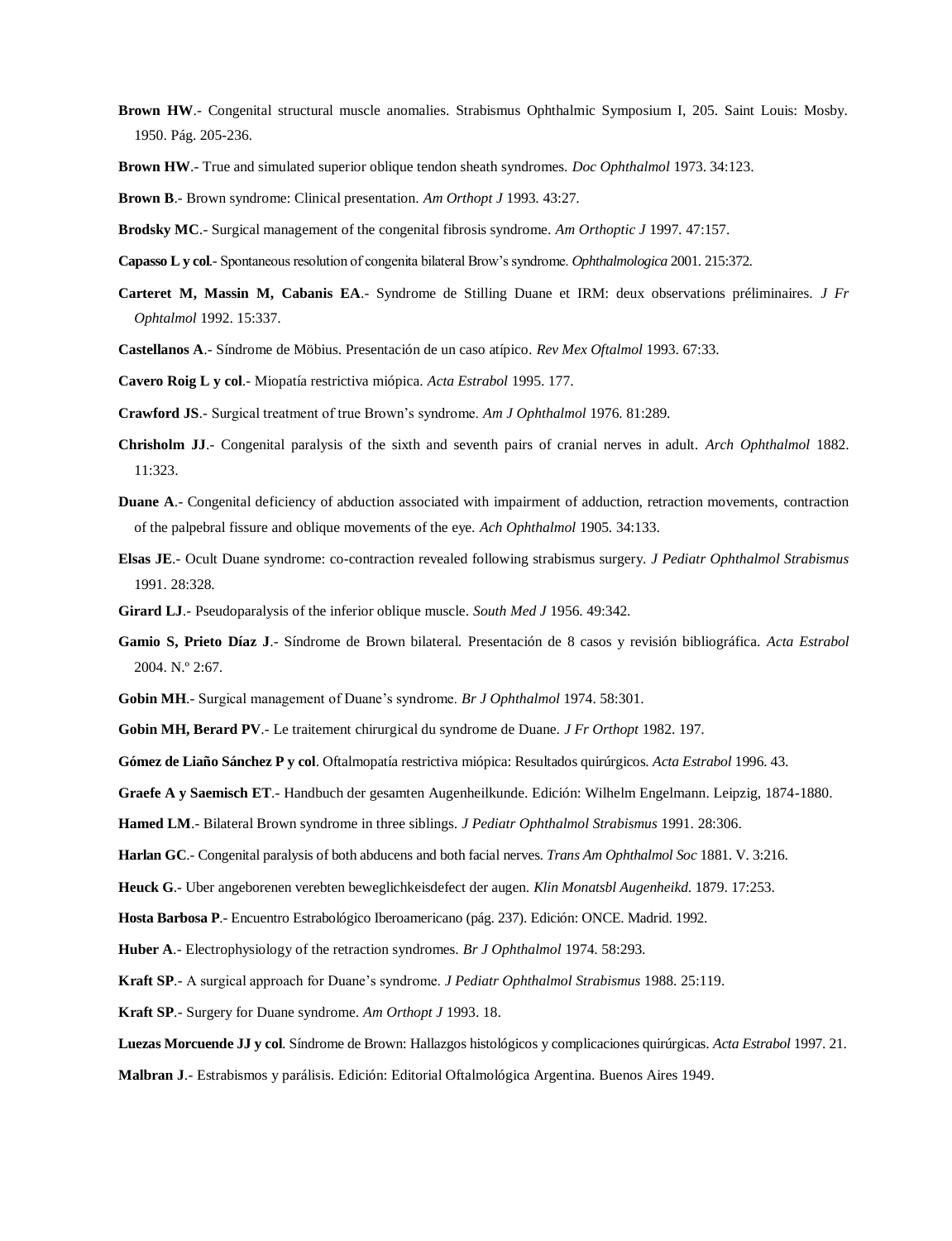- **Martín Justicia A y col**.- Síndrome de Brown: resultados con la técnica de afilamiento del tendón del oblicuo superior. *Acta Estrabol* 2001. N.º 1:11.
- **Martín Marcos C y col**.- Síndrome de Duane Tipo I: Resultados quirúrgicos. *Acta Estrabol* 1997. 31.

**Mengual E y col**.- Miopatía restrictiva distiroidea: Casos clínicos. *Acta Estrabol* 1997. 25.

**Mengual E y col**.- Miopatía restrictiva: Diseño experimental. *Acta Estrabol* 1999. 39.

**Miller NR**.- Electrophisiology and pathology of Duane retraction syndrome. *Am Orthopt J* 1993. 5.

- **Möbius PJ**.- Uber angeborene doppelseitige AbducensFacialis-Lähmung. *Münch Med Wochenschr* 1888. 6:108.
- **Möbius PJ**.- Uber infantilen Kernschwund. *Münch Med Wochenschr* 1832. 39:17.
- **Morcillo R y col**.- Fibrosis del recto inferior tras cirugía de la catarata con anestesia retrobulbar. *Acta Estrabol* 2003. N.º 2:75.
- **Noorden GK von**.- Recession of both horizontal recti muscles in Duane´s retraction syndrome with elevation and depression of the adducted eye. *Am J Ophthalmol* 1992. 114:311.

**O'Malley ER**.- Duane syndrome: associated anomalies. *Am Orthoptic J* 1993. 43:15.

**Perea J**.- Estrabismos. Edición: Artes Gráficas Toledo S.A.U. 2006.

**Pollock SC**.- Congenital fibrosis syndrome (comment). *J Pediatr Ophthalmol Strabismus* 1990. 27:329.

**Prieto Diaz J, Prieto Diaz F, Prieto Diaz S**.- Síndrome de Brown intermitente. *Arch Chil Oftalmol* 1993. 50:257.

**Romero Apis D y col**.- Síndrome de Duane: Una clasificación clínica. *Acta Estrabol* 1998. 103.

**Souza Dias C**.- Congenital VI nerve palsy is duane's syndrome untill disproven. *Binocular Vision* 1992. 7:70.

**Spielmann A**.- Bases de la chirurgie dans les syndromes de Stilling-Türk-Duane et de Möbius. *J Fr Orthopt* 1988. 7.

- **Sprunger DT, Noorden GK von, Helbeston EM**.- Surgical results in Brown syndrome. *J Pediatr Ophthalmol Strabismus*  1991. 28:164.
- **Stankovic B y col**.- Resonancia magnética en un caso del síndrome de fibrosis congénita. *Acta Estrabol* 2002. N.º 2:125.
- **Stilling J**.- Untersuchung über die Entstehung der Kurzsichtigkeit.- *Wiesbaden* 1887. 13.
- **Vieira ML y col**.- Técnicas quirúrgicas en el síndrome de Brown congénito. *Acta Estrabol* 1996. 99.
- **Vila Pastor J y col**.- Estrabismo convergente fijo en paciente con alta miopía. *Acta Estrabol* 1999. 43.
- **Vilaseca A**.-Strabismus fixus. *Am J Ophthalmol* 1959. 48:51.

## **Capítulo 14. NISTAGMO**

- **Anderson JR**.- Causes and treatment of congenital eccentric nystagmus. *Br J Ophthalmol* 1953. 37:267.
- **Arnoldi KA y col**.- Prevalence of intracranial lesions in children initially diagnosed with disconjugate nystagmus. *J Pediatr Ophthalmol Strabismus* 1995. 32:296.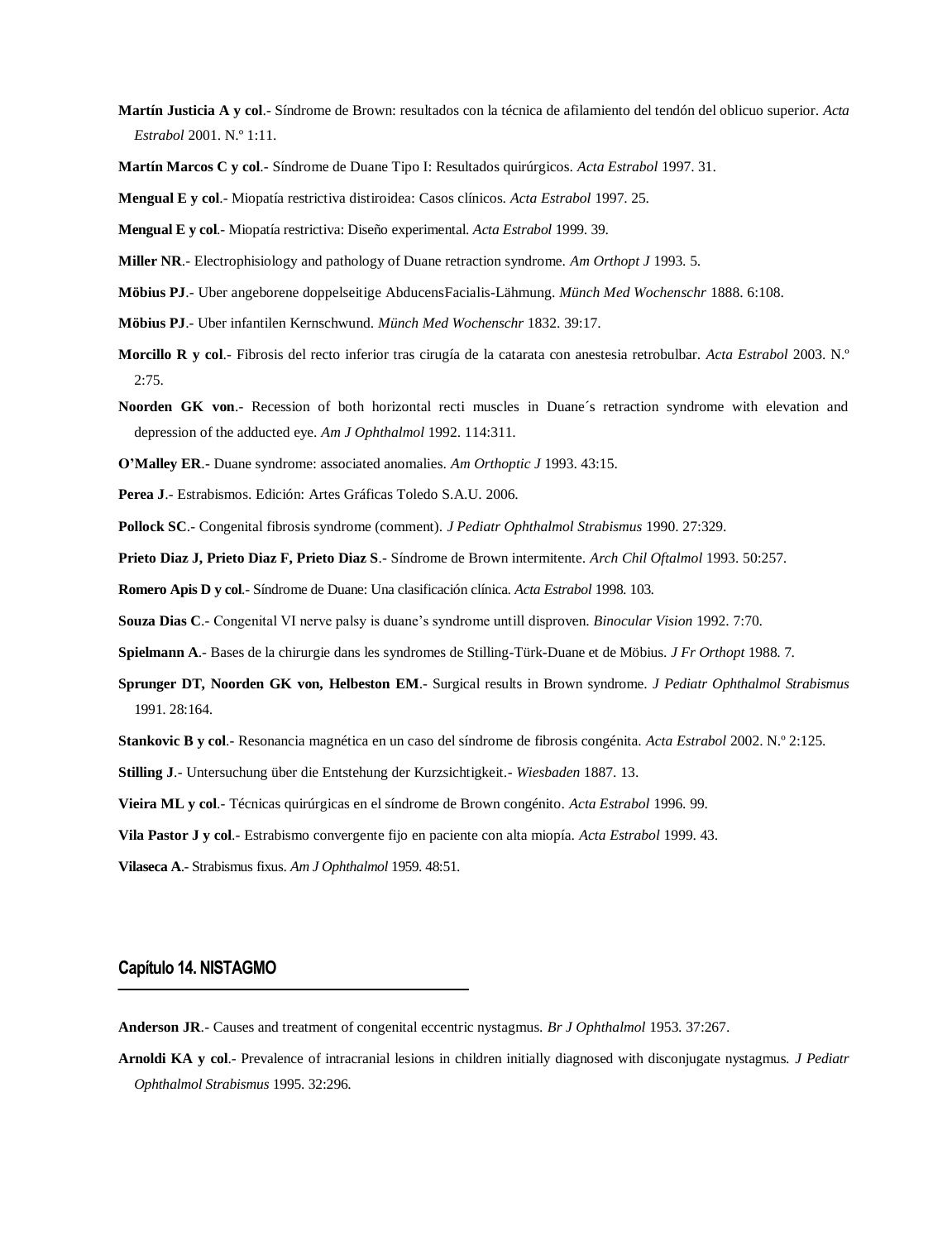- **Arruga A**.- Nistagmo congénito como primer signo en afecciones neurológicas (a propósito de dos casos de leucodistrofia sudanófila clásica). *Acta Estrabol* 1989. 67.
- **Bicas HEA**.- Posiciones viciosas de la cabeza. *Rev Mex Oftalmol* 1996. 70:29.
- **Bietti GB, Bagolini B**.- Traitement médicochirurgical du nystagmus. *Ann Th Clin Ophtalmolol* 1960. 11:269.
- **Boehm L**.- Der nystagmus. Edición: Verlag von August Hirschwald. Berlín. 1857.
- **Bourron Madignier M**.- Aspects cliniques et électrooculographiques des ésotropies avec nystagmus manifeste latent. *J Fr Orthopt* 1986. 41.
- **Bourron Madignier M**.- Maturation du réflexe optocinétique monoculaire. Intérêt clinique (étude de 727 enfants). *Bull Soc Ophtalmol Fr* 1990. 90:1123.
- **Bourron Madignier M**.- Validité du test du nystagmus optocinétique dans le diagnostic de l'age d'apparition d'un strabisme. *Bull Soc Ophtalmol Fr* 1994. 32:296.
- **Carruthers J**.- The treatment of congenital nystagmus with Botox. *Bull Soc Ophtalmol Fr* 1995. 32:306.
- **Castanera Pueyo A**.- Nistagmus ocular.- *Ponencia de la Sociedad Oftalmológica Hispanoamericana*. Edición: Diana Artes Gráficas. Madrid. 1963.
- **Ciancia A**.- La esotropía con limitación bilateral de la abducción en el lactante. *Arch Oftalmol B Aires* 1962. 37:207.
- **Colbun EJ**.- Fixation of the external rectus in nystagmus and paralysis. *Am J Ophthalmol* 1906. 23:85.
- **Cores González J**.- Aplasia congénita del oblicuo superior. *Acta Estrabol* 1989. 71.
- **Cunier F**.- Ann d'oculist. 1840. T. IV. Pág. 40.
- **Cuppers C y col**.- Le probleme de la fixation dans l'ambliopia et partculirement dans le nystagmus. Bull Soc Fr Ophtalmol 1956. 359.
- **Defoort-Dhelemmes S y col**.- Contribution au diagnostic étiologique des nystagmus congénitaux. *J Fr Orthopt* 1996. 86.
- **Dell'Osso LF y col**.- A new surgery for congenital nystagmus: effects of tenotomy on an achiamastic canine and the role of extraocular propioception. *J AAPOS* 1999. 3:166.
- **Dell'Osso LF y col**.- Latent, manifest latent and congenital nystagmus. *Arch Ophthamol* 1979. 97: 1877.
- **Díaz Cascajosa J y col**. Síndrome oculomotor de ceguera unilateral congénita. *Acta Estrabol* 2003. N.º 2:67.
- **Duke-Elder S**.- System of ophthalmology Vol VI. Edición: H.Kimpton. Londres. 1973.
- **Faucon A**.- Nystagmus par insuffisance des droits externes. *J Ophtalmol* de París. 1872. 1:233.
- **Fernández Escámez CS y col**. Tratamiento del nistagmus congénito mediante retroinseción amplia de dos o cuatro músculos rectos horizontales. *Acta Estrabol* 1996. 133.
- **Gadaud A**.- Etude sur le nystagmus. Edición: Lefrançois. París. 1869
- **García García Ny col**.- Tratamiento del nistagmus por medio del «método debilitante». *Acta Estrabol* 1996. 141.
- **García Lozano I y col**.- Nistagmo congénito idiopático. Diagnóstico diferencial. *Acta Estrabol* 2003. Nº1:37.
- **García Valdecasas R**.- Prismas ópticos. Su uso en oftalmología. *Tesis doctoral*. Sevilla. 1977.
- **Gay AJ y col**.- Trastornos oculomotores. Edición: Toray S.A. Barcelona. 1976.**Goddé-Jolly D, Larmande A**.- Les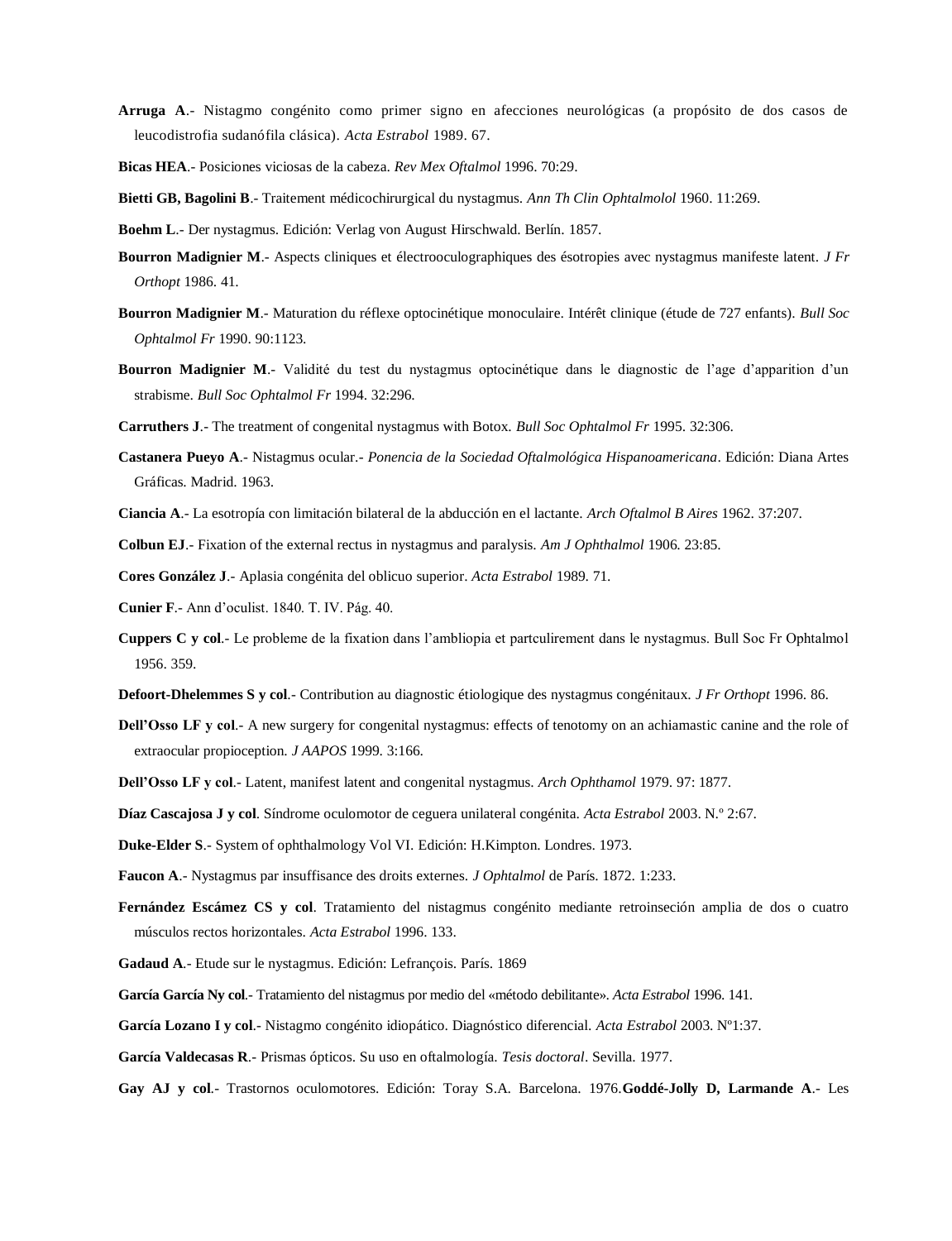nistagmus. *Ponencia Sociedad Francesa de Ophtalmología*. Edición: Masson. París. 1973.

**Goddé-Jolly D**.- Les nystagmus de l'enfant. *J Fr Orthopt* 1986. 7.

**González de la Rosa M y col**.- Nistagmus congénito y frecuencia crítica de fusión. *Acta Estrabol* 1982. 63.

**Gottlob ¡ y col**.- Head nodding is compensatory in spasmus nutans. *Ophthalmology* 1992. 99:1024.

Gottlob **;** y col.- Quantitative eye and head movement recordings of retinal disease mimicking spasmus nutans. Am J *Ophthalmol* 1995. 119:374.

**Gracis GP y col**.- Les saccades torsionnelles. *J Fr Orthopt* 1996. 71.

**Guillaumat L, Morax PV, Offret G**.- Neuro-ophtalmologie. Edición: Masson. París. 1959.

**Harcourt B**.- Algunos aspectos del Nystagmus en la niñez.- *Acta Estrabol* 1984. 3.

**Healy E**.- Nystagmus treated by orthoptics. *Am Orthopt J* 1958. 2:53.

**Helveston EM y col**.- Large recession of the horizontal recti for treatment of nystagmus. *Ophthalmology* 1991. 98:1302.

**Hertle RW y col**.- Horizontal rectus tenotomy in patients with congenital nystagmus. *Ophthalmology* 2003. 110:2097.

**Holanda de Freitas y col**.- Nistagmo e lentes de contacto. *Rev Bras Oftlamol* 1974. 33:127.

**Kestenbaum A**.- Nouvelle opération du nystagmus. *Bull Soc Fr Ophtalmol* 1953. 53:599.

**Lang J**.- Quelques idées nouvelles sur le nystagmus latent, la divergence verticale dissociée et la correspondance rétinienne anormale. *J Fr Orthopt* 1989. 7.

**Larmande P, Larmande A**.- Neuroophtalmologie. Edición: Masson. París. 1989.

**Lévi-Schoen A**.- L'etude des mouvements oculaires. Edición: Dunod. París. 1969.

**Limon de Brown E y col**.- Corvers-metodo debilitante para el tratamiento del nistagmo. *Rev Mex Oftalmol* 1989. 63:65.

**Limon de Brown E**.- Encuentro estrabológico iberoamericano. Edición: ONCE. Madrid. 1992.

**Liu C y col.**- Management of symtomatic latent nystagmus. *Eye* 1993. 7:550.

**Malauzat O, Quéré MA.**- Les formes mixtes de nystagmus congenital: analyse statistique de 554 cas. *Ophtalmologie* 1993. 7:316.

**Malauzat O, Quéré MA.**- Variations spatiales et torticolis des nystagmus manifestes latents: corrélation électrooculographique (à propos de 293 cas). *Ophtalmologie* 1993. 7:406.

**Malauzat O, Quéré MA**.- Les ésotropies nystagmiques. Le bilan clinique. *J Fr Orthopt* 2005. 79.

**Metzger EL**.- Correction of congenital nystagmus. *Am J Ophthalmol* 1950. 33:1796.

**Mühlendyck H**.- Procedimiento terapéutico en los casos de una disminución de la intensidad del Nistagmus en la mirada de cerca y buena función binocular. *Acta Estrabol* 1980. 45.

**Orveillon-Prigent L**.- A propos du nystagmus opto-cinétique dans les ésotropies. *J Fr Orthopt* 1986. 56.

**Parks MM**.- Congenital nystagmus surgery. *Am J Orthop* 1973. 23:35.

**Perea J**.- Estrabismos. Edición: Artes Gráficas Toledo S.A.U. 2006.

**13. Perea J.** Fisiopatología del equilibrio oculomotor. Editorial: Brosmac, Depósito Legal: M-7940-2011.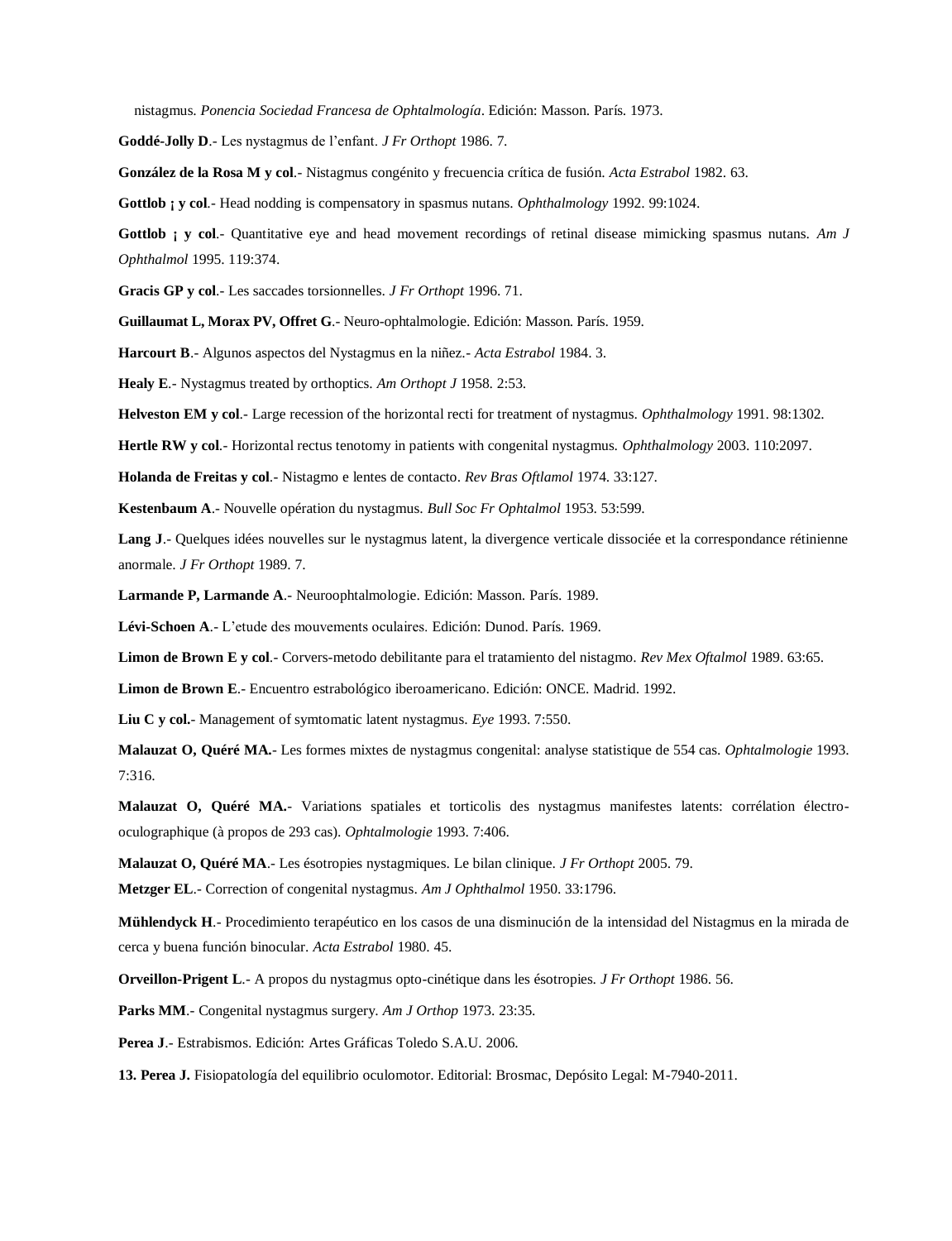**Pérez Flores ¡ y col**.- Nistagmus con posición de bloqueo en lateroversión. Técnica de Anderson. *Acta Estrabol* 2003. N.º 2:99.

**Pierse D**.- Operation on the vertical muscles in cases of nystagmus. *Br J Ophthalmol* 1959. 43:230.

- **Pigassou R**.- Essais d'amèlioration de l'acuité visuell des nystagmus bilatèraux par le traiment orthoptique. *Bull Soc Ophtalmol Fr* 1956. 56:61.
- **Pratt-Johnson JA**.- The surgery of congenital nystagmus. *Can J Ophthalmol* 1971. 6:268.
- **Quéré MA y col**.- Le traitement chirurgical des nystagmus optiques. *J Fr Ophtalmol* 1982. 5:9.
- **Rodriguez Sánchez y col**.- Tratamiento del nistagmus congénito con recesión de los cuatro músculos rectos horizontales. *Acta Estrabol* 1995. 135.
- **Safran AB y col**.- Neuro-Ophtalmologie. *Ponencia de la Sociedad Francesa de Oftalmología*. Edición: Masson. París. 2004.
- **Sevrin G y col**.- L'usage des prismes dans le nystagmus. *Ann Oculistique* 1970. 5:437.
- **Spielmann A**.- Tortícolis y nistagmus acerca de su patogenia y de su cirugía. *Acta Estrabol* 1980. 13.
- **Spielmann A**.- La manoeuvre du clse-open dans les nytagmus avec torticolis concordant. *J Fr Orthopt* 1984. 25.
- **Spielmann A**.- Nystagmus congénital essentiel et nystagmus congénital manifeste latent. *J Fr Orthopt* 1986. 21.
- **Spielmann A**.- «Kestenbaum oblique» sur les muscles droits. Technique personnelle. *Bull Soc Ophtalmol Fr* 1987. 87:919.
- **Spielmann A**.- Les strabismes. Edición: Masson. París. 1991.
- **Spielmann A**.- La mise en divergence artificielle dans les nystagmus congénitaux. A propos de 120 cas. *Bull Soc Fr Ophtalmol* 1993. 93:571.
- **Spiemann A**.- Nystagmus congénitaux mal connus: Le nystagmus congénital pseudo-latent et le nystagmus congénital bidirectionel avec double torticolis. *J Fr Orthopt* 1996. 75.
- **Tomsak RL y col**.- Unssatisfactory treatment of acquired nystagmus with retrobulbar injection of botulinum toxin. *Am J Ophthalmol* 1995. 119:489.
- **Torgeet JL y col**.- Los efectos de la operación del hilo comprobados electrooculográficamente. *Acta Estrabol* 1989. 51.
- **Urvoy M**.- Clinique d'Ophtalmo-Pediatrie. Edición: Vigot. París. 1989.
- **Véronneau-Troutman S**.- Les prismes dans le traitement médical et chirurgical du strabisme. Edición: Masson. París. 1997.

**Vignal C, Miléa D**.- Neuro-Ophtalmologie. Edición: Elsevier. París. 2002.

**Von Noorden GK y col**.- Large rectus muscle recessions for the treatment of congenital nystagmus. *Arch Ophthalmol* 1991. 109:221.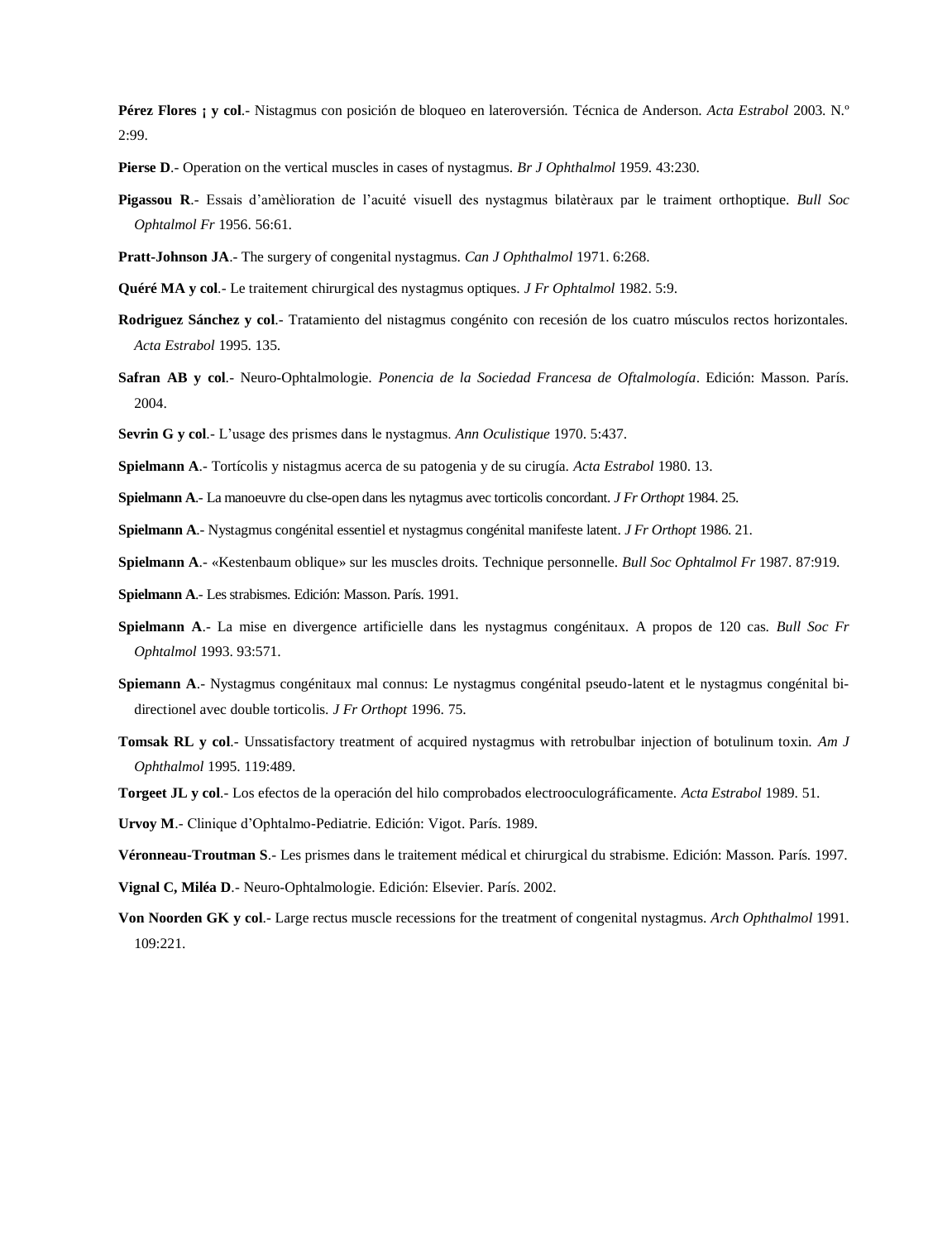- **Gruesser OJ**.- Die Ersten Systematischen Beschreibung un die Tier experimentellen Untersuchungen des Botulismus. Sudhoffs Archiv 1986; 70-117.
- **Crone R y col**.- Behandlung des Nystagmus durch Injektion von Botulinustoxin in die Augenmuskeln. Klin. Monatsbl. Augenheilkd. 1984; 184: 216-7.
- **Lennertrand G**.- Motor unit in eye muscles. In: G. Lennerstrand and P. Bach y Rita. Basic mechanisms of ocular motility and their clinical implications. Oxford. Pergamon Press. 1975; 119-143.
- **McLoon LK y col**.- Increasing extraocular muscle strength with insulin-like growth factor II. Invest Ophthalmol Vis Sci. 2003;44 (9): 3866-72.
- **Christiansen SP y col**.-Extraocular muscle force generation after ricin-mAb35 injection: implications for strabismus treatment. J AAPOS. 2003; 7 (1): 1-6.
- **Scott AB y col**.- Pharmacologic weakening of extraocular muscles. Invest Ophthal 1973; 12: 924-927.
- Scott AB.- An alternative to strabismus surgery. Orthoptics research and practice. In: Transactions of the Fourth Internac. Orthoptic Congress. Berna. 1979: 42-45.
- **Bernstein JM y col**.- Botulinum toxin: An alternative to surgery in decompesating phorias. In: Murube J. Acta XVII Concilii Europeae Strabologicae Associetatis. Madrid 1988: 209-222.
- **Carruthers JDA**.- Ophthalmologic use of botulinum A exotoxin. Can J Ophthalmol 1985; 20 (4): 135-41.
- **Huber A y col**.- Anwendung von Botulinustoxin in der Ophthalmologie. Klin. Monatsbl. Augenheilkd. 1986. 188: 89-94.
- **Lang J**.- Zur Behandlung von Augenmuskelstöörungen mit Botulinus-Toxin. Klin. Monatsbl. Augenheilkd. 1985. 186: 453- 4.
- **Biglan AW y col**.- Manegement of strabismus with Botulinum A Toxin. Ophthalmology 1989; 96: 935-943.
- **Helveston EH**.- Botulinum injection for strabismus. J. Ped. Ophthalmol. Strab. 1984; 21(5): 202-204.
- **Carruthers J**.- The treatment of congenital nystagmus with Botox. J Pediatr Ophthalmol Strabismus 1995; 32 (5): 306-8.
- **American Academy of Ophthalmology**.- Botulinum toxin therapy of eye muscle disorders. Safety and effectiveness. Ophthalmology. Instrument & Book issue. 1989: 37-41.
- **Crone R y col**.- Behandlung des Nystagmus durch Injektion von Botulinustoxin in die Augenmuskeln. Klin. Monatsbl. Augenheilkd. 1984; 184: 216-7.
- **D'Esposito M y col**.- Il tratamento dello Strabismo mediante la Tossina Botulinica. In: **Boschi MC., Frosini R**.- Consilium Europaeum Strabismi Studio Deditum. Proceedings of the fith international symposium on strabismus. Florencia. 1982; 271-81.
- **Elston JS y col**.- Paralytic strabismus: the role of botulinum toxin. Br. J. Ophthalmol 1985. 69(12): 891-6.
- **Elston JS**.- The use of Botulinum Toxin A in the treatment of strabismus. Trans. Ophthalmol. Soc. UK. 1985; 104: 208-10.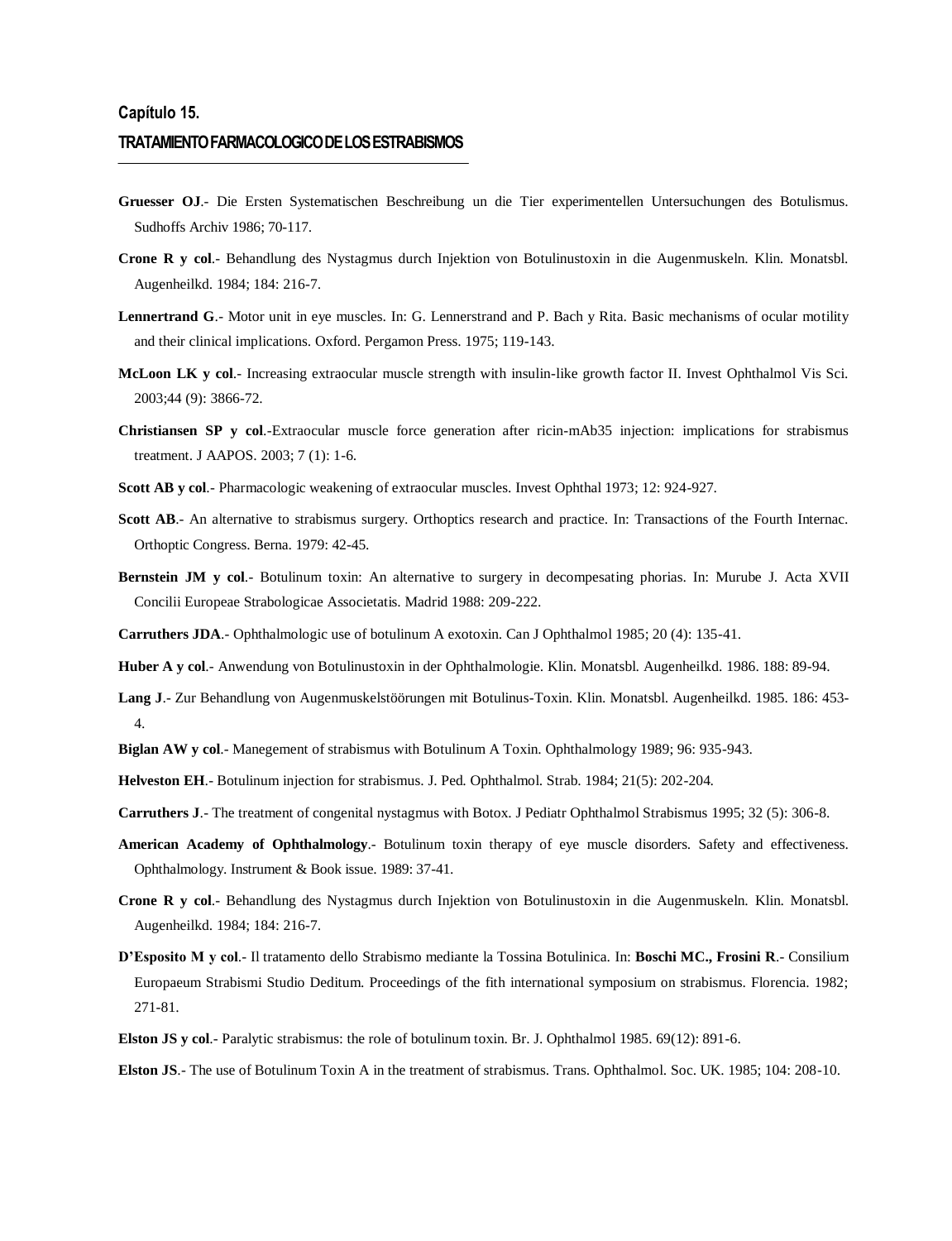- **Flynn JT y col**.- Botulinum toxin therapy for strabismus and blepharospasm: Balcom Palmer Eye Institute Experience. In: Pediatric Ophthalmology and Strabismus. Transactions of the New Orleans Academy of Ophthalmology. New York. Raven Press. 1986; 73-88.
- **Gammon J**.- Modern strabismus management. Am. Orthop. J. 1984; 34: 44-51.
- **Scott AB**.- Botulin Toxin Injection of Eye muscles to correct Strabismus. Transactions of the American Ophthalmological Society. 1981; 79: 734-770.
- **Metz HS**.- Botulinum injections for strabismus. J. Ped. Ophthalmol. Strab. 1984; 21(5): 199-201.
- **Osako M y col**.- Botulinum A toxin (Oculinum R) in ophthalmology. Surv. Ophthalmol. 1991; 36 (1): 28 -46.
- **Carruthers J y col**.- Botulinum toxin for benign essential blepharospasm, hemifacial spasm and age-related lower eyelid entropion. Can. J. Neurol. Sci. 1987; 14 (1): 42 -5.
- **Clarke JR y col**.- Treatment of senile entropion with botulinum toxin. Br J Ophthalmol 1988; 72 (5): 361 -2.
- **Neetens A**.- Botulinum A.toxin treatment of spasmodic entropion of the lower eyelid. Bull. Soc. Belge. ophtalmol. 1987; 224: 105-9.
- **Brin MF y col.** Localized injections of Botulinum Toxin for the treatment of focal dystonia and hemifacial spasm. Mov Disord.1987; 2 (4): 237-54.
- **Carruthers J y col**.- Botulinum toxin for benign essential blepharospasm, hemifacial spasm and age -related lower eyelid entropion. Can. J. Neurol. Sci. 1987; 14 (1): 42 -5.
- **Elston JS**.- Long -term results of treatment of idiopathic blepharospasm with botulinum toxin injections. Br. J. Ophthalmol. 1987; 71 (9): 664-8.
- **Frueh BR y col**.- The effect of omitting Botulinum Toxin from the lower eyelid in blepharospasm treatment. Am. J. Ophthalmol. 1988; 106 (1): 45-7.
- **Mauriello JA**.- Treatment of benign essential blepharospasm and hemifacial spasm with Botulinum Toxin: a preliminary study of 68 patients. Adv. Ophthal. Plastic. Reconstr. Surgery. 1985; 4: 283-289.
- **Perman KI y col.** The use of Botulinum Toxin in the medical management of benign essential blepharospasm. Ophthalmology. 1986. 93: 1-3.
- **Biglan AW y col**.- Treatment of facial spasm with oculinum J. Ped. Ophthalmol. Strab. 1986; 23 (5): 216-21.
- **Savino PJ y col**.- Hemifacial spasm treated with Botulinum A Toxin Injection. Arch. Ophthalmol. 1985. 103: 1305-6.
- **Schant EJ y col**.- Standarized assay for Clostridium Botulinum Toxins. Assoc of Anal. Chem. 1978. 61: 96-9.
- **Melling J y col**.- Clostridium Botulinum toxins: Nature and preparation for clinical use. Eye. 1988; 2: 16-23.
- Wohlfarth K y col.- Pharmacokinetic properties of different formulations of botulinum neurotoxin type A. Mov Disord. 2004 Mar; 19 Suppl 8: S65-7.
- **Gartlan MG y col**.- Crystalline preparition of botulinum type A (botox): Degradation in potency with storage. Otolaryngol Head Neck Surg 1993; 108 (2): 135-40.
- **Kao ING**.- Botulinum toxin in mechanism of presynaptic blockade. Science. 1976; 93: 1256-58
- **De Paiva A y col**.- Functional repair of motor endplates after botulinum neurotoxin type A poisoning: biphasic switch of synaptic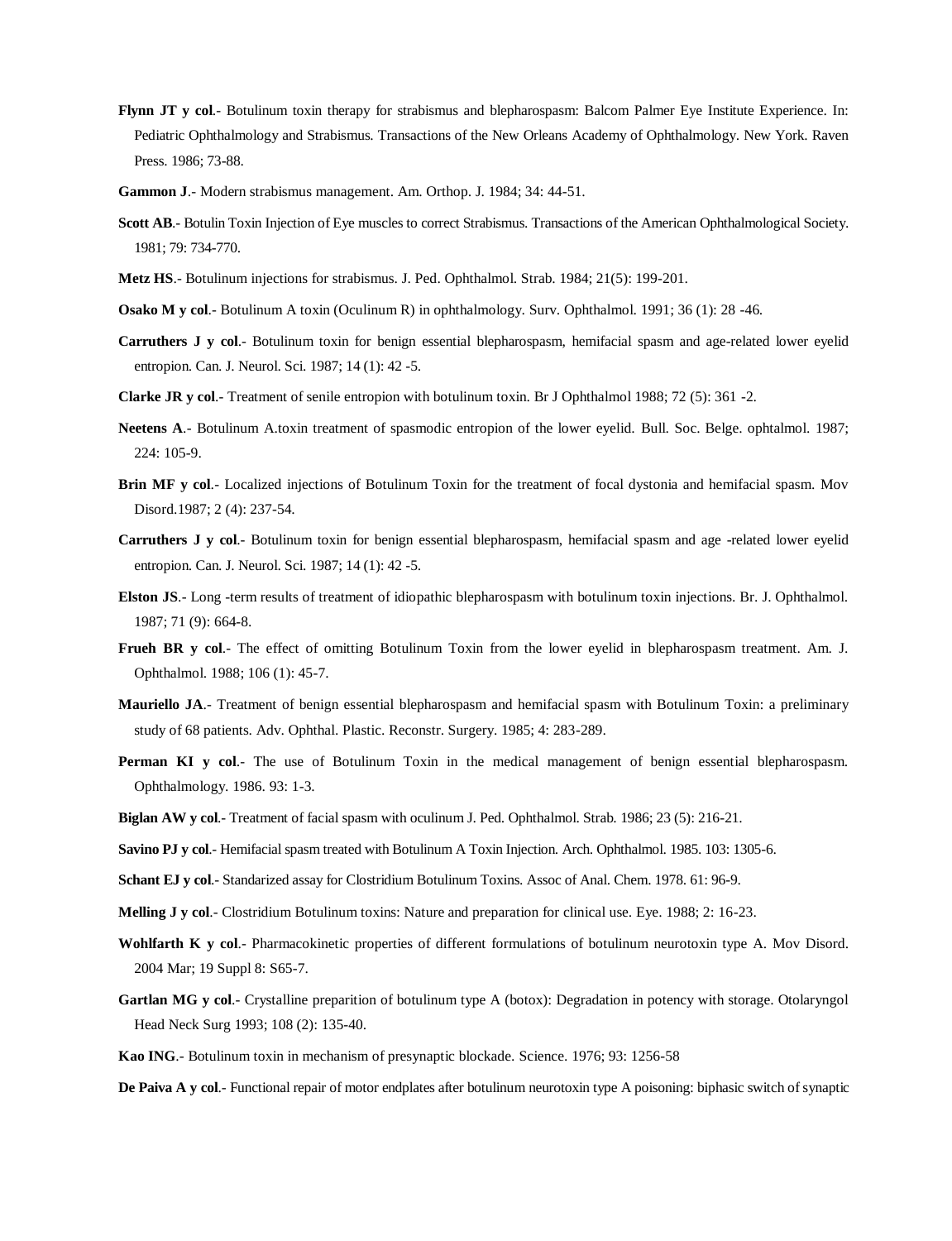activity between nerve sprouts and their parent terminals. Proc Natl Acad Sci 1999; 96: 3200-5.

- **Spencer RF y col**.- Botulinum toxin paralysis of adult monkey extraocular muscle. Structural alterations in Orbital Singly Innervated muscle fibers. Arch. Ophthalmol. 1987. 105: 1703-11.
- **Gómez de Liaño R y col**.- Alteraciones anatomopatológicas de la toxina botulínica en la musculatura ocular extrínseca del perro. Arch. Soc. Esp. Oftalmol. 71: 31-36; (1996).
- **Dimitrova DM y col**.- Short-term effects of botulinum toxin on the lateral rectus muscle of the cat. Exp Brain Res. 2002 Dec; 147 (4): 449-55.
- **Manni E y col**.- Effect of Botulinum Toxin on extraocular muscle proprioception. Doc. Ophthalmol. 1989; 72 (2): 189 -98.
- **Gómez de Liaño R y col**.- Toxina Botulinica en el tratamiento del estrabismo: Factores que influyen en el resultado. Arch Soc Esp Oftalmol 1993; LXIV (2); 61-66.
- **Mendonca TF y col**.- Electromyograph assistance and Mendonca's forceps a comparison between two methods of botulinum toxin A injection into the extraocular muscle Arq Bras Oftalmol. 2005 Mar-Apr; 68 (2): 245-9.
- **Pater J y col.** The value of high quality electromyographic monitoring for Botulinum Toxin therapy. In: Kaufmann H. Transactions of the 20 meeting European Strabismological Association. Bruselas. Kaufmann H. 1992; 61-9.
- **Sener EC y col.** Efficacy and complications of dose increments of botulinum toxin-A in the treatment of horizontal comitant strabismus. Eye. 2000 Dec; 14 (Pt 6): 873-8.
- **Gómez de Liaño R y col**.- Inyección Bimedial de Toxina Botulínica. Arch Soc Esp Estrabol 1991. XIX: 71-74.
- **Moguel-Ancheita S y col**.- «Aplicación de toxina botulínica en estrabismo». Técnica directa sin control electromiográfico. Revista Mexicana de Oftalmología. 1997; 71 (5): 194-200.
- **Benabent EC y col**.- Botulinum toxin injection without electromyographic assistance. J Pediatr Ophthalmol Strabismus. 2002;39 (4): 231-4.
- **Kao LY y col**.-Subtenon injection of botulinum toxin for treatment of traumatic sixth nerve palsy.: J Pediatr Ophthalmol Strabismus. 2003; 40 (1): 27-30.
- **Tengtrisorn S y col**.- Botulinum A toxin therapy on esotropia in children. J Med Assoc Thai. 2002; 85 (11): 1189-97.
- **Zato MA y col**.- Botulinum toxin in ophthalmology. Arch Neurobiol 1991; 54 (5): 219 -22.
- **Maggon EH**.- Botulin Toxin chemodenervation for strabismus in infants and children. J Ped Ophthal. Str. 1984; 21 (3): 110- 3.
- **Campos, EC. Schiavi, C. Bellusci, C**.- 2000 Critical age of botulinum toxin treatment in essential infantile esotropia. Journal of Pediatric Ophthalmology and Strabismus. 37: 328-332.
- **McNeer KW y col**.- Management of Essential Infantile Esotropia with botulinum Toxin A: Review and recomendations. J Pediatr Ophthalmol Strabismus. 2000; 37 (2) 63-67.
- **Tejedor J y col**.- 2001 Long-term outcome and predictor variables in the treatment of acquired esotropia with botulinum toxin*. Investigative Ophthalmology and Visual Science*. 42: 2542-46.
- **Gómez de Liaño R y col**.- Tratamiento del estrabismo convergente con Toxina Botulinica A en pacientes por debajo de un año de edad. Acta XII Congreso del Consejo Latinoamericano de Estrabismo. Buenos Aires 1996: 339- 44.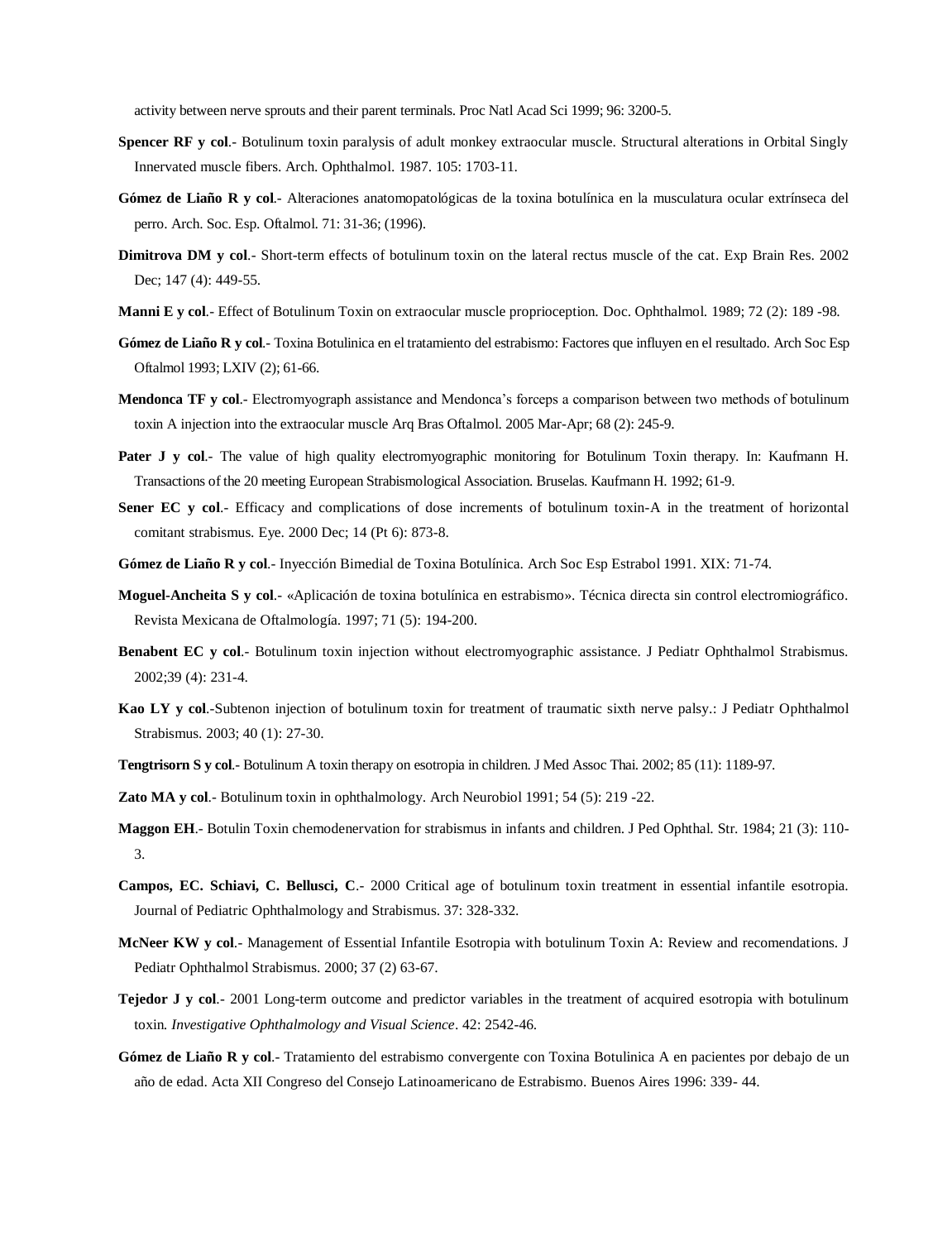- **Campos EC y col**.- Critical age of botulinum toxin treatment in essential infantile esotropia. Journal of Pediatric Ophthalmology and Strabismus. 2000. 37: 328-332.
- **Carruthers JDA y col**.- Botulinum vs adjustable suture surgery in the treatment of horizontal misalignment in adult patients lacking fusion. Arch Ophthalmol 1990; 108 (10): 1432-5.
- **McNeer KW**.- Observations on bilateral simultaneus botulinum toxin injection in infantile esotropia. J Ped Ophthalmol Strab 1994; 31: 214-9.
- **Ing MR**.- Botulinum alignment for congenital esotropia. Ophthalmology. 1993; 100: 318-22.
- **Scott AB**.- Botulinum injection treatment of congenital esotropia. In: Orthoptic Horizons:Transactions of the Sixth International Orthoptic Congress. Londres. Lenk - Schafer. 1987: 294 - 299.
- **Gómez de Liaño R y col**.- Tratamiento del estrabismo mediante toxina botulínica. Resultado sensorial y motor. Acta Estrabolóógica 1995; XXIV: 183-188.
- **Krzystkowa KM y col**.- Botulinum A toxin injection into extraocular muscles for correction of strabismus. In: Campos E. Proceedings of the fith meeting of the International Strabismological Association. Modena. Athena Scientific Distributors. 1986; 487-92.
- **Carruthers JDA y col**.- Botulinum vs adjustable suture surgery in the treatment of horizontal misalignment in adult patients lacking fusion. Arch Ophthalmol 1990; 108 (10): 1432-5.
- **Hague S y col**.- Botulinum toxin: An alternative to squint surgery in childhood? In: Campos E. Strabismus and ocular motility disorders. Campos E. Londres. The Mcmillan Press. 1990; 413-9.
- **Magoon EH**.- Botulin Toxin chemodenervation for strabismus in infants and children. J Ped Ophthal. Str. 1984; 21 (3): 110- 3.
- **Magoon E.H**.- Chemodenervation of strabismic children. A 2 to 5 year follow up study compared with shorter followup. Ophthalmology. 1989. 96: 931-4.
- **Scott AB y col**.- Botulinum treatment of childhood strabismus. Ophthalmology 1990; 97: 1434-38.
- **Spielmann AC**.- Botulinum toxin in infantile estropia: longterm Results. J Fr Ophtalmol. 2004 Apr; 27 (4): 358-65.
- **Tarrus De Vehí J y col**.- Tratamiento del estrabismo pediátrico con toxina botulínica. Resultados preliminares. Acta estrabológica 1997.
- **Anderiz Pernaut B, Cardona Martín L**.- Tratamiento de La Esotropía Congénita con Toxina Botulínica. Arch Soc Esp. Oftalmol 1999; 11.
- **Gómez de Liaño R y col**.- Botulinum toxin in esotropic patients up to three years of age. In: Lennerstrand G. Update on Strabismus and Pediatric Ophthalmology. CRC Press, Boca Raton, Florida 1993: 429-32.
- **Gómez de Liaño R y col**.- Tratamiento del estrabismo infantil mediante toxina botulínica. Acta Estrabológica 1993; 3-8.
- **Moguel-Ancheita S**.- Tratamiento del Estrabismo con toxina botulínica. Rev Mex Pediatr 2000; 67: 166-171.
- **Khan AO**.- Two horizontal rectus eye muscle surgery combined with botulinum toxin for the treatment of very large angle esotropia. A pilot study. Binocul Vis Strabismus Q. 2005 ;20 (1): 15-20.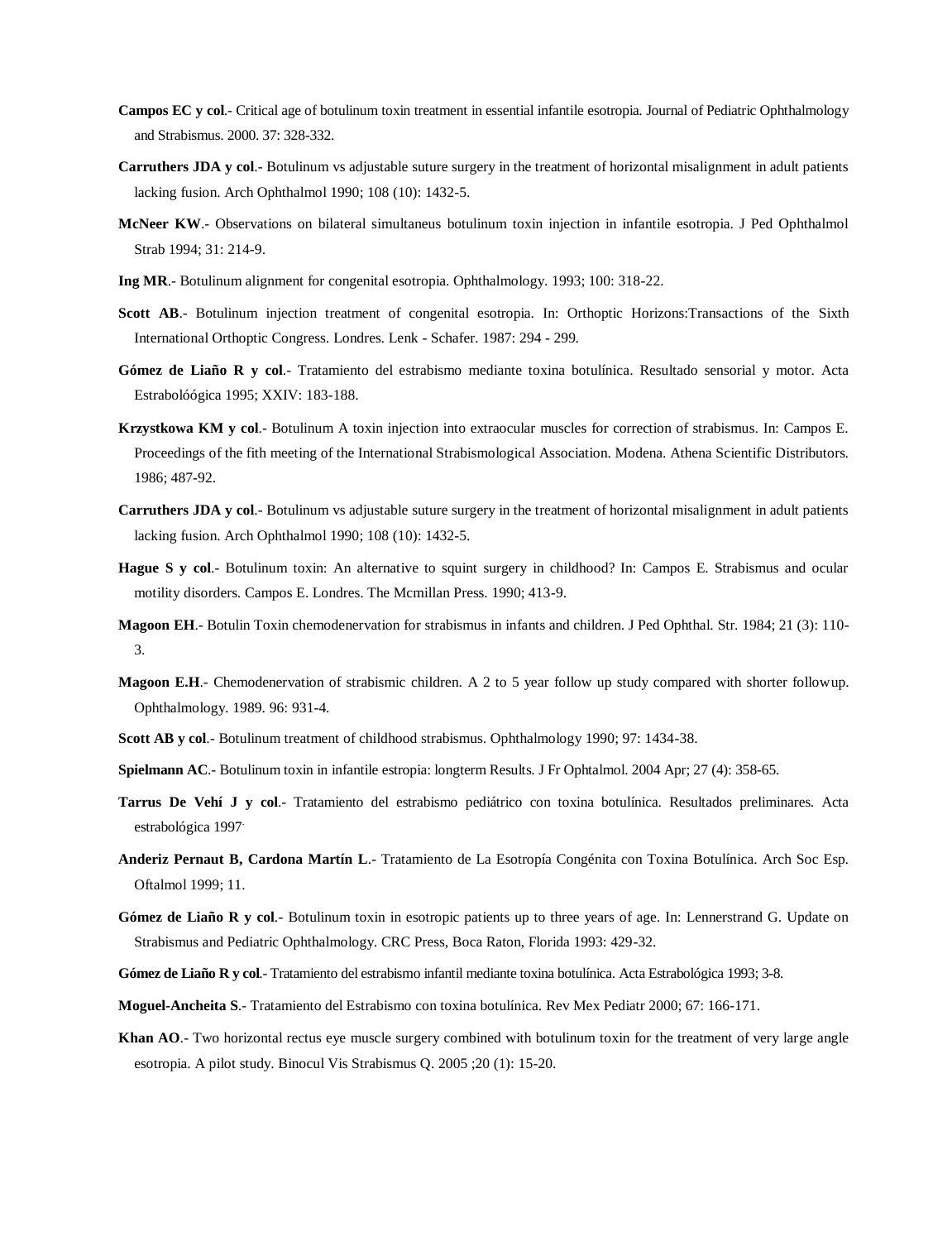- **Gómez de Liaño R y col**.- Tratamiento del estrabismo mediante toxina botulínica. Resultado sensorial y motor. Acta Estrabológica 1995; XXIV: 183-188.
- **Roberts CJ y col**.- Modification of Vertical Strabismus following Botulinum toxin A treatment of childhood esotropia. . In: Gómez de Liaño R. Transactions of the 20 meeting European Strabismological Association. Madrid. 2005 (en prensa).
- **Ruiz MF y col**.- Botulinum treatment of infantile esotropia with abduction nystagmus J Pediatr Ophthalmol Strabismus. 2000 ;37(4):196-205.
- **McNeer KW y col**.- Incidence of stereopsis after treatment of infantile esotropia with botulinum toxin A. Journal of Pediatric Ophthalmology and Strabismus. 2003; 40: 288-92.
- **Fukai S y col**.- Studies on the botulinum therapy for esotropia improvement of retinal correspondence Jpn J Clin Ophthalmol 1993; 97 (6): 757-62.
- **ING MR**.- Botulinum alignment for congenital esotropia. Ophthalmology. 1993; 100: 318-22.
- **Ruiz MF y col**.- Surgery and botulinum toxin in congenital esotropia.Can J Ophthalmol. 2004; 39 (6): 639-49.
- **Dawson EL y col**.- Does Botulinum toxin have a role in the treatment of small-angle esotropia? Strabismus. 2004 Dec;12 (4): 257-60.
- **Gómez Villaescusa F y col**.- Estudio de pacientes inicialemente tratados con toxina botulínica y que han precisado cirugía convencional. Acta Estrabológica 1996; 25: 107-111.
- **Gómez de Liaño R y col**.- Tratamiento del estrabismo convergente con cirugía o con toxina botulínica. Acta Estrabológica 1996; 25: 147-53.
- **Schiavi C y col**.- Botulinum Toxin in essential infantile esotropia and in late normosensorial Lang's strabismus. In: Kaufmann H. Transactions of the 20 meeting European Strabismological Association. Bruselas. Kaufmann H. 1992; 179-82.
- **Dawson EL y col**.- The role of botulinum toxin A in acuteonset esotropia. Ophthalmology 1999. 106: 1727-1730
- **Dawson EL y col**.- Role of botulinum toxin A in surgically overcorrected exotropia.J AAPOS. 1999; 3 (5): 269-71.
- **Iwashige H y col**.- Botulinum A Toxin (Oculinum) for the treatment of exotropia in adults. In: Campos E. Proceedings of the fith meeting of the International Strabismological Association. Modena. Athena Scientific Distributors. 1986; 493-99.
- **Steinbach MJ y col**.- Botulinum toxin induces equal shifts of eye alignment in lateral and medial rectus muscles. ARVO Abstr Mayo 92.
- **McNeer KW y col**.- Efficacy of botulin injection in childhood intermitent exotropia (ARVO) Invest 1991 32:1241.
- **Spencer RF y col**.- Botulinum toxin management of childhood intermittent exotropia.Ophthalmology. 1997 Nov; 104 (11): 1762-7. Comment in: Ophthalmology. 1999; 106 (6): 1045-6.
- **Iwashige H y col**.- Botulinum A Toxin (Oculinum) for the treatment of exotropia in adults. In: Campos E. Proceedings of the fith meeting of the International Strabismological Association. Modena. Athena Scientific Distributors. 1986; 493-99.
- Lawson JM y col.- Long-term results of botulinum toxin in consecutive and secondary exotropia: outcome in patients initially treated with botulinum toxin.J AAPOS. 1998;2(4):195-200.
- **Magoon Eh y col**.- Botulinum toxin injection of vertical strabismus. Am. Orthoptic. J. 1985; 35: 48-52.

**Mcneer KW**.- Botulinum Toxin injection into the superior rectus muscle of the non -dominant eye for dissociated vertical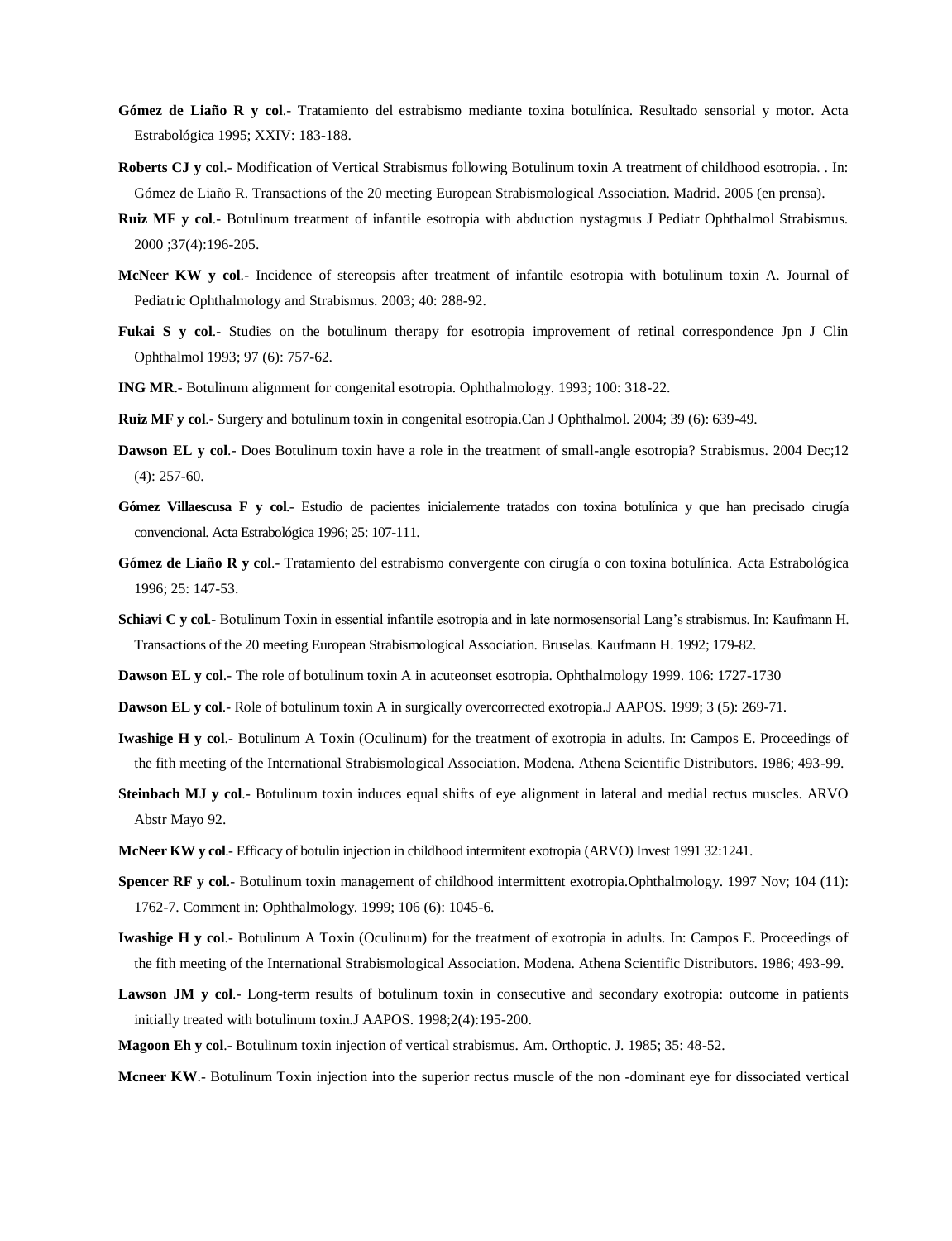deviation. J. Ped. Ophthalmol. Strab. 1989; 26 (4): 162-4.

- Lawson JM y col.- Long-term results of botulinum toxin in consecutive and secondary exotropia: outcome in patients initially treated with botulinum toxin.J AAPOS. 1998; 2 (4): 195-200.
- **Han SH y col**.- Effect of botulinum toxin A chemodenervation in sensory strabismus.J Pediatr Ophthalmol Strabismus. 2001; 38 (2): 68-71.
- **Dawson EL y col**.- Does botulinum toxin have a role in the treatment of secondary strabismus? Strabismus. 2005 Jun;13 (2): 71-3.
- **Moguel-Ancheita S y col**.- Utilidad de la toxina botulíínica en el tratamiento del estrabismo en enfermedades sistéémicas. Arch Soc Esp Oftalmol 2003; 78 (1).
- **Moguel S y col**. -Treatment of strabismus associated with psychomotor impairment using botulinum toxin Arch Soc Esp Oftalmol. 2004; 79 (9): 443-8.
- **Krzystkowa KM y col**.- Botulinum A toxin injection into extraocular muscles in paralytic strabismus. In: Murube J. Acta XVII Concilii Europeae Strabologicae Associetatis. Madrid. 1988; 187-93.
- **Scott AB y col**.- Botulin Toxin injection in the management of lateral rectus paresis. Ophthalmology. 1985; 92 (5): 676-683.
- **Murray AD**.- Early botulinum toxin treatment of acute sixth nerve palsy. Eye. 1991; 5: 45-7.
- **Metz HS y col**.- Treatment of unilateral acute sixth -nerve palsy with Botulinum Toxin. Am. J. Ophthalmol. 1991; 112 (4): 381-4.
- **Wagner RS y col**.- Long-term results: Botulinum for sixth nerve palsy. J. Ped. Ophthalmol. Strab. 1989. 26 (3): 106-8.
- **Fitzsimons R**.- A discussion of the role of Botulinum Toxin in paralytic strabismus. In: Campos E. Strabismus and ocular motility disorders. Campos E. The Mcmillan Press. 1990; 435-7.
- **Gomez De Liaño P y col**.- Actitud terapéutica en la POM del VI par: Resultados del tratamiento con Toxina Botulínica. Acta XII Congreso del Consejo Latinoamericano de Estrabismo. Buenos Aires 1996: 345-8.
- **Remon L y col**.- Toxina botulínica en las parálisis del VI par. Acta Estrabológica 1993: 63-6.
- **Lee, J.P**.- Results of prospective randomized trial of botulinum toxin therapy in acute unilateral sixth nerve palsy. J Pediatr Ophthalmol Strabismus 1994; 31: 283-6.
- **Holmes, J.M**.- Botulinum toxin treatment versus conservative management in acute traumatic sixth nerve palsy or paresis. J AAPOS 2001. 5: 370-6.
- **Quah BL y col.** A review of 5 years' experience in the use of botulinium toxin A in the treatment of sixth cranial nerve palsy at the Singapore National Eye Centre. Singapore Med J. 1999;40(6):405-9.
- **Kerr NC y col.** Botulinum toxin for sixth nerve palsies in children with brain tumors. J AAPOS. 2001;5 (1): 21-5.
- **Magoon E y col**.- Diagnostic injection of Xylocaine into extraocular muscles.Ophthalmology 1982; 89, 489.
- **Armenia Jv y col**.- Abducens paralysis repaired with muscle transposition and intraoperative botulinum toxin. Ann. Ophthalmol. 1987; 19 (11): 416 -22.
- **Rosenbaum AL y col**.- Vertical rectus muscle transposition and botulinum toxin (Oculinum) to medial rectus for abducens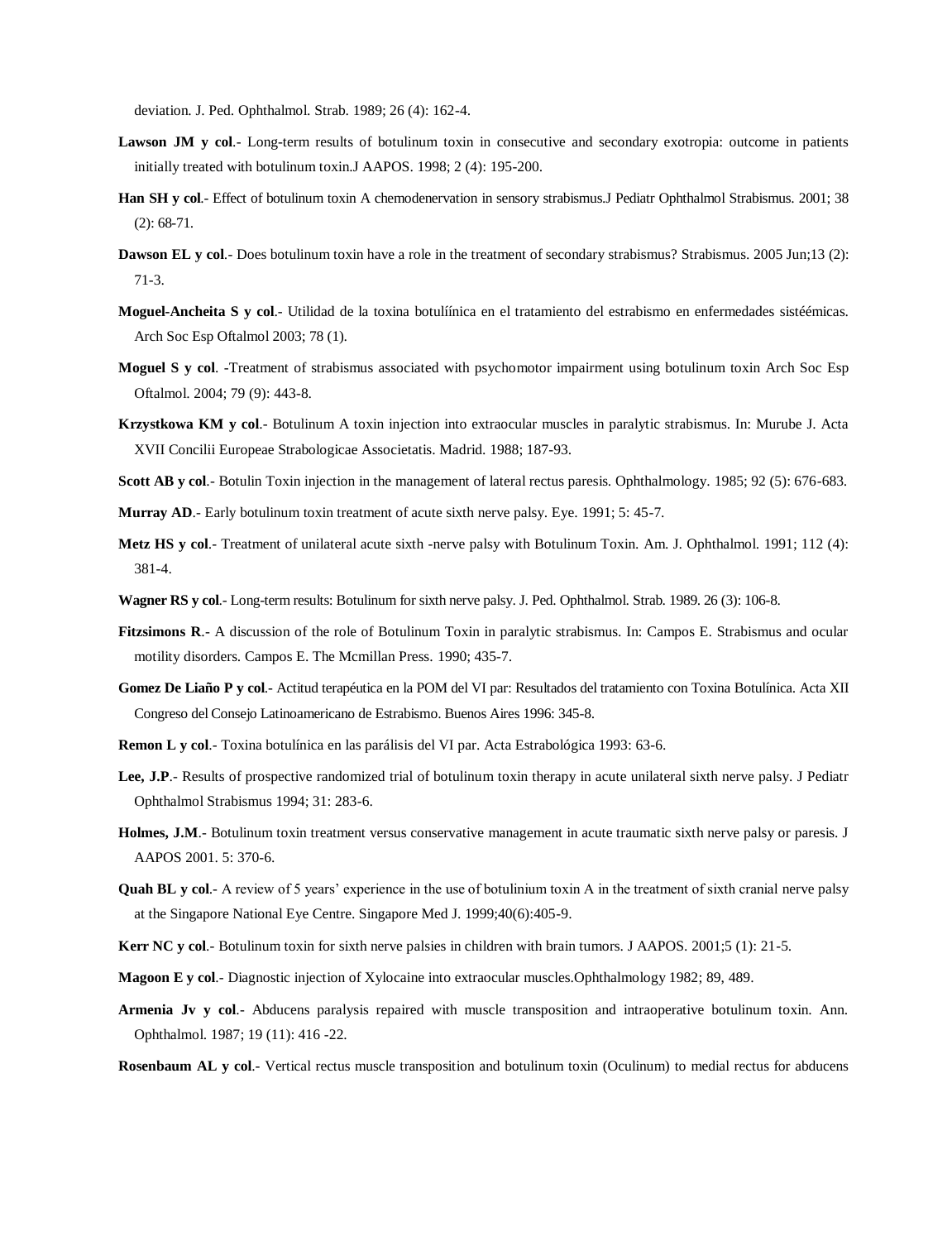palsy. Arch. Ophthalmol. 1989; 107(6): 820-3.

- **Keech RV y col.** Anterior segment ischemia following vertical muscle transposition and botulinum toxin injection. Arch. Ophthalmol. 1990; 108 (2): 176.
- Lee JP y col.- Anterior segment ischemia following vertical muscle transposition and botulinum toxin injection Arch. Ophthalmol. 1991. 109 (2): 174.
- **Krystkowza KM y col**.- Botulinum toxin A injection into extraocular muscles in paralytic strabismus. (nn VI and IV palsy). In: Tillson G. Advances in Amblyopia and Strabismus. VII International Orthoptic Congress. Lauf. Fahner Verlag. 1991; 332-5.
- **Garnham L y col**.- Botulinum toxin in fourth nerve palsies. Aust N Z J Ophthalmol 1997; 25: 31-35.
- **Merino P y col**.- Parálisis bilateral IV par y toxina botulínica. Arch Soc Esp Oftalmol. 2004 (3).
- **Metz HS y col**.- Botulinum toxin treatment of acute sixth and third nerve palsy. Graefes Arch. Clin. Exp. Ophthalmol. 1988. 226 (2): 141-4.
- **Saad N y col**.- The role of botulinum toxin in third nerve palsy. Aust -N -Z -J -Ophthalmol; 1992 May; 20 (2); P 121-7.
- **Moguel-Ancheita S**.- Estrabismo en miastenia ocular. Rev Mex Oftalmol 2000; 74: 90-94.
- **Bentley CR y col**.- Active management in patients with ocular manifestations of myasthenia gravis. Eye. 2001 Feb; 15 (Pt 1):18-22.
- **Newman NJ y col**.- Botulinum toxin treatment of supranuclear ocular motility disorders. Neurology. 1992; 42: 1391-3.
- **Dawson E y col**.- Active management of exotropia due to brainstem disease. Neuro-Ophthalmology 2002; 27: 177-181.
- **Moorthy R y col**.-Botulinum Toxin In The Management Of Internuclear Ophthalmoplegia In: **Gómez de Liaño R**.- Transactions of the 20 meeting European Strabismological Association. Madrid. 2005 (en prensa).
- **Kipioti A y col**.- Botulinum toxin treatment of one and a half syndrome. Br J Ophthalmol. 2003; 87 (7): 918-919.
- **Simonsz HJ y col**.- Botulinum toxin as adjunct for refractory compressive optic neuropathy in Graves' disease. Orbit. 1998 Sep; 17 (3): 173-178.
- **Scott AB**.- Injection treatment of endocrine orbital myopathy. Doc. Ophthalmol. 1984; 58: 141-5.
- **Dunn WJ y col**.- Botulinum Toxin for the treatment of dysthyroid ocular myopathy. Ophthalmology 1986; 93: 470-5.
- **Lee J**.- Botulinum toxin for restrictive strabismus. In: Campos E. Strabismus and ocular motility disorders. Campos E. Londres. The Mcmillan Press. 1990. 429-39.
- Gair EJ y col.- What is the role of botulinum toxin in the treatment of dysthyroid strabismus? JAAPOS. 1999 Oct; 3 (5): 272-4.
- **Lyons CJ y col**.- Botulinum Toxin therapy in dysthyroid strabismus. Eye 1990; 4 (4): 538-42.
- **Lee JP y col**.- Botulinum Toxin therapy in dysthyroid eye disease. In: Kaufman H. Transactions of the 18 meeting European Strabismological Association. Cracovia. Kaufmann H. 1989; 205-211.
- **Scott AB**.- Botulinum treatment of strabismus following retinal detachment surgery. Arch. Ophthalmol 1990; 108 (4): 509 10.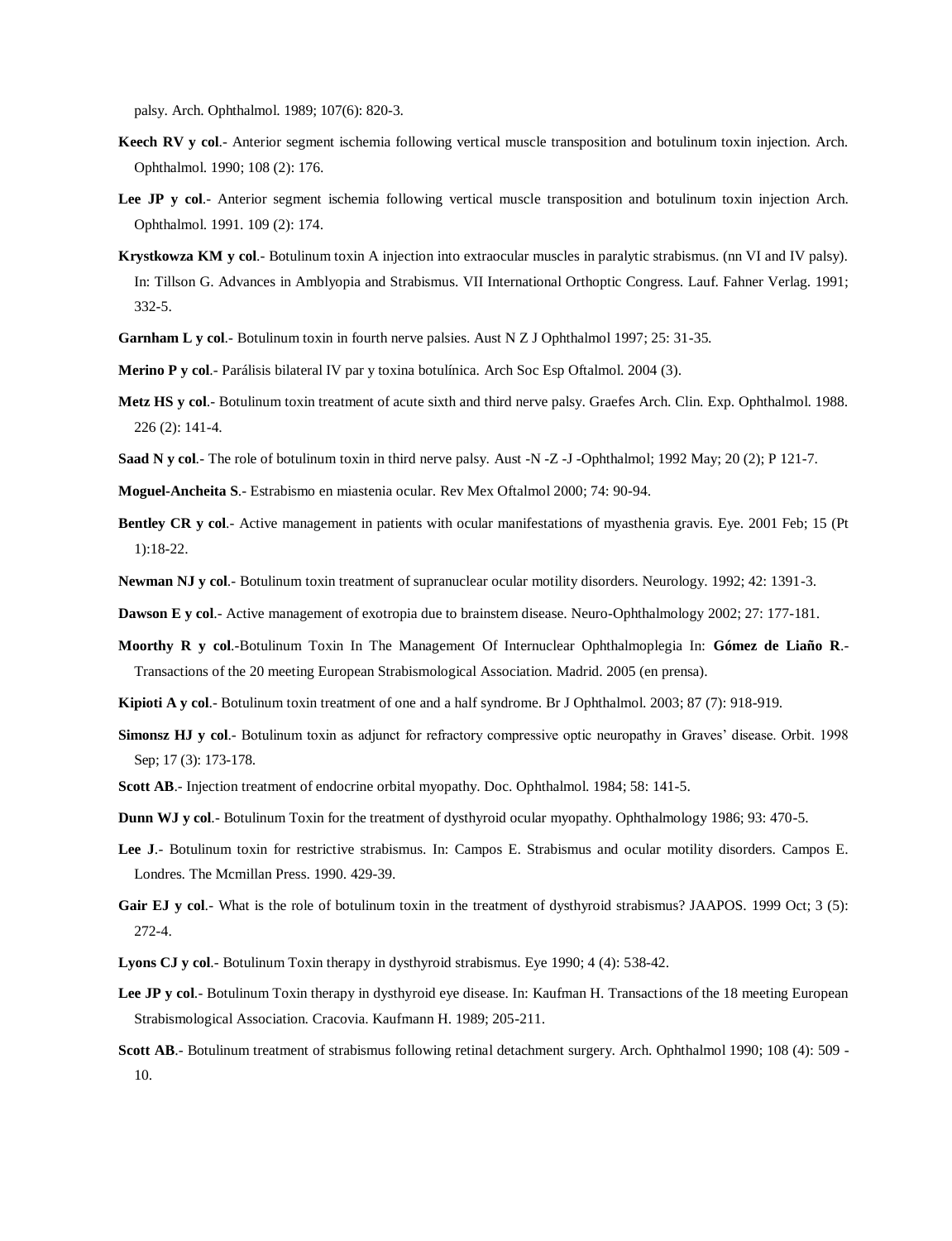Lee J y col.- Treatment of strabismus after retinal detachment surgery with botulinum neurotoxin A. Eye 1991; 5 (4): 451-5.

- **Petitto VB y col**.- Use of Botulinum Toxin in strabismus after retinal detachment surgery. Ophthalmology. 1991; 98: 509 13.
- **Hakin KN y col**.- Binocular diplopia in unilateral aphakia: the role of botulinum toxin. Eye 1991; 5 (4): 447 -50.
- **McNeer KW**.- An investigation of the clinical use of Botulinum Toxin A as a postoperative adjustment procedure in the therapy of strabismus. J. Ped. Ophthalmol. Strab. 1990; 27 (1): 3 -9.
- **Scott AB**.- When considering Oculinum (botulinum toxin type A) injection for the treatment of strabismus, can the surgeon anticipate different results in patients who have had previous strabismus surgery? Arch Ophthalmo. 1991; 109 (11): 1510.
- **Gómez de Liaño R y col**.- Tratamiento con Toxina Botulinica en pacientes previamente operados de estrabismo. Arch Soc Esp Oftalm 1997; LXXII (1): 75-80.
- **Sener E.C y col**.- Botulinum toxin therapy in amblyopic and previously operated patients. In: Kaufmann H. Transactions of the 20 meeting European Strabismological Association. Bruselas. 1992; 357-60.
- **Nüssgens Z y col**.- Risk of postoperative diplopia? Testing with botulinum toxin. In: Kaufmann H. Transactions of the 20 meeting European Strabismological Association. Bruselas. Kaufmann H. 1992; 355.
- **Watkins SE y col**.- The pre-operative predictive value of Botulinum toxin A. In: Tillson G. Advances in Amblyopia and Strabismus. VII International Orthoptic Congress. Lauf. Fahner Verlag. 1991; 189-96.
- **Harris G y col**.- Botulinum toxin to the lateral rectus for the treatment of esotropia with paradoxical diplopia. Strabismus. 2001 Jun; 9 (2): 79-82.
- **Rutstein RP y col**.- Elimination of paradoxical diplopia following treatment with botulinum toxin and prism. Binocul Vis Strabismus Q. 2004 Winter; 19 (1): 35-8.
- **Hakin KN y col**.- Binocular diplopia in unilateral aphakia: the role of botulinum toxin. Eye 1991; 5 (4): 447 -50.
- **D'Esposito M y col**.- Our experience on nystagmus treatment with Botulinum Toxin (Preliminary report). In: Campos E. Proceedings of the fith meeting of the International Strabismological Association. Modena. Athena Scientific Distributors. 1986; 501-5.
- **Crone R y col**.- Behandlung des Nystagmus durch Injektion von Botulinustoxin in die Augenmuskeln. Klin. Monatsbl. Augenheilkd. 1984; 184: 216-7.
- **Carruthers J**.- The treatment of congenital nystagmus with Botox. J Pediatr Ophthalmol Strabismus 1995; 32 (5): 306-8.
- **Oleszczynska-Prost E**.- Botulinum toxin A in the treatment of congenital nystagmus in children Klin Oczna. 2004; 106 (4-5): 625-8.
- **John P y col.** Botulinum toxin in the Management of Ocular Muscle Disorders Am Orthopt J 45: 109-125 (1995).
- **Burns CL y col**.- Ptosis Associated with Botulinum Toxin treatment of Strabismus and Blepharospasm. Ophthalmology 1986; 93: 1621-1627.
- **Lingua RW**.- Sequelae of botulinum toxin injection. Am. J. Ophthalmol. 1985; 100 (2): 305-307.
- **Sener EC y col.** Efficacy and complications of dose increments of botulinum toxin-A in the treatment of horizontal comitant strabismus. Eye. 2000 Dec; 14 (Pt 6): 873-8.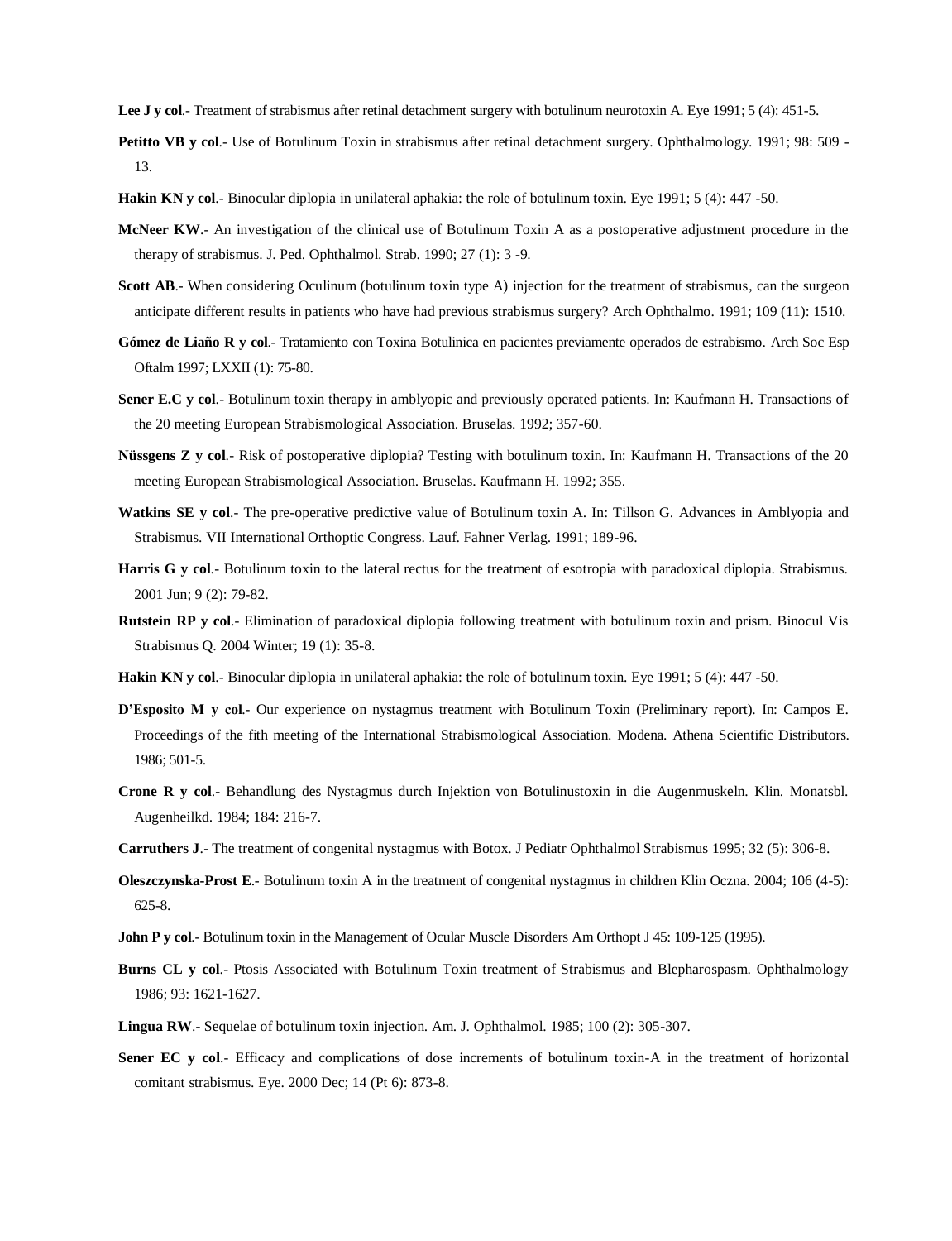- **Mohan, M. & Fleck, B.W**.- 1999. Globe perforation during botulinum toxin injection. Br J Ophthalmol 83 (4): 503-4..
- **Liu M y col**.-Retinal detachment from inadvertent intraocular injection of botulinum toxin A. Am J Ophthalmol. 2004 Jan; 137 (1): 201-2.
- **Hoffman RO y col**.-. The effect of intravitreal botulinum toxin on rabbit visual evoked potential. Ophthalmic. Surg. 1987; 18 (2): 118 -9.
- **Friedman DI y col**.- Tonic pupils as result of botulism. Am. J. Ophtahlmol. 1990; 109 (2): 236-7.
- **LevyY y col**.- The pupillary effects of retrobulbar injection of Botulinum Toxin A (oculinum) in albino rats. Invest. Ophthalmol. Vis. Sci. 1991; 32 (1): 122-5.
- **Corridan P y col**.- Acute angle-closure glaucoma following botulinum toxin injection for blepharospasm. Br. J. Ophthalmol. 1990; 74 (5). 309 -10.
- **Biglan AW y col**.- Absence of antibody production in patients treated with Botulinum A Toxin. Am. J. Ophthalmol. 1986; 101: 232-5.
- **Lange DJ y col**.- Distant effects of local injection of botulinum toxin. Muscle Nerve. 1987. 10 (6): 552 -5.
- **Girlanda P y col**.- Botulinum toxin Therapy: distant effects on neuromuscular transmission and autonomic nervous system. J. Neurol. Neurosurg. Psychiatry. 1992; 55: 844-5.
- **Scott AB y col**.- Systemic toxicity of botulinum toxin by intramuscular injection in the monkey. Mov. Disord. 1988; 3(4): 333 -5.
- **Haug BA y col**.- Polyradiculoneuritis following botulinum toxin therapy. J. Neurol. 1990. 237 (1): 62 -3.
- **Li M y col**.- Fatal case of Botox-related anaphylaxis? J Forensic Sci. 2005 Jan; 50 (1): 169-72.

## **Capítulo 16.**

## **TRATAMIENTO QUIRURGICO DEL ESTRABISMO**

- **Aguirre Vila-Coro A**.- Vascular microdissection in strabismus surgery. *Ach Ophthalmol* 1990. 108:1034.
- **Arruga H**.- Cirugía ocular. Edición: Salvat Editores SA. Barcelona. 1963.
- **Apt L**.- An anatomical revaluation of rectus muscle insertions. Trans Am Ophthalmol Soc 1980. 178:365.
- **Ardouin M**.- Chirurgie des muscles obliques. *Clin Ophtalmol* 1980. 2:199.
- **Bagolini B**.- Efecto de las anomalías sensorio-motrices en la corrección quirúrgica del estrabismo. *Acta Estrabol* 1983. 17.
- **Berard PV y col**.- La technique de Harda e Ito dans le traitement des cyclotropies isolées. *Bull Soc Ophtalmol Fr* 1977. 77:341.

**Berard y col**.- Chirurgie des strabismes. *Ponencia de la Sociedad Francesa de Oftalmología*. Edición: Masson. París. 1984.

**Berke R**.- Tenotomy of the superior oblique for hypertropia. *Trans Am Ophthal Soc* 1946. 44:304.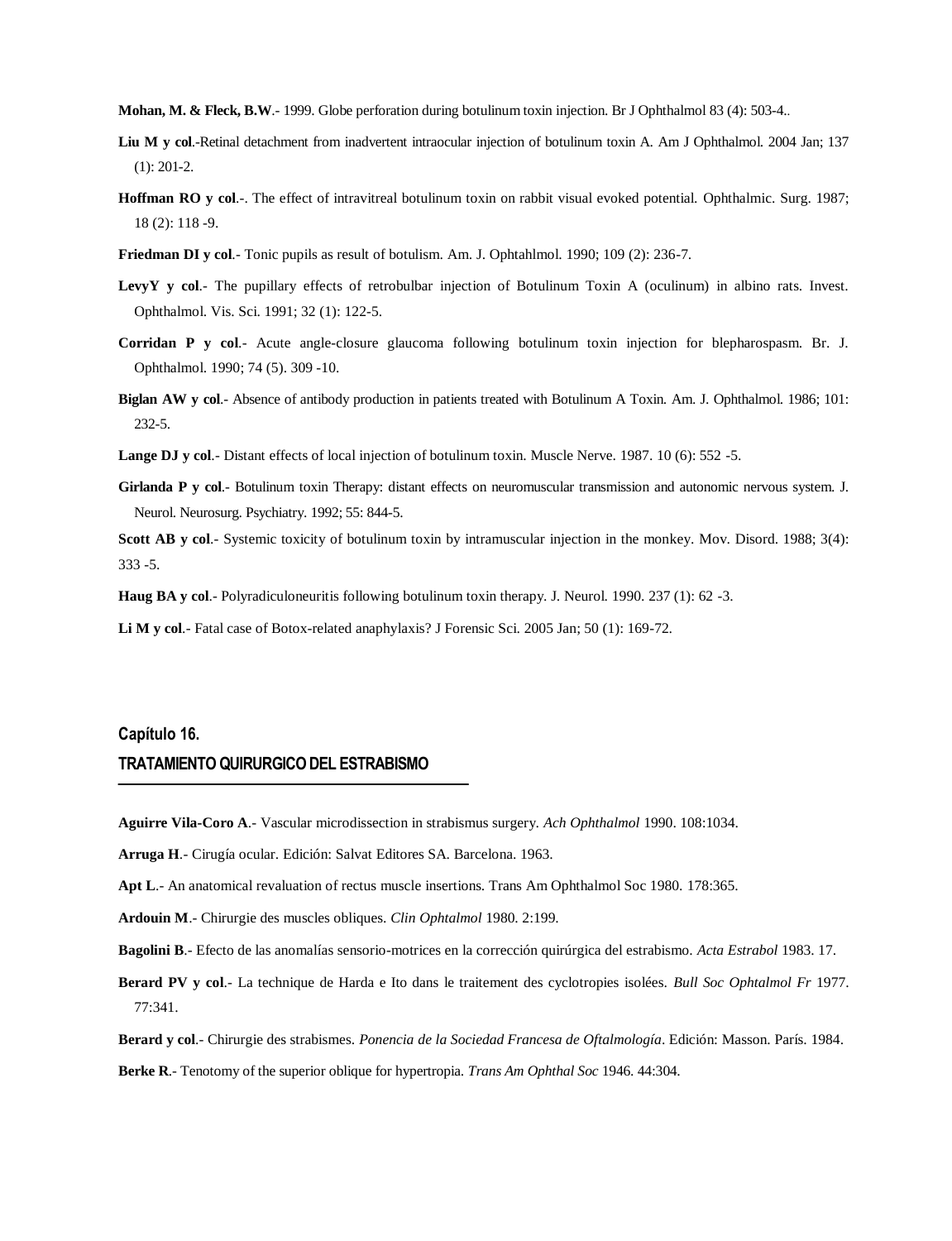**Bicas HEA**.- Mecanica das transposiçoes dos retos horisontais no plano sagital. *Arch Chil Oftalmol* 1993. 50:57.

**Boyd BF**.- Atlas de cirugía ocular. Fascículo 8. Panamá. 1996.

- **Brodsky MC y col**.- Iatrogenic inferior rectus palsy. *J Pediatr Ophthalmol Strabismus* 1992. 29:113.
- **Carlson MR, Jampolsky A**.- An adjustable transposition procedure for abduction deficiences. *Am J Ophthalmol* 1979. 87:382.
- **Castanera Molina A, Castanera Pueyo A**.-Suturas ajustables en la cirugía del estrabismo. *Acta Estrabol* 1982. 51.
- **Castanera Molina A**.- Resultados de la cirugía ajustable. *Acta Estrabol* 1985. 79.
- **Castanera Molina A y col**.- Utilidad clínica de los registros longitud-tensión musculares en el diagnóstico quirúrgico del estrabismo. *Acta Estrabol* 1987. 37.
- **Castanera Molina A y col**.- Técnicas de diagnóstico quirúrgico en el estrabismo del adulto. *Acta Estrabol* 1988. 15.
- **Castanera Molina A y col**.- Valor predictivo del test de anestesia general en la esotropía congénita. *Acta Estrabol* 1989. 45.

**Ciancia A, Prieto Díaz J**.- Retroceso del oblicuo superior. *Arch Oftalmol B Aires* 1970. 43:193.

**Ciancia A**.- Orientaciones actuales de la cirugía del estrabismo. *Acta Estrabol* 1977. 27.

- **Corredera Salinero E**.- Grado de dolor con anestesia subtenoniana en cirugía de estrabismo. Estudio preliminar. *Acta Estrabol* 1997. 51.
- **Cortés VM**.- Nueva incisión conjuntival para la operación de estrabismo. *Arch Chil Oftalmol* 1962. 14:54.

**Crawford J**.- Surgical treatment of true Brown´s syndrome. *Am J Ophthalmol* 1976. 81:286.

**Del Monte M, Parks MM**.- Denervation and extirpation of the inferior oblique. *Ophthalmology* 1983. 90:1178.

**Deller M**.- La chirurgie de la paralysie unilatérale des élévateurs. *J Fr Orthopt* 1974. 19.

- **D´Eposito M**.- Tratamiento de la pseudoparálisis del oblicuo inferior por trocleotomía y sursumadducción pasiva. *Acta Estrabol* 1979. 1.
- **Diamond GR**.- Topical anesthesia for strabismus surgery. *J Pediatr Ophthalmol Strabismus* 1989. 26:86.
- **Díaz Estevez F**.- Técnica de la incisión y sutrura de la conjuntiva en la cirugía del estrabismo. *Ach Soc Esp Oftalmol* 1973. 33:57.
- **Duke-Elder S**.- System of ophthalmology Vol VI. Edición: H.Kimpton. Londres. 1973.
- **Dunlap EA**.- Complications in strabismus surgery. *In Ophthalmol Clin* 1966. 6:609.

**Elliott RL, Nankin SJ**.- Anterior transposition of the inferior oblique. *J Pediatr Ophthalmol* 1981. 18:35.

- **Elliot RL, Parks MM**.- A comparison of inferior oblique muscle weakening by anterior transposition or denervationextirpation. *Binocular Vision* 1992. 7:205.
- **Fells P**.- Anterior segment ischemia, lens changes after strabismus surgery. *Trans Ophthalmol Soc UK* 1980. 100:398.
- **Fells P**.- Adjustable sutures. *Eye*. 1988. 2:33.
- **Fink WH**.- Oblique muscle surgery from the anatomic point of view. *Am J Ophthalmol* 1951. 34:261.
- **Fink WH**.- Surgery of the oblicue muscles of the eye. Edición: Mosby Company. St. Louis 1951.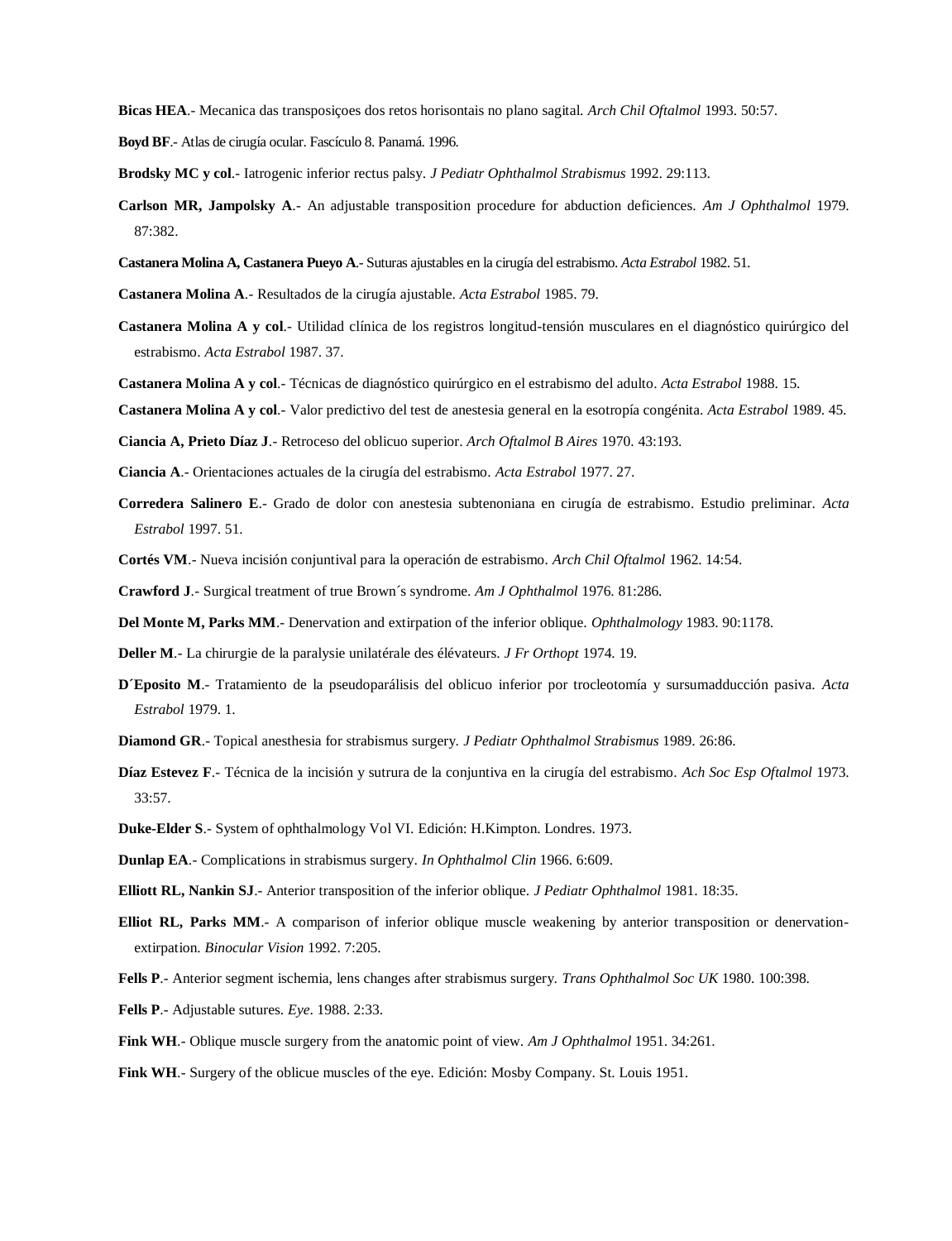**Fons Moreno A y col**.- El consentimiento informado en la cirugía del estrabismo. *Acta Estrabol* 1998. 117.

- **François J y col**.- Résultats de la transplantation musculaire dans le traitement des paralysies du droir externe. *Ann Oculistique*  1966. 199:329.
- **García García N, Gómez Villaescusa**.- Técnica de «Anteriorización» del tendón del músculo oblicuo inferior. *Acta Estrabol* 1994. 53.
- **Gobin MH**.- Surgical management of esotropia. Surgical complications. *Bull Soc Belge Ophtalmol* 1981. 195:342.
- **Gobin MH**.- Causa et traitement de la diplopie postopératoire. *Fr Orthopt* 1985. 133.
- **Gómez de Liaño F y col**.- Necrosis escleral consecutiva a intervención de estrabismo en un niño de un año. *Acta Estrabol*  1982. 117.
- **Gómez de Liaño F y col**.- La cirugía del asa de 5 mm en perros. *Acta Estrabol* 1984. 51.
- **Gómez de Liaño F y col**.- Cirugía experimental de la Fadenoperación. *Acta Estrabol* 1986. 71.
- **Gonzalez C**.- Denervation of inferior oblique. *Trans Am Acad Ophthalmol* 1974. 78:816.
- **Gonzalez C**.- Reinnervation of the nerve to the inferior oblique after aiatrogenic denervation. *J Pediatr Ophthalmol Strabismus* 1981. 18:21.
- **Gonzalez C**.- Denervation of inferior oblique: current status and long term results. *Trans Am Acad Ophthalmol* 1976. 81:899.
- **González I y col**.- Vómitos en el postoperatorio de la cirugía del estrabismo y nuevos opiáceos. *Acta Estrabol* 2004 N.º 2:89.
- **Harada M, Ito Y**.- Surgical correction of cyclotropia. *Jap J Ophthalmol* 1964. 8:88.
- **Harms H**.- Ueber Muskelvorlagerung. *Klin Mbl Augenheilk* 1949. 115:319.
- **Helbeston EM y col**.- Indications for marginal myotomy and technique. *Am J Ophthalmol* 1970. 70:574.
- **Helbeston EM**.- Estrabismo. Atlas de cirugía. Edición: Panamericana. Buenos Aires. 1986.
- **Heilmann K, Paton D**.- Atlas de chirurgie ophtalmologique. Edición: Masson. París. 1986.
- **Herrero Zapatero VA, Aznárez Mª P**.- Técnicas de suplencia en la parálisis del VI par. Estudio comparativo con la técnica de Jensen. *Acta Estrabol* 1973. 63
- **Hervouet F**.- Atlas pratique de la chirurgie du strabisme. Edición: Masson. París. 1970.
- **Horta Barbosa P**.- Fuerzas pasivas en la terapéutica quirúrgica de la parálisis del III nervio. *Encuentro Estrabológico Iberoamericano* 1992. Pag. 59.
- **Horta Barbosa P**.- Aplicaciones clínicas de las leyes inervacionales. *Acta Estrabol* 1996. 103.
- **Hugonnier R**.- L'operation du fil: operation facil ou dificile? *J Fr Ophtalmol* 1978. 1:671.
- **Jameson P.C.**-Xorrection of squint by muscle recession with scleral suturing. Arch Ophthalmol 1922. 51:421.
- **Jampolsky A**.- Oblique muscle surgery of the A-V patterns. *J Pediatr Ophthalmol Strabismus* 1965. 2:31.
- **Jampolsky A**.- Strabismus reoperation techniques. Trans Am Acad Ophthalmol Otolaryngol 1975. 79:704.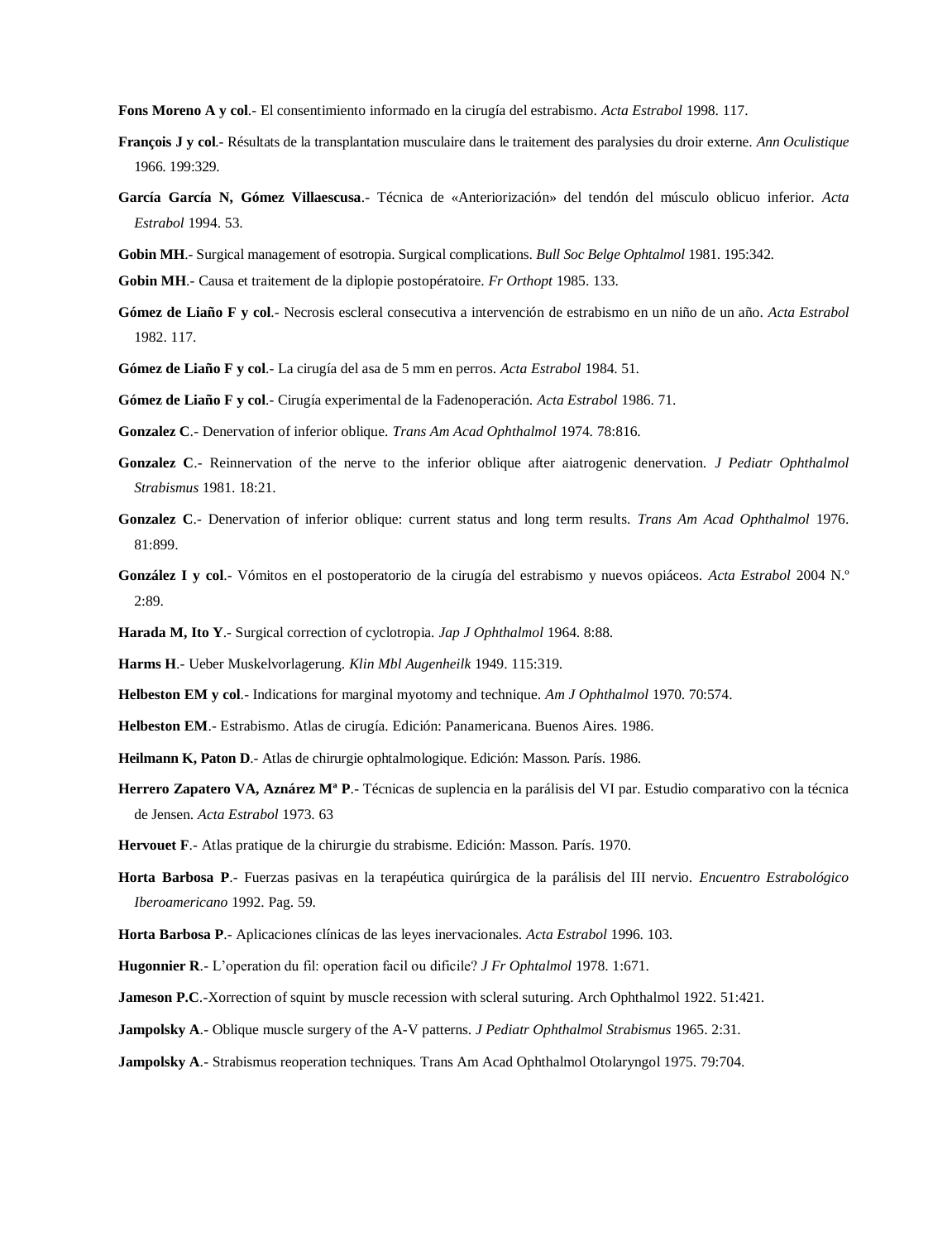- **Jampolsky A**.- Current technique of adjustable strabismus surgery. *Am J Ophthalmol* 1979. 88:406.
- **Jampolsky A**.- Superior rectus revisited. *Trans Am Ophthalmol* 1981. 79:243.
- **Kittleman WT y col**.- Reoperations in esotropia surgery. *Ann Ophthalmol* 1986. 18:174.
- **Knapp P**.- The surgical treatment of double elevator paralysis. *Trans Am Ophthalmol Soc* 1969. 67:304.
- **Knapp P**.- The surgical treatment of persistent squint. *Doc Ophthalmol* 1973. 34:221.
- **Lagrange H**.- Principes de technique dans l'avancement musculaire (operation du strabisme). *Ann Oculistique* 1934. 171:587.
- **Lang J**.- Estrabismo. Edición: Editorial Médica Panamericana. Buenos Aires. 1973.
- **Lee JP y col**.- Anterior segment ischemia. *Eye* 1990. 4:1.
- **Losada G**.- Evolución de la rfracción ocular tras la cirugía del estrabismo. *Acta Estrabol* 1973. 7.
- **Martínez Jaráiz J**.- La anestesia en cirugía estrabológica. *Acta Estrabol* 1976. 1.
- **Martínez Jaraiz J**.- El anestesiólogo ante la cirugía estrabológica. *Acta Estrabol* 1981. 39.
- **Massin M, Hudelo**.- L'incision de la conjunctive au limbe dans les opérations pour estrabisme et pour décollement de retine. *Ann Oculistique* 1962. 195:995.
- **Merino P y col.** La anestesia tópica en la cirugía del estrabismo. *Acta Estrabol* 1998. 85.
- **Metz Hs y col**.- The adjustable Harada-Ito procedure. *Arch Ophthalmol* 1981. 99:624.
- **Mocorrea JA, Locascio IC.-** Clínica y cirugía del estrabismo. Edición: El Ateneo. Buenos Aires. 1978.
- **Morales Bertrand J, Rodriguez Sánchez JM**.- Cirugía del estrabismo del miope magno bajo anestesia tópica. *Archivos de la Sociedad Española de Oftalmología*. Noviembre 2003.
- **Muñoz FJ y col**.- Preservación de la circulación anterior en la cirugía del estrabismo. *Acta Estrabol* 1991. 75.
- **Murube del Castillo J**.- Fibras musculares en el tendón del oblicuo superior en un caso de bloqueo de la elevada en aducción. *Acta Estrabol* 1979. 19.
- **Noorden GK von.** Burian-Von Noorden's binocular vision and ocular motility. Theory and management of strabismus. 2<sup>ª</sup> ed. C.V. Mosby. Saint-Louis. 1980.
- **Noorden GK von**.- An alternative to marginal myotomy. *Am J Ophthalmol* 1982. 94:285.
- **Nuñez Sánchez A y col**.- Tenectomía central en herradura. *Acta Estrabol* 1997. 57.
- **O'Connor R**.- Muscle transplantation of ocular muscles. *Am J Ophthalmol* 1921. 4:838.
- **Paris V y col**. Place de l'anestesie topique dans la chirugie des strabismes. *Bull Soc Belge Ophtalmol* 1995. 259:155.
- **Parks MM y col**.- The «slipped» muscle. *Ophthalmology* 1979. 86:1389.
- **Pastor J, Illueca E**.- Diplopías postoperatorias persistentes en la cirugía del estrabismo. *Acta Estrabol* 1973. 73.
- **Perea J y col**.- Resultados quirúrgicos en la cirugía del oblicuo inferior con técnica de alargamiento en «Z». Acta Estrabol 1974. 17.
- **Perea J**.- Estrabismos. Edición: Artes Gráficas Toledo S.A.U. 2006.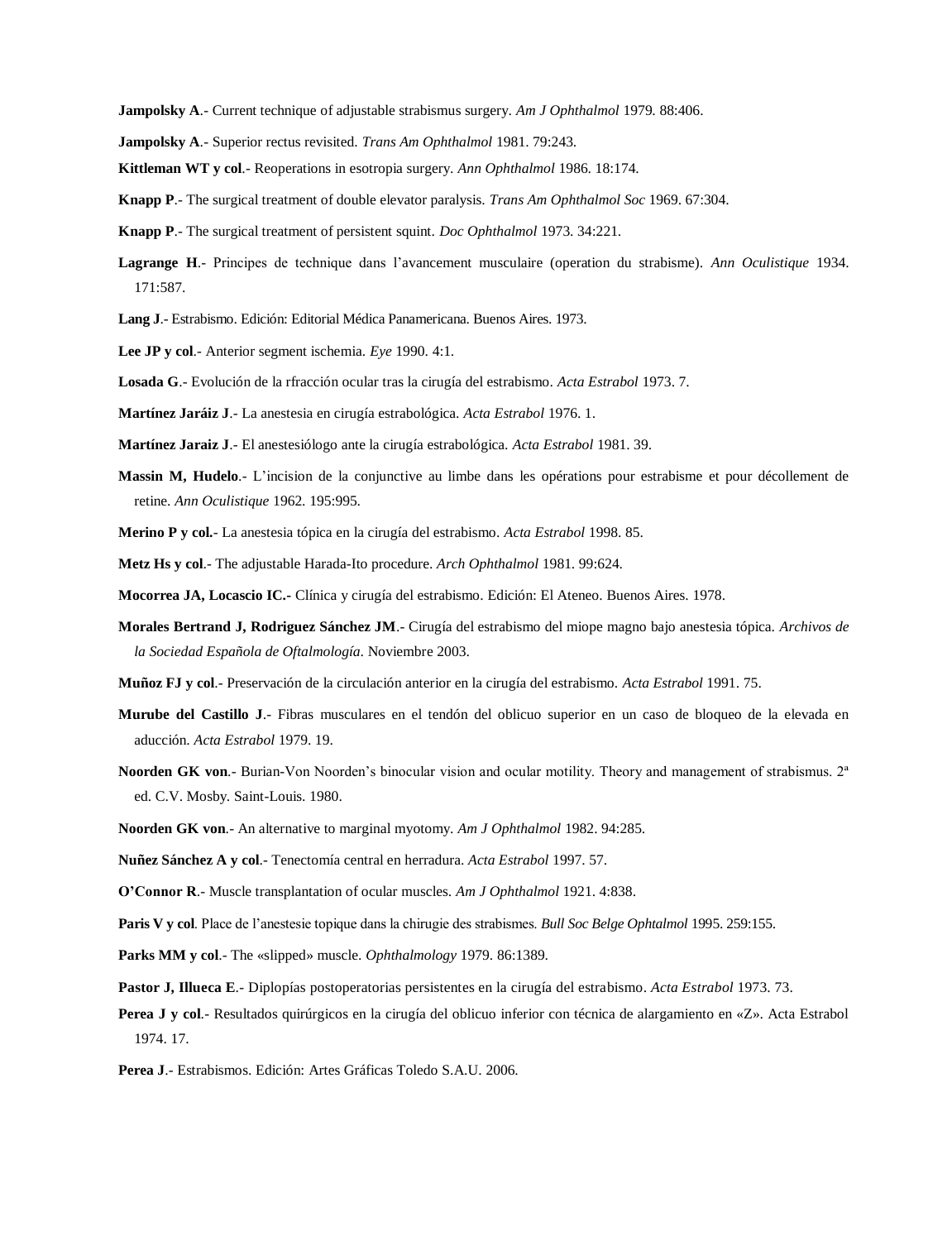Peter L.- Extra-ocular muscles. Lea & Febiger. Philadelphia. 1941.

- **Pigassou R**.- Les strabismes. Les divergences oculires. Edición: Masson. París. 1991.
- **Prieto Díaz J**.- Tenectomía parcial posterior del oblicuo superior. *Arch Oftalmol B Aires* 1976. 51:267.
- **Prieto Díaz J.** Retroceso del oblicuo superior. *Arch Oftalmol B Aires* 1986. 61:127.
- **Prieto Díaz J**.- Retroceso del oblicuo superior: Modificaciones a la técnica original. *Acta Estrabol* 2003. N.º 1:31.
- **Putteman A y col**.- Importancia de la exploración del tendón del oblicuo superior en la parálisis del IV par y en los síndromes en «V» de origen congénito. *Acta Estrabol* 1995. 19.
- **Quéré MA y col**.- Le sanglage musculaire rétroéquatorial. Variante technique de l'operation du fil de Cüppers. Note preliminaire. *Ach Ophtalmol* 1977. 37:531.
- **Quéré MA y col**.- Le signe de l'anestesie et le test d'elongation musculaire dans la chirurgie des strabismes divergents. *J Fr Orthopt* 1980. 79.
- **Quéré MA**.- Nuestra herencia de los aspectos fisiopatológicos en la cirugía del estrabismo. *Acta Estrabol* 1983. 79.
- **Quéré MA**.- Cirugía precoz-cirugía en un tiempo. Mitos o realidades. *Acta Estrabol* 1983. 85.
- **Quéré MA y col**.- Les exotropies secondaires postchirurgicales, 2ª parte. *J Fr Orthopt* 1990. 115.
- **Rodríguez Sánchez JM**.- Indicaciones de las suturas ajustables. *Acta Estrabol* 1987. 91
- **Rodríguez Sánchez JM**.- Actualización en cirugía oftálmica pediátrica (Estrabismo). Ponencia de la Sociedad Española de Oftalmología. 2000.
- **Romera M y col**.- Manejo quirúrgico de estrabismos de etiología atípica. *Acta Estrabol* 2004. N.º 1:17.
- **Romero Apis D**.- Estrabismo. Edición: Auroch S.A. Méjico. 2000.
- **Rosembaum AL**.- Adjustable rectus muscle recession surgery. *Arch Ophthalmol* 1978. 28:88.
- **Roth A**.- Les syndromes alphabetiques. *Clin Ophtalmol* 1978. 4:163.
- **Roth A, Sppeg-Schatz C**.- La chirurgie oculo-motrice. Edición: Masson. París. 1995.
- **Scott AB**.- The faden-operation: mechanical effects. *Am Orthoptic J* 1977. 27:45.
- **Scott AB**.- Change of eye muscle sarcomeres according to eye position. *J Pediatr Ophthalmol Strabismus* 1994. 31:85.
- **Sevrin G, Bernardini D**.- Tratamiento y cirugía de la fijación foveolar y excéntrica. *Acta Estrabol* 1978. 1.
- **Shin G y col**.- Posterior superior oblique tenectomy at the scleral insertion for collapse of A-pattern strabismus. *J Pediatr Ophthalmol Strabismus* 1996. 33:211.
- **Spielmann A**.- Pathologie cicatricielle et Fadenoperation. *Bull Soc Ophtalmol Fr* 1980. 80:655. *Bull Soc Ophtalmol Fr*  1980. 80:1079.
- **Spielmann A**.- Plicature réglable du grand oblique. *Bull Soc Ophtalmol Fr* 1980. 80:1079.
- **Spielmann A**.- Adjustable tuckin of the superior oblique. Comunicación en Symposium de Cirujanos Oculares. Octubre 1981. Mónaco.
- **Spielmann A**.- La chirurgie réglable dans les exotropies. *Bull Soc Ophtalmol Fr* 1983. 83:259.